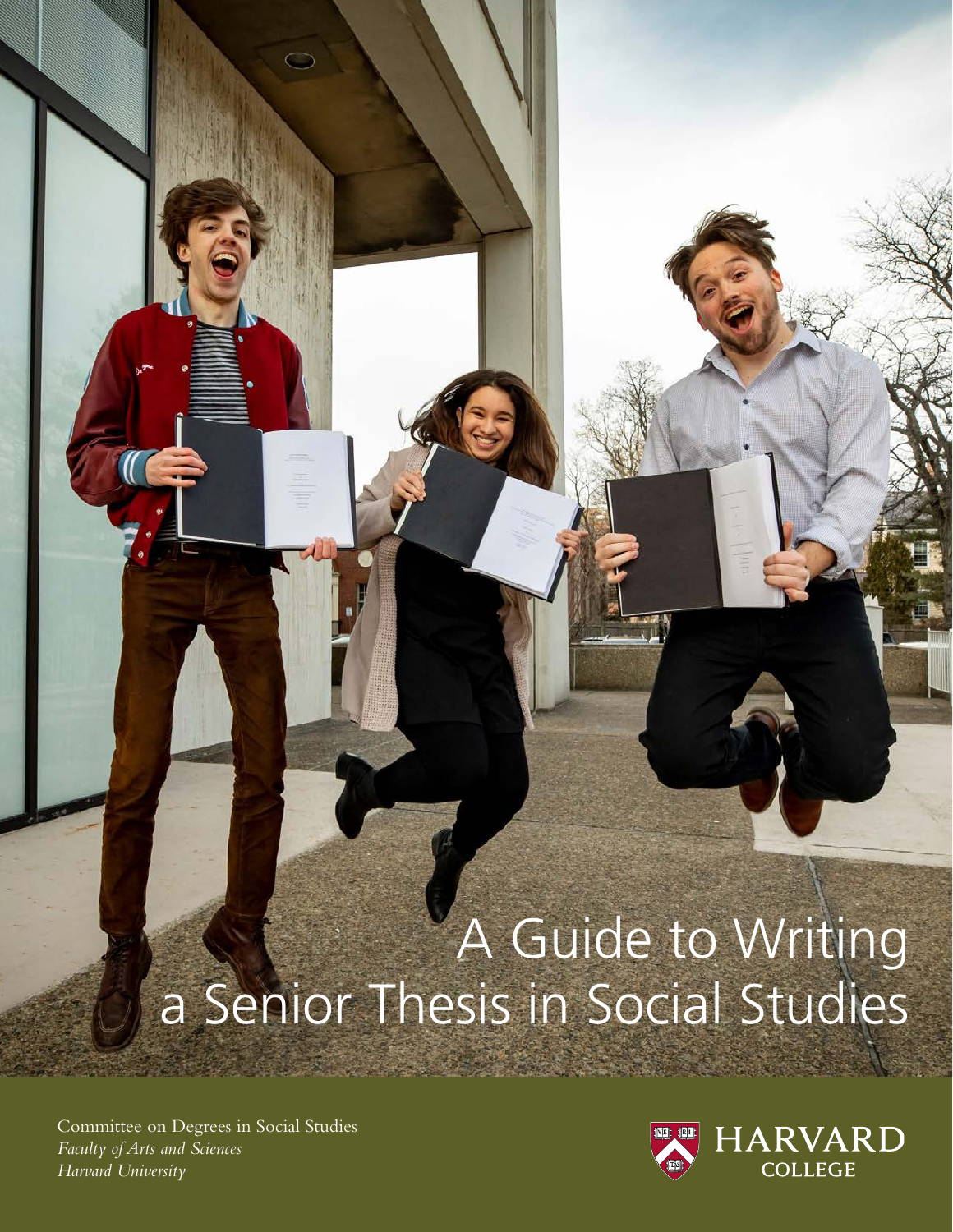Cover photo credit: Harvard Public Affairs and Communications Copyright 2019, President and Fellows of Harvard College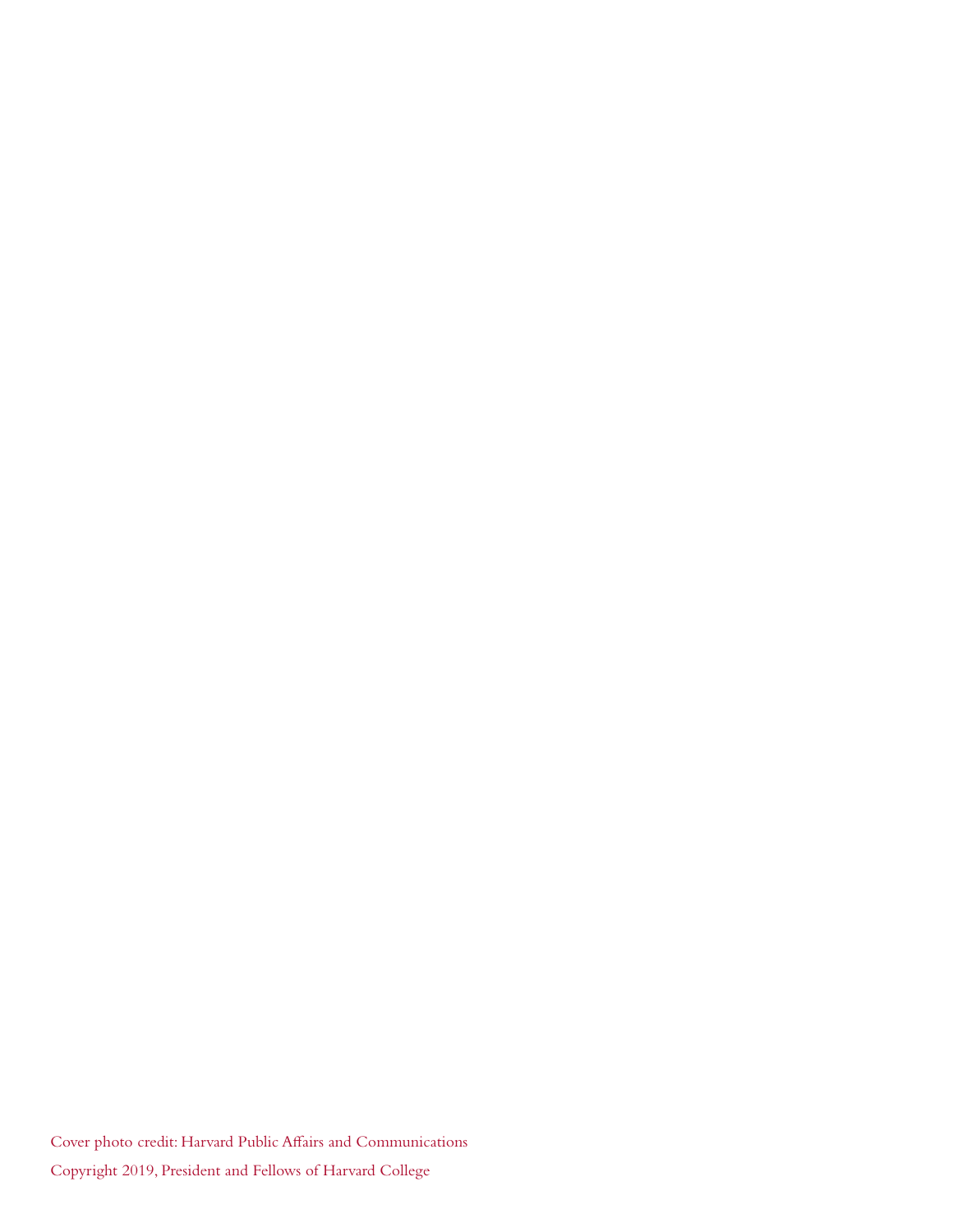# A Guide to Writing a Senior Thesis in Social Studies

by Nicole Newendorp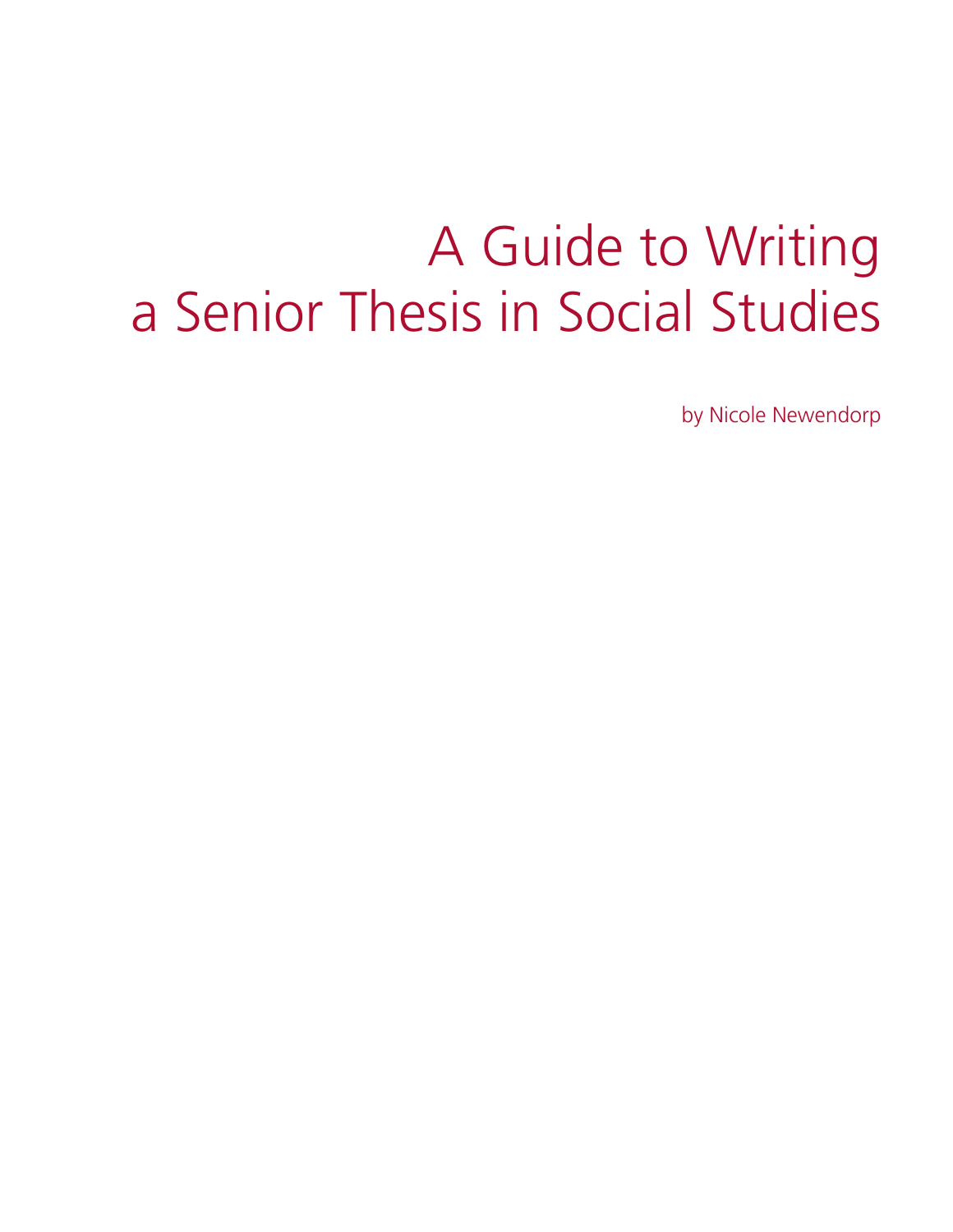# Acknowledgments

I would like to thank Jim Herron and the Harvard Writing Project for providing the means and encouragement to write and publish this handbook. Jim Herron also made a host of important editorial suggestions included in this guide. Another special shoutout goes to Bonnie Talbert, who contributed to the sections in this guide aimed at explaining the differences between theoretical and empirical approaches to thesis projects. While my understanding of the thesis writing process has undeniably benefited from my work advising Social Studies students (who have often asked me the questions that I answer here), I owe particular thanks to the students who gave permission for me to include their grant proposals in Appendix Three. Finally, I thank Anya Bassett, not only for her insightful editorial suggestions to this text, but also for the example she sets as an excellent advisor to students in Social Studies (and beyond).

Nicole Newendorp

August 2011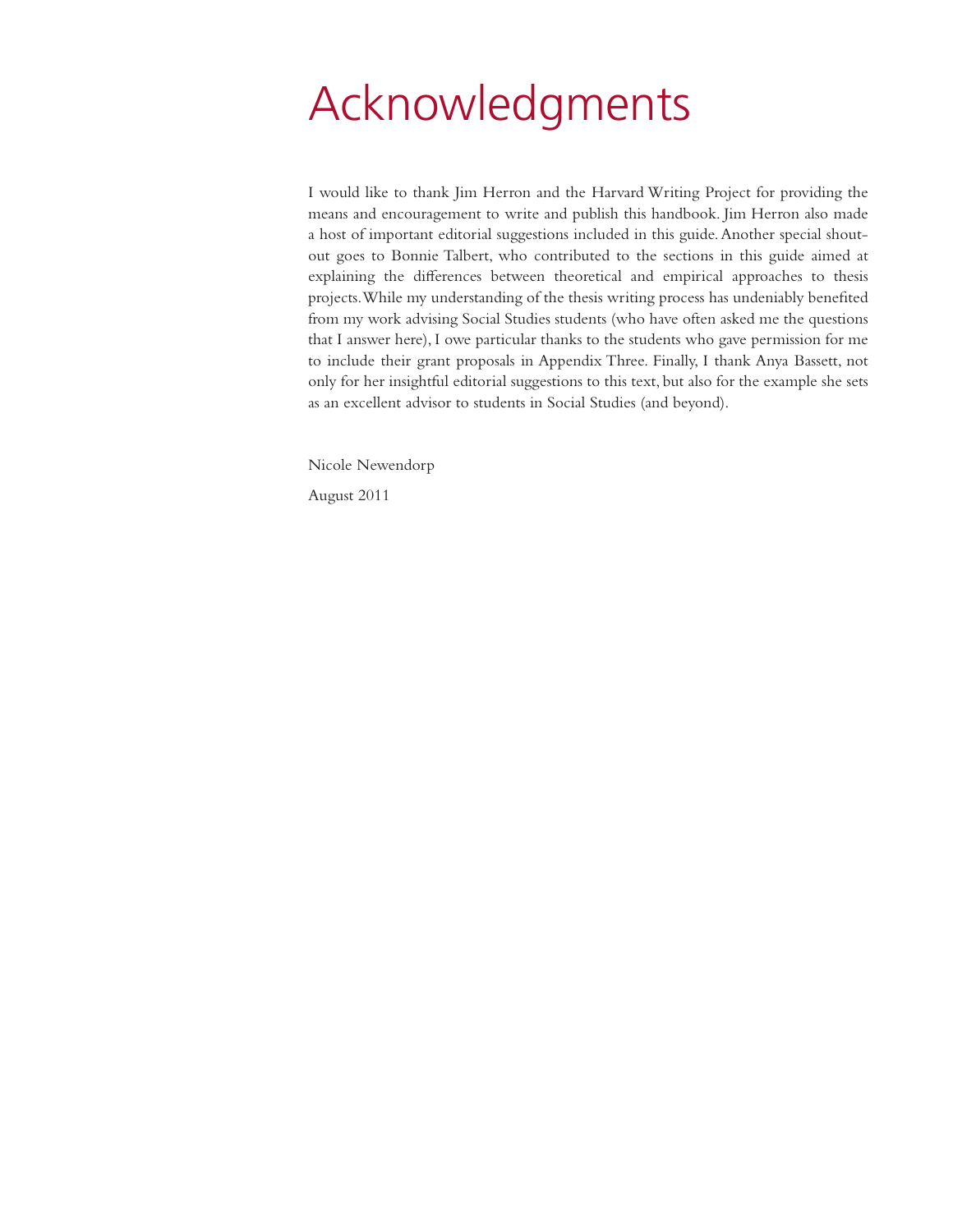# **Contents**

|  | Why Should I Read This Guide?1 |  |  |  |  |  |  |
|--|--------------------------------|--|--|--|--|--|--|
|  |                                |  |  |  |  |  |  |

## **Before the Project Begins:**

| <b>Basic Questions2</b>                                                                                                                     |  |
|---------------------------------------------------------------------------------------------------------------------------------------------|--|
| Why should I write a thesis? $\dots \dots \dots \dots \dots \dots \dots$                                                                    |  |
|                                                                                                                                             |  |
| How long is a Social Studies thesis?                                                                                                        |  |
| What am I committing to in taking on this project? $\dots$ 4                                                                                |  |
|                                                                                                                                             |  |
| What kinds of social and structured support will I have<br>while writing my thesis? $\dots \dots \dots \dots \dots \dots \dots \dots \dots$ |  |
| What's a general thesis timeline from junior spring to                                                                                      |  |

### **Getting Started: Planning the Thesis Research Project . . . . . 7**

| Questions about choosing a topic and formulating a                                                                                                                   |
|----------------------------------------------------------------------------------------------------------------------------------------------------------------------|
|                                                                                                                                                                      |
|                                                                                                                                                                      |
| Can I write a thesis on a subject not covered by my                                                                                                                  |
| I'm interested in a topic that I could explore either<br>theoretically or empirically. What should I think about<br>in deciding which kind of thesis to write? 8     |
| Does my thesis have to be interdisciplinary? 9                                                                                                                       |
| How is a thesis research question different from a                                                                                                                   |
| How do I get from topic to question? 9                                                                                                                               |
| Questions about applying for thesis research funding. 10                                                                                                             |
| How do I apply for funding for summer research? 10                                                                                                                   |
| I'm still trying to decide if I should do my research<br>over the summer or senior fall. Are there funding                                                           |
| Can I get funding to stay on campus and do library research<br>or other Boston-based research over the summer?11                                                     |
| I've never written a grant proposal before.                                                                                                                          |
| I haven't finished honing my question and research<br>plan yet, but I know I'll need funding to complete my<br>project. Should I still submit a grant application?12 |
| What if I get funding for a particular project but decide                                                                                                            |

### **Writing the Thesis: From Draft to Final Product.............21**

| Questions about next steps after data has been collected. 21                                                       |
|--------------------------------------------------------------------------------------------------------------------|
| I've collected my data, now what do I do? $\dots \dots \dots \dots 21$                                             |
| What should I be doing each month to complete<br>these steps from data collection to finished product? $\dots$ .21 |
| What is a thesis prospectus and what information                                                                   |
| What's an annotated bibliography? Why should I                                                                     |
|                                                                                                                    |
| What should I know about transcription?24                                                                          |
| Questions about writing 24                                                                                         |
|                                                                                                                    |
|                                                                                                                    |
|                                                                                                                    |
|                                                                                                                    |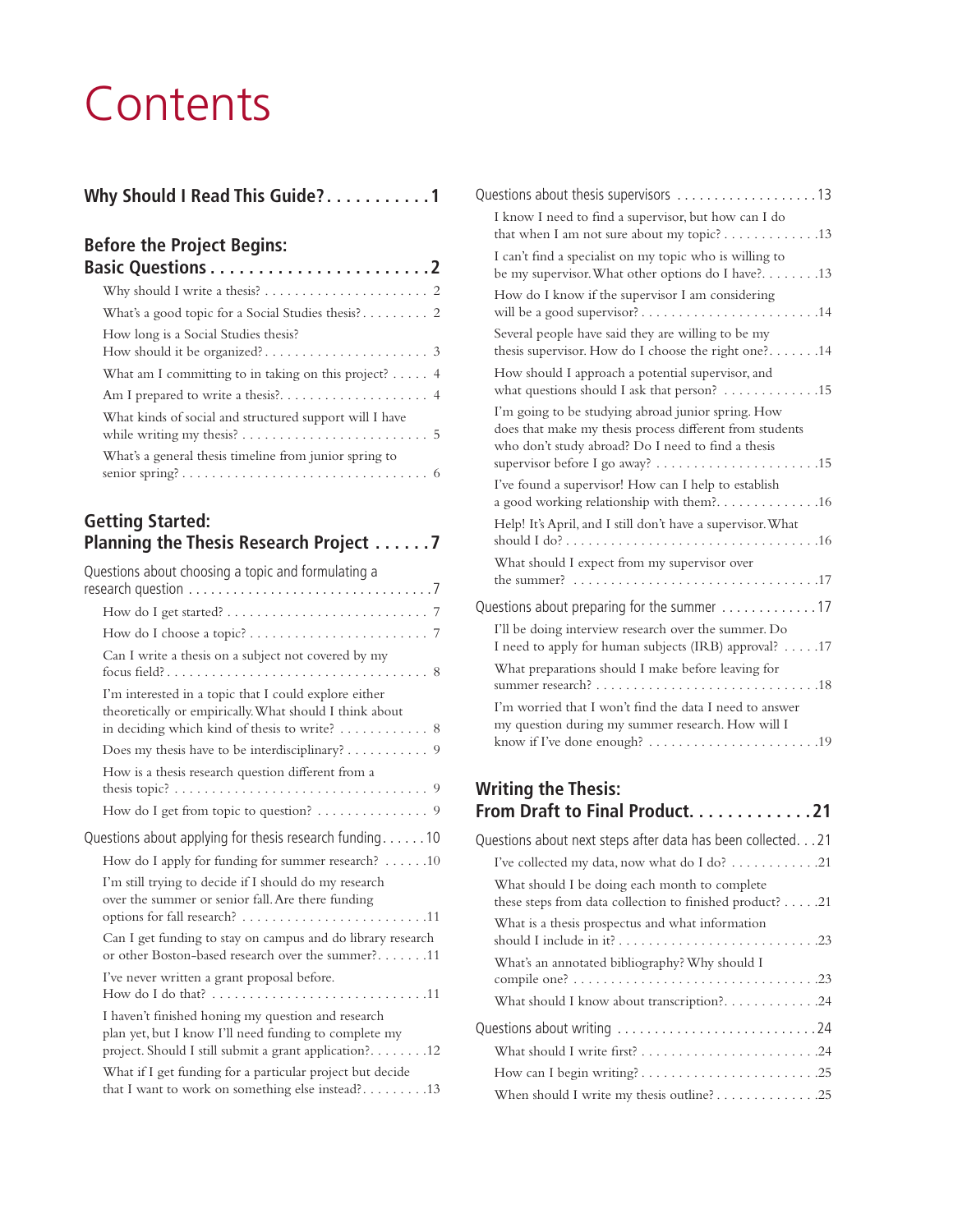| How do I figure out what my thesis argument is?25                                                                                               |
|-------------------------------------------------------------------------------------------------------------------------------------------------|
| I know my first chapter is due at the beginning of<br>December. Does it matter which chapter I write first?. 26                                 |
| When should I complete my full thesis draft, and what                                                                                           |
| What should I be working on while I am waiting for<br>my supervisor to finish reading my draft? 27                                              |
| I usually write my papers in one draft. Why should<br>I leave time for revising my thesis after I finish a full                                 |
| Even though I am writing, my working relationship<br>with my supervisor is not going as smoothly as I would                                     |
| Help! The thesis is due in a few weeks (or less), and<br>I haven't gotten nearly as much written as my peers.                                   |
|                                                                                                                                                 |
| Do I need to print my thesis on special paper? 29                                                                                               |
|                                                                                                                                                 |
| I'm doing a joint concentration. Do I still submit<br>both copies of my thesis to Social Studies? 29                                            |
| What if I go over the word count limit?29                                                                                                       |
| What kind of citation format should I use?29                                                                                                    |
| I used footnoted references throughout the thesis.<br>Do I still need to include a bibliography? 30                                             |
| Should I include appendices?30                                                                                                                  |
| Do I have to include footnotes and appendices in<br>my word count? $\dots \dots \dots \dots \dots \dots \dots \dots \dots \dots \dots \dots 30$ |
|                                                                                                                                                 |
|                                                                                                                                                 |
| What are the formatting requirements for the thesis? $30$                                                                                       |

# **Appendices**

| Calendar of Thesis Due Dates for Seniors Graduating |
|-----------------------------------------------------|
|                                                     |
|                                                     |
|                                                     |
|                                                     |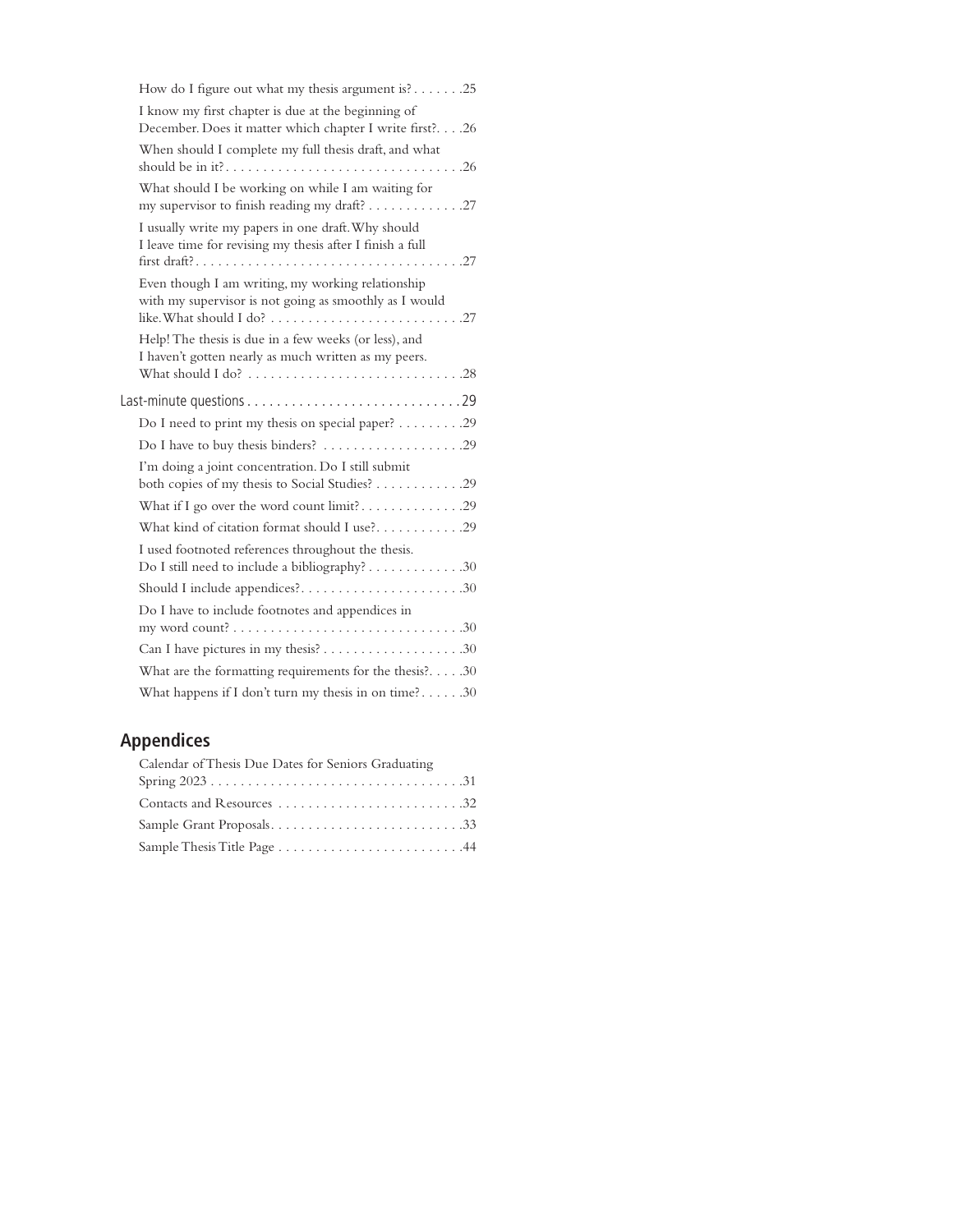# Why Should I Read This Guide?

The goal of this handbook is to support you through the thesis-writing process by offering answers to common questions that you may have as you work on your thesis project. The questions covered in this guide, and the answers I provide to those questions, follow the rough chronology of the thesis process—from choosing a topic, framing a question, and collecting data to writing the final draft. As such, there are different ways to read this guide. We suggest that you read this guide once through before beginning your thesis process, so that you know what's in store for the year ahead. Then, we suggest that you refer back to the guide while working on your project, using the table of contents to identify questions that come up once your work on the project has begun.

Throughout this guide, I have focused on asking and answering key questions that are likely to arise for you at one time or another. For example: Am I prepared to write a thesis? What's the difference between a thesis topic and a thesis question? How can I help establish a good working relationship with my thesis supervisor? I am scared to start writing: what can I do to get over this block? The answers that I provide for these and other questions are not necessarily 100% comprehensive; but, grounded as they are in the experience that I have gained over the past seven years of supervising students writing senior honors theses in Social Studies, they should give you a firm basis through which to begin working through whatever concerns you face during this process.

One last note: while much of the information included in this guide may seem to be oriented more toward students writing empirically based theses, theorists will also find this guide helpful in many important ways. For example, information about developing a good working relationship with your thesis supervisor, writing grant proposals, crafting your research question, compiling an annotated bibliography, and writing as a "process"—just to name a few of the topics covered here—are key issues of concern for ALL thesis writers, no matter what question you plan to investigate.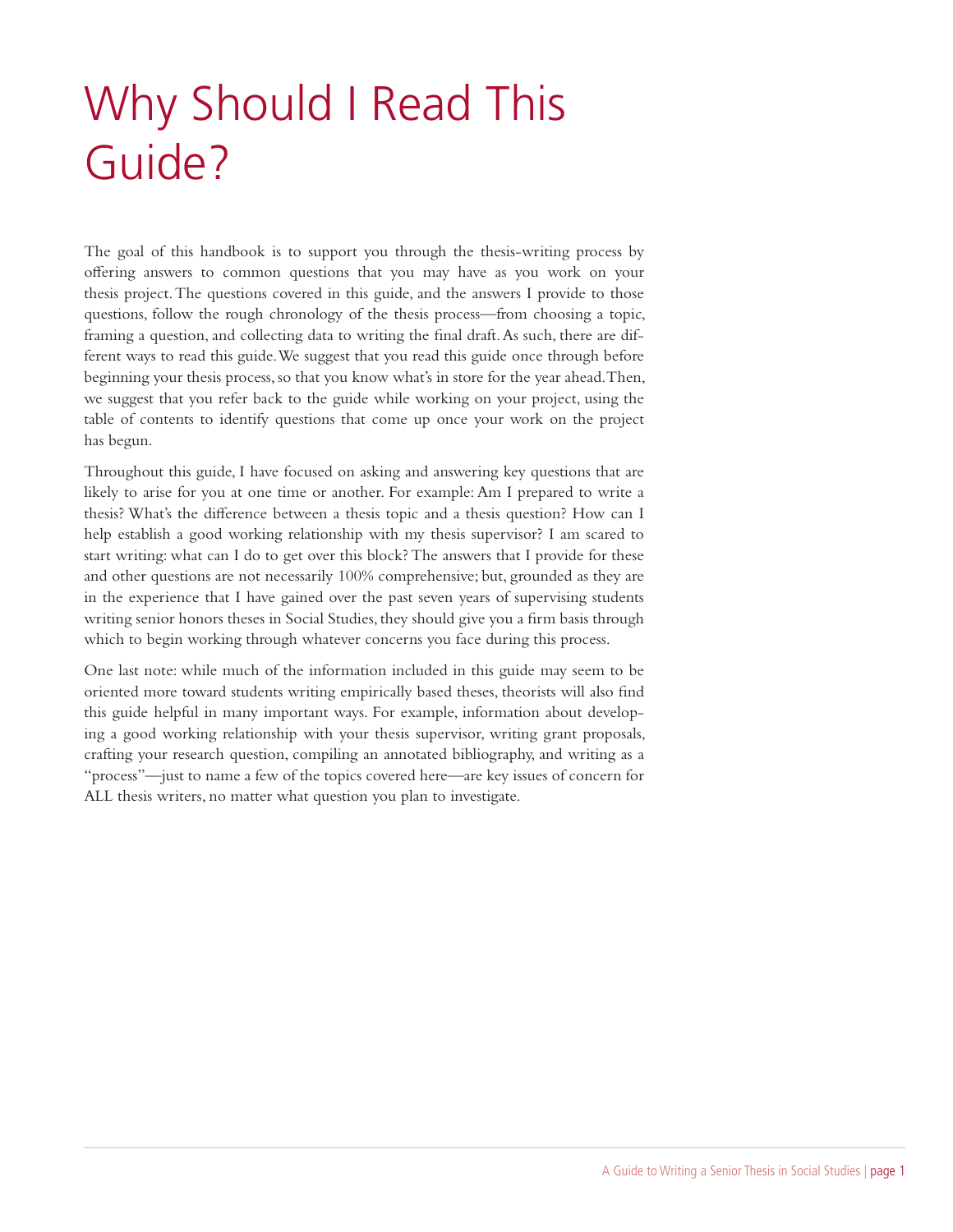# Before the Project Begins: Basic Questions

page 2 | Before the Project Begins: Basic Questions

### Why should I write a thesis?

The deceptively easy answer to this question is that—because writing a thesis is required of all Social Studies concentrators—you have to write one.

However, we hope you will not focus on this answer (that is, that the thesis is required) as a reason to avoid thinking about the benefits and challenges of thesis writing. Being clear on what you hope and expect from the process at the outset may make it easier not only for you to begin the project well, but also for you to finish it well. Over the course of the year that you work on your thesis, you will invariably encounter at least a few significant challenges that may render the entire process more difficult than you might have imagined. On the other hand, the rewards of thesis writing can also be substantial!

One of the most frequent comments that we hear from students who have graduated to the working world is that they value having had the opportunity as an undergraduate to pursue in-depth the intellectual examination of an area of personal and academic interest. These students look back on the long-term, in-depth exploration of their thesis project as having provided a valuable opportunity that, depending on their choice of profession, they may never have the chance to repeat. Students remember, for example, the expertise they developed on their topics; the seeming luxury of devoting substantial time to exploring and thinking about an area of personal intellectual interest; and the physical product, which more than any other single item symbolizes that they accomplished "something" at Harvard.

Moreover, there are other, practical benefits that result from the thesis-writing process. Writing 100 pages of coherent narrative text well is a learning process in and of itself, providing valuable experience in conceptualizing, researching, and finishing a long-term project. Not only is there work involved in planning a suitable project (that is, one that is both realistic and interesting), but it also takes significant work to complete the project successfully. In particular, negotiating the various administrative and intellectual tasks involved with conducting primary source research and analyzing the data you collect teaches valuable research skills that are applicable to non-academic work environments as well as to academic ones.

### What's a good topic for a Social Studies thesis?

Almost any topic in the social sciences or history is a good topic for a Social Studies thesis. Students write on theoretical topics—investigating problems in political theory or intellectual history, and they also write on empirical topics located in the US or abroad. In any given year, students choose a topic on the basis of debates that have engaged their interest in academic coursework, extracurricular experiences they have found meaningful, and intellectual problems that have captured their attention. Many topics focus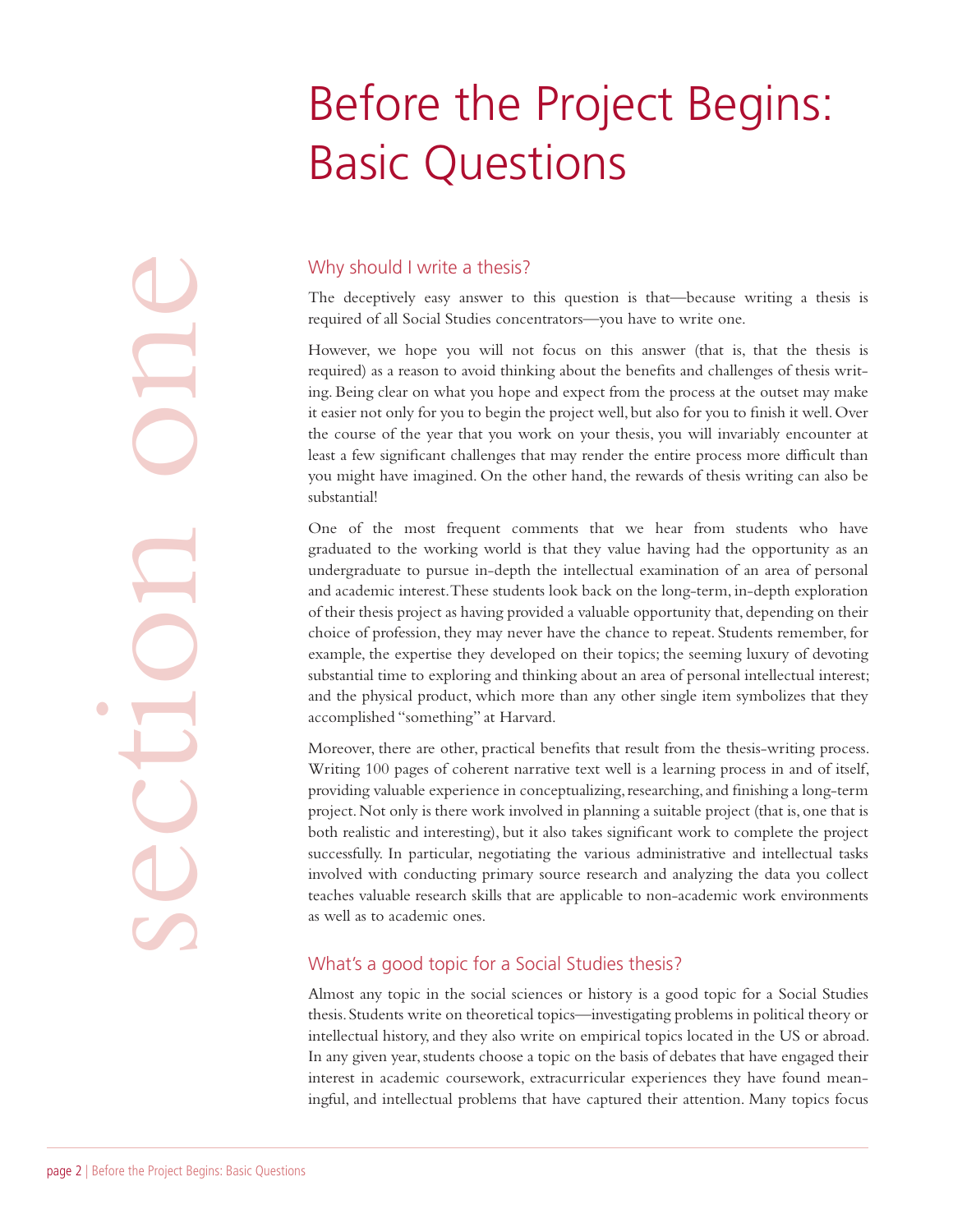broadly on issues of social justice, political engagement, multicultural understanding, and global problems of inequality, since many Social Studies students' coursework focuses on these themes.

To get a better idea of the kinds of topics that students pursue in their thesis work, you can look on the Social Studies website, where we've listed the titles of theses written in Social Studies over the past four years. From that list, you can see both the range of topics, and also the range of disciplinary (and interdisciplinary) approaches, that students have used in recent years. Here are a few selected titles that begin to suggest the range of subjects on which students write:

*Land Beyond Property: Evolving Conceptions of the Landscape in American Jurisprudence* 

*The Face of the Enemy: How Textbook Narratives Influence Israeli and Palestinian Children's Abilities to Empathize with the "Other"*

*Leaving Lima Behind? The Victory and Evolution of Regional Movements in Peru*

*Modernization, Economic Development and the Changing Nature of Son Preference in North India*

*The Will to Life: Friedrich Nietzsche on Perspectivism and Metaethics*

*Lazarus at America's Doorstep: Explaining U.S. Federal Appropriations for Global HIV/AIDS Programs*

*"Murder Capital Art": Graffiti as a Coded History of Washington, D.C.*

*Public Responsibility, Solidarity, and Citizenship: Vaclav Havel and Jurgen Habermas on Morality and Democratic Politics*

Keep in mind that the most important aspect of the topic that you choose is that it should be intellectually or personally compelling to you, since you have to be engaged in active thought and investigation about your topic for a year, during which time you'll become an expert on it.

### How long is a Social Studies thesis? How should it be organized?

A Social Studies thesis needs to be between 20,000 and 30,000 words long, which roughly works out to about 80–120 pages in length. While this may sound intimidating, the reality is that most students end up somewhere over the wordcount and end up having to edit their content back down.

The usual format for a thesis is the following: an introduction (which sets out the question you are posing, along with its significance, your methodology for investigating that question, and the argument you'll be making), three or four body chapters, and a conclusion summing everything up. (While this is the format that most theses take, there are always variations.) The first body chapter should be what is called the "background chapter," which provides either the theoretical background or the historical background to set up your discussion in chapters to come. The other body chapters should be oriented around your primary source data collection and organized in a way that supports your main argument.

All theses must incorporate a substantial amount of primary source data, and they should also make an original argument. That is, they should be a "contribution to knowledge."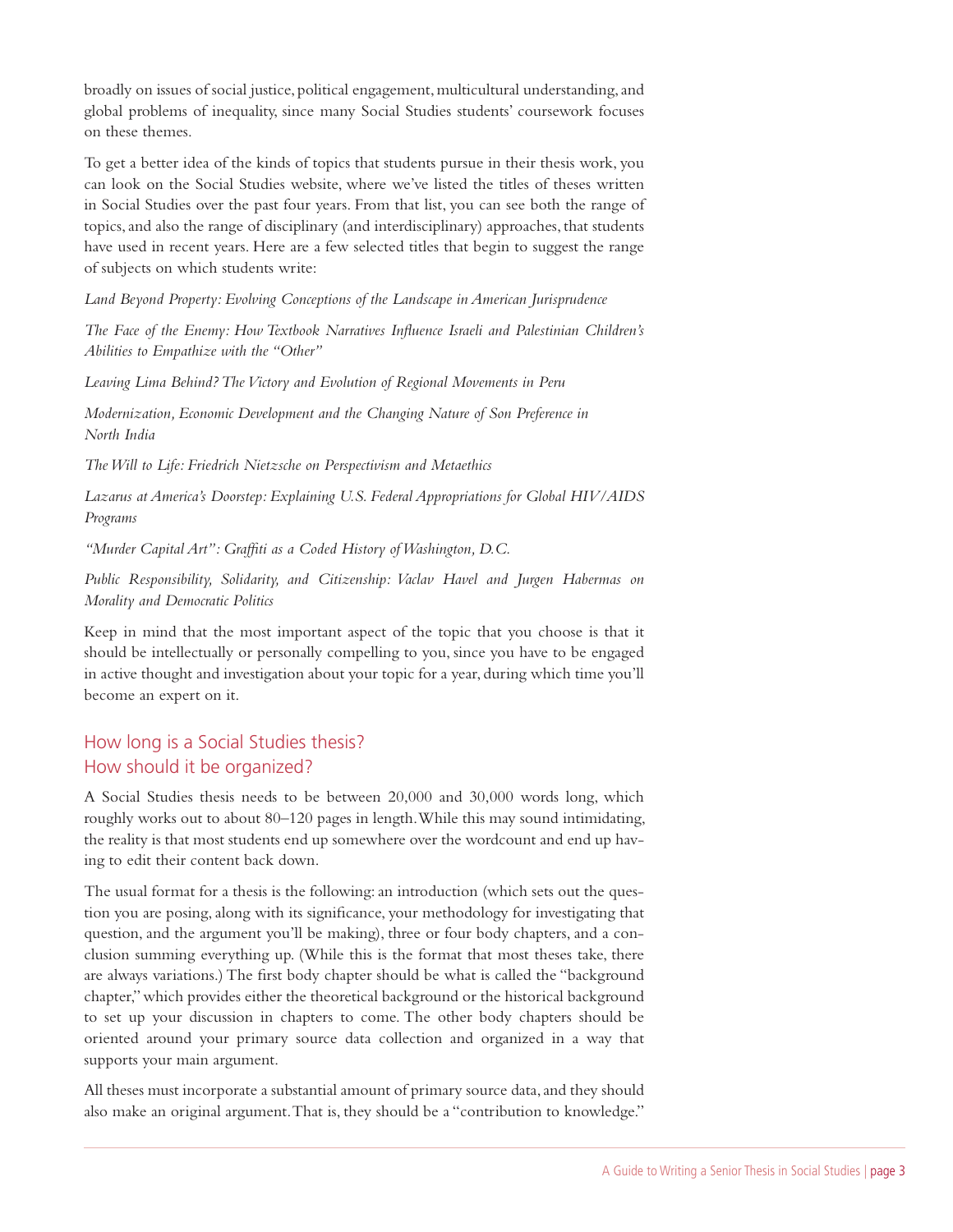You may consider reading a sample thesis early on in the process, to gain a better sense of your end goal. Model (Hoopes-winning) theses are posted on the Social Studies 99 website.

### What am I committing to in taking on this project?

Writing a thesis is unlike any other undergraduate assignment that you've undertaken, and, to do it well, you'll need to commit a substantial amount of time toward its completion. While the time commitment will vary over the course of junior spring to senior spring, you should expect to allocate at least part of your summer toward working on your thesis (anywhere from 2–8 weeks, depending on your particular project), and around 10–30 hours/week during the school year, depending on what you were able to accomplish over the summer.

The intensity of your time commitment between junior spring and senior spring will vary by project. If, for example, you are investigating an international topic that requires research abroad, then you will need to dedicate between 6–8 weeks over the summer to conduct interviews and complete your data collection process. If, on the other hand, you plan to focus on a theoretical or empirical topic for which you can do research during the fall semester, you can dedicate less time over the summer to your project, just setting aside a few weeks for background reading and to help hone your question and methodology. If you do plan your data collection during your senior fall, you may want to help balance your workload by taking fewer classes that term or making sure that at least one of your fall classes is directly related to your thesis. (It's also not a good idea to leave your data collection to the fall if you'll be participating in post-graduation employment recruiting, since recruiting is a very time consuming process.) In all cases, you can assume that you'll be very busy with thesis writing and editing for the first six weeks of your senior spring. During these 4–6 weeks right before the thesis is due, many students spend a significant amount of their time—upwards of 20 hours each week—completing their thesis writing.

It's entirely reasonable for you to consider practical concerns, including job experience you want to gain over the summer, extracurricular activities you are already committed to, or other personal issues that concern you—as you plan the topic, question, and research methodology for your thesis project. Just remember that you can't do everything, and at some point—either during the summer or your senior year—you may have to make some difficult decisions about your priorities regarding thesis, other academic work, extracurricular involvement, and planning post-graduation.

### Am I prepared to write a thesis?

Yes, you're prepared. As a Social Studies concentrator, you have benefited from our curriculum, which has been designed with the concentration's thesis-writing requirement in mind. Through the sophomore tutorial, you were taught to think broadly about major theoretical questions that underlie social science investigation, and you were introduced to ways in which past theorists thought about and answered these questions. You've also gained substantial experience reading primary sources (original theoretical texts).

Through the junior tutorial program, you had the opportunity to write at least one major 25-page research paper (about the length of one thesis chapter), integrating the analysis of primary source data to secondary literature through a process that mimics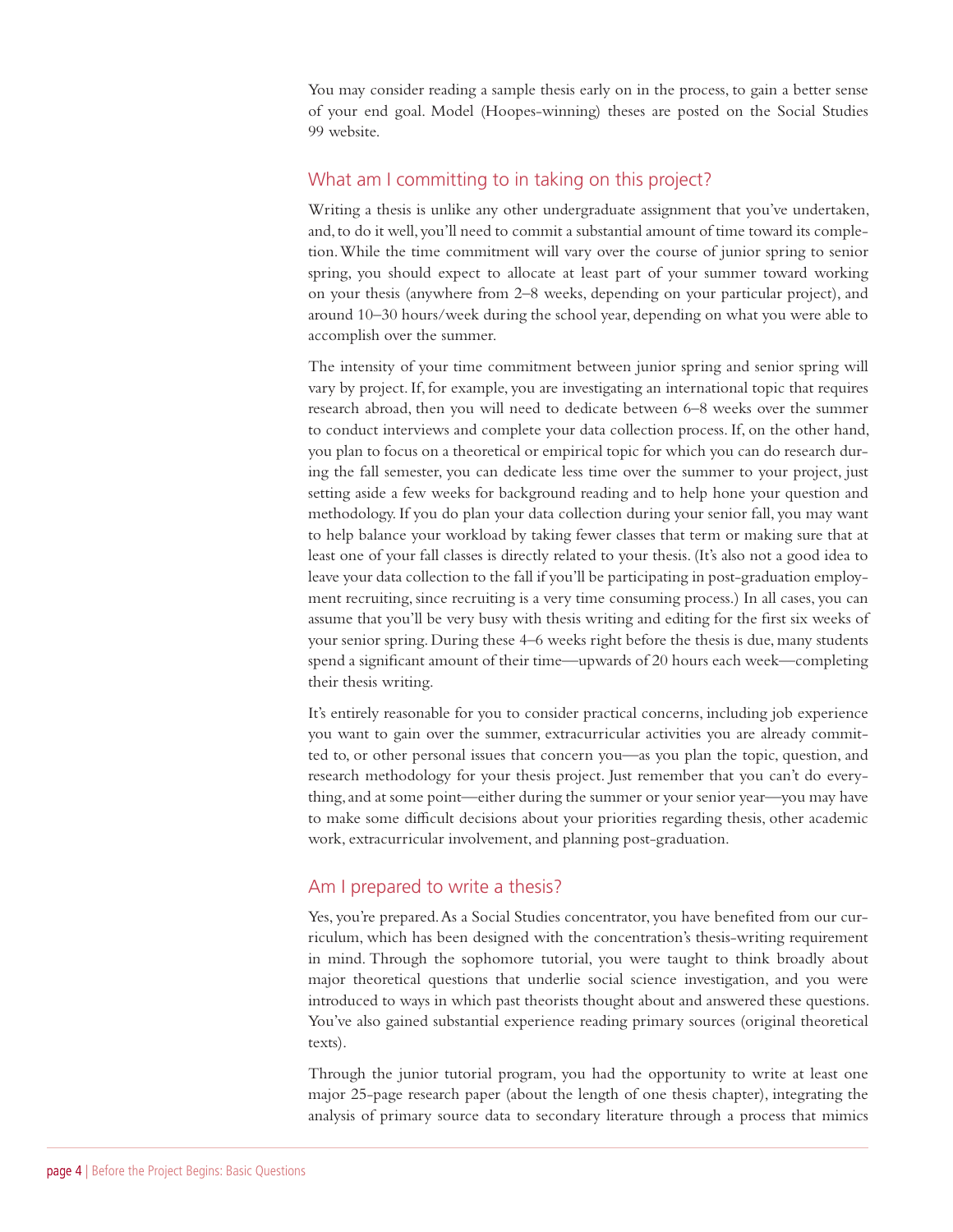the thesis process overall (beginning with crafting a question, etc.). Also, as a junior, you participated in the thesis workshop, learned about IRB requirements, and received some relevant methodological training. By working closely with your academic advisor over the course of your sophomore and junior years, you have also crafted a focus field to which your thesis will be tied, thereby making sure that you have been introduced to literature relevant to your project even before you begin honing your broad topic into an answerable question.

Also, you should keep in mind that you aren't completely on your own as you work on your thesis. You'll get regular guidance and feedback from your thesis supervisor. You have other resources available to you, such as your academic advisor, concentration advisors, and Sue Gilroy—the amazing reference librarian at Lamont. As a Social Studies concentrator, you also have access to support options that we offer throughout your senior year, including the yearlong (optional) thesis writers' seminar, and the thesis presentation workshops facilitated by Social Studies faculty members in February.

### What kinds of social and structured support will I have while writing my thesis?

Although completing a project of this length will require a substantial amount of individual work-time, there will be plenty of opportunity for you to engage with peers, faculty, interviewees, and other individuals as part of your thesis research and writing process. In fact, the successful outcome of your thesis may well rest on how well you complement your individual work-time with "social" work-time. This "social" worktime will include engaging friends, roommates, and fellow students in discussions about your topic and research plans, as well as asking them for feedback on the clarity and substance of your writing.

You can seek out these possible forums for discussion and feedback informally, but the university environment also creates important opportunities for structured interaction, including: faculty who work on topics related to your project; institutes and centers where you can find groups of scholars working on similar or related topics; and support centers, such as the house system, the Writing Center, and the Bureau of Study Council, where you have access to individual and group opportunities for feedback and advice. You can also factor your desire to interact with others into your choice of research topic and methodology by planning a project that will require interviews or other in-depth involvement with particular groups of people. That said, the most substantial work on this project will take place on your own individual work-time, and so you should definitely plan for a substantial amount of structured "alone" time for planning, analysis, thinking, and writing over the course of the thesis process.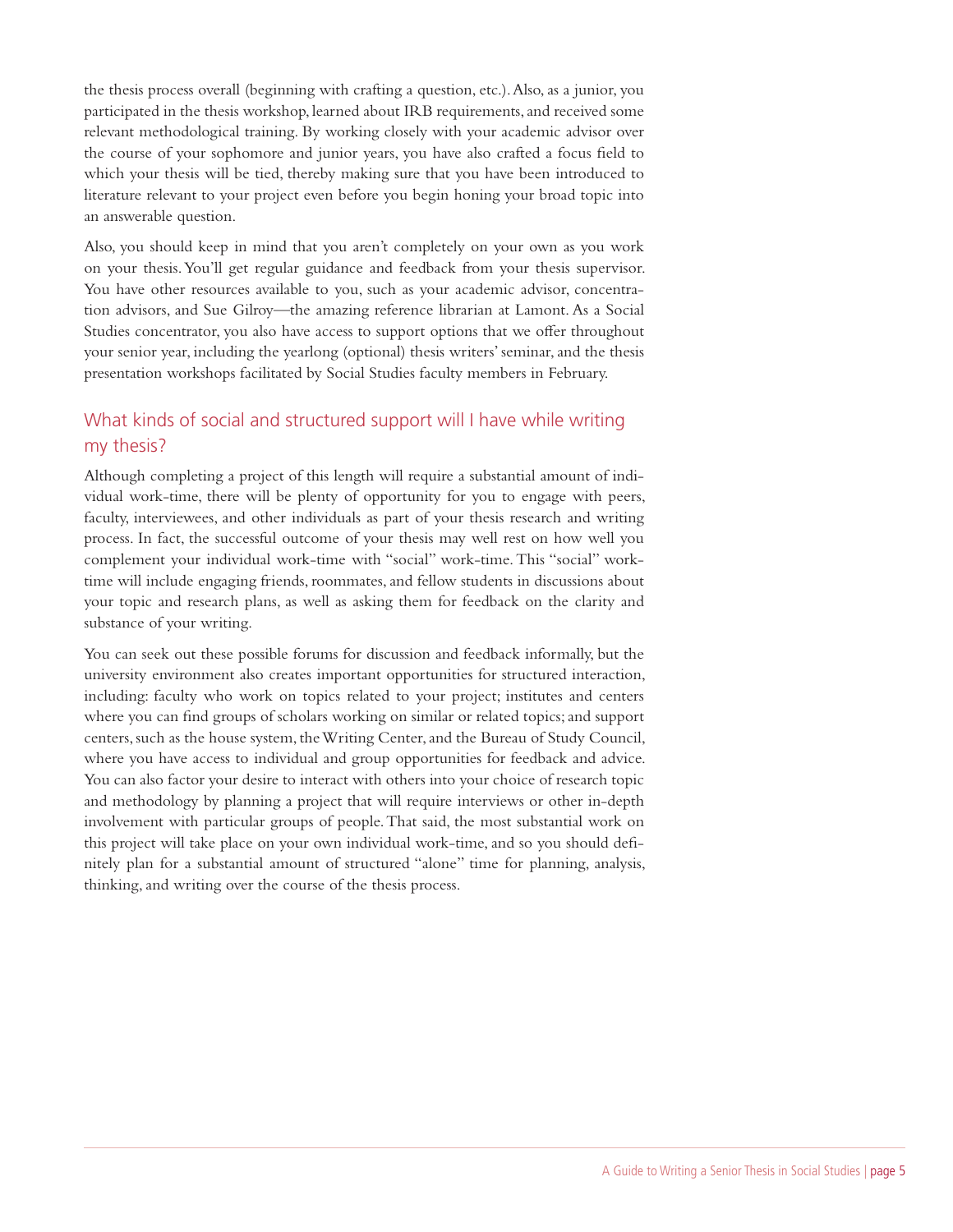# What's a general thesis timeline from junior spring to senior spring?

|  | <b>HONORS CALENDAR, CLASS OF 2023</b> |  |  |  |
|--|---------------------------------------|--|--|--|
|--|---------------------------------------|--|--|--|

| February 2022                                                                                                                                                                                                | March                                                                                                                                                                                | April                                                                                                                                                                                                                                         | May                                                                 | June                        |
|--------------------------------------------------------------------------------------------------------------------------------------------------------------------------------------------------------------|--------------------------------------------------------------------------------------------------------------------------------------------------------------------------------------|-----------------------------------------------------------------------------------------------------------------------------------------------------------------------------------------------------------------------------------------------|---------------------------------------------------------------------|-----------------------------|
| - Choose a thesis<br>topic and start<br>looking for a<br>supervisor<br>- Take Junior Thesis<br>Workshops (if you<br>haven't taken them<br>in November)<br>- Submit grant<br>proposals for<br>summer research | - Submit grant<br>proposals for<br>summer research<br>- Continue to look<br>for a supervisor<br>- Take Junior<br>Methods<br>Workshop(s)<br>- Take UTRP<br>Human Subjects<br>Training | - Take Junior<br>Methods<br>Workshop(s)<br>and a UTRP<br>Undergraduate<br>Training Session if<br>you haven't done<br>so already<br>-4/25 Submit name<br>of thesis supervisor<br>to Social Studies<br>office<br>- Submit UTRP<br>Decision Form | - Submit UTRP<br>Decision Form if<br>you haven't done<br>so already | - Start primary<br>research |

### **SENIOR YEAR [PRESUMING WE ARE BACK TO THE REGULAR CALENDAR]**

| September                  | October                                                                                                                            | November                                                               | December                                                                          | January                                                                                                               |
|----------------------------|------------------------------------------------------------------------------------------------------------------------------------|------------------------------------------------------------------------|-----------------------------------------------------------------------------------|-----------------------------------------------------------------------------------------------------------------------|
| - Attend Senior<br>Meeting | $-10/4$ Submit<br>Thesis Prospectus<br>to Social Studies<br>office<br>- Complete primary<br>research, begin<br>writing first draft | - Begin writing first<br>draft                                         | - 12/1 Submit first<br>chapter to thesis<br>supervisor                            | $-1/23$ Submit<br>working title<br>and descriptive<br>paragraph to Social<br>Studies office<br>- Complete first draft |
| February                   | March                                                                                                                              | April                                                                  | May                                                                               |                                                                                                                       |
| - Edit and revise          | $-3/8$ Thesis due!<br>- Receive grades and<br>written comments                                                                     | - Submit Intellectual<br>Autobiography<br>- Oral Exams<br>administered | - Senior Colloquium<br>and Reception<br>- Honors<br>Determined<br>- Commencement! |                                                                                                                       |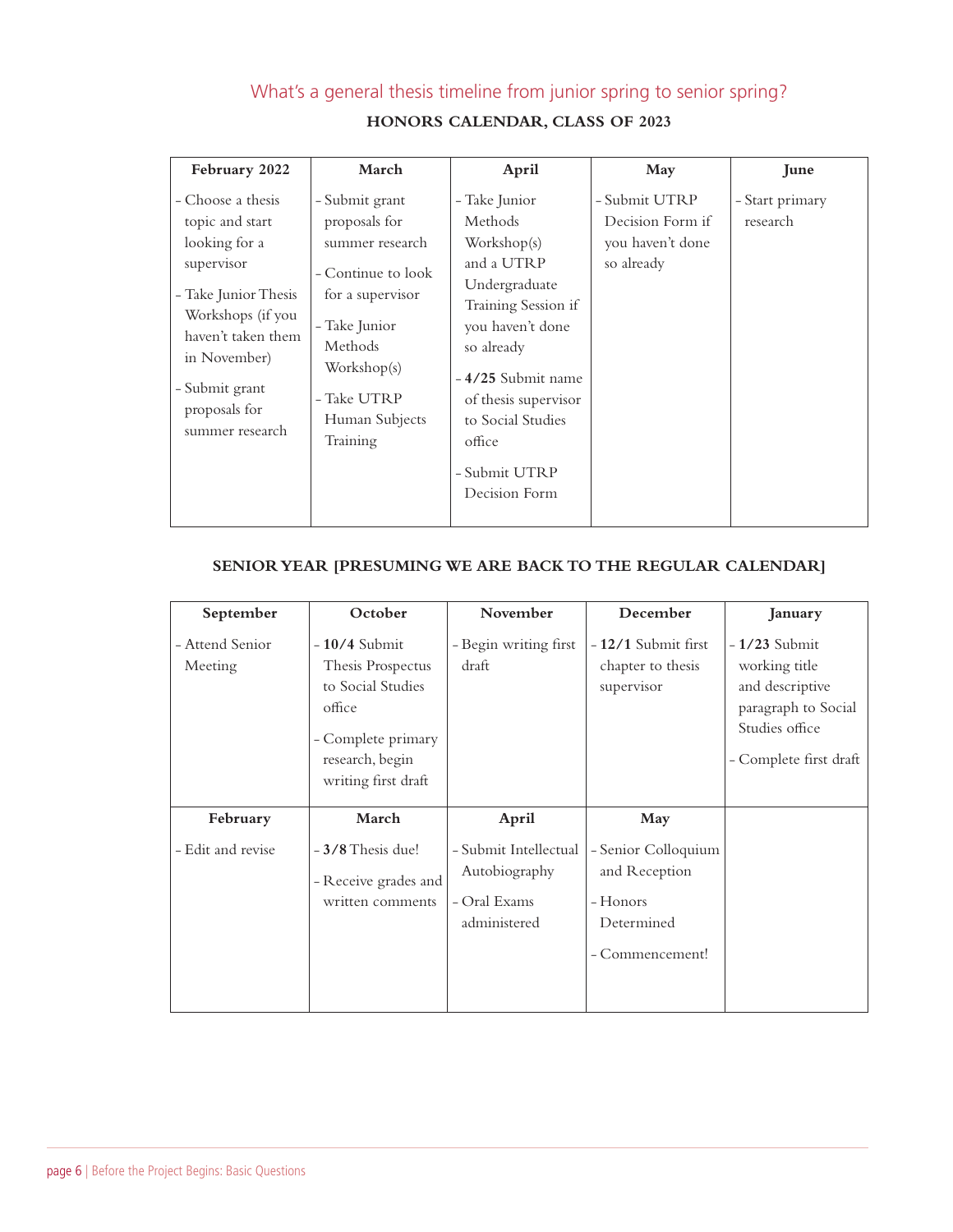# Getting Started: Planning the Thesis Research Project

Questions about choosing a topic and formulating a research question

### How do I get started?

A good way to get started on your thesis project is to read this section of the handbook and become familiar with the suggestions offered about choosing a topic, finding a supervisor, and planning your research—all of which you'll be working on throughout your junior spring.

One of the first things you might want to do is to write out your individual junior spring calendar, in which you list key dates for the spring, such as grant application due dates and other important target dates for finding a supervisor, applying for IRB approval, finalizing your research plan, setting up concrete summer research plans, etc. On this calendar, you may also want to break down these larger goals into reasonable tasks to complete toward meeting those goals. For example, you could plan to meet with one or two potential supervisors each week for several weeks.

Another good way to get started on your project is to begin meeting and talking about your ideas with your friends, your current or former tutors, and other faculty or graduate student TFs who may be knowledgeable about subjects you are considering as potential thesis topics.

You'll also want to review notes that you took during the junior thesis workshop and start your thesis journal, which will be due at the beginning of March. You should also plan which thesis methods workshops to take in March and April.

Finally, don't forget that you can also ask your academic advisor and your concentration advisors for advice at any time in this process.

### How do I choose a topic?

The most important consideration in deciding on a topic is to choose a topic that you find academically or personally compelling—so much so, that you are excited about immersing yourself in an investigation of some aspect of this topic for the next 10–12 months. Other considerations, such as academic importance and feasibility of the study are important, too, but these other considerations can often be resolved as you hone your topic into a question (see discussion below).

You may already have some idea of a broad topic that is academically interesting to you and is connected to your Social Studies focus field. As a general rule of thumb, however, your thesis topic will need to be narrower than your focus field. So, for example, a focus field called "Immigration and Citizenship in 20th Century United States" could still lead to a wide range of thesis topics, including (for example): a historical thesis on Chinese immigration to the US during the Chinese exclusion era; a theoretical thesis on the problem of equality in multicultural societies; a sociological thesis on second

of the topic,<br>topic,<br>tight on the topic,<br>the topic,<br>allowing on<br>responsible truth and a space of the state of the state of the state<br>of grad-<br>ting as<br>exaction the state of the state of the state<br>cond<br>the to which the state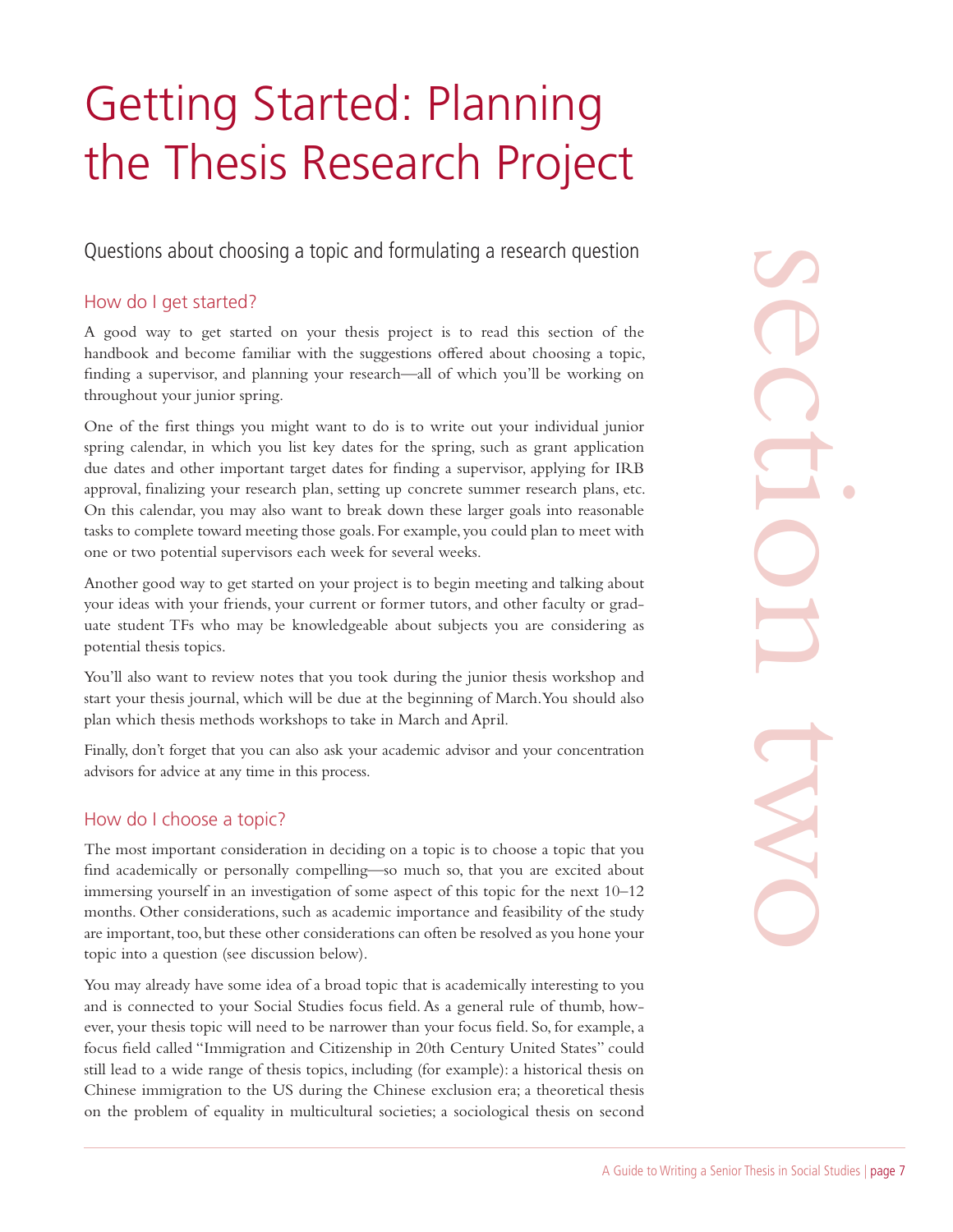generation immigrant incorporation in US suburban areas; an anthropological thesis on undocumented immigrant mobilization to change citizenship laws; a political science thesis on immigrant participation in local, state, and national elections; etc. Of course, you don't have to plan a thesis that fits neatly into a particular discipline. About 50% of Social Studies theses are interdisciplinary or employ mixed methodologies.

In order to begin that "narrowing" process from focus field topic to thesis topic, you may want to consider asking yourself the following kinds of questions:

- What topics in your classes have you found the most interesting?
- What kinds of disciplinary approaches have captured your attention in your coursework?
- What kinds of disciplinary approaches do you think you would feel most comfortable using in your thesis?
- Are there scholarly debates you have found yourself drawn to again and again?
- Is there a particular problem that you have read about—like son preference in India, or the "achievement gap" in urban America—that you want to learn more about?
- Do you have personal experience—such as running a homeless shelter at PBHA or promoting effective health advocacy for low-income individuals—that you want to make use of in your thesis and explore in an academic way?

By answering these kinds of questions, you can generate a list of potential topics that you can then discuss with advisors, faculty, and peers. Through these discussions, you can further think about the academic importance of your potential topic, along with the feasibility of completing a project on your potential topic over the next year.

### Can I write a thesis on a subject not covered by my focus field?

No. Your thesis does have to be related to your Social Studies focus field. However, the focus field that you submitted in the fall of your junior year was a preliminary focus field, and you can continue to refine and change your focus field through the fall of your senior year. If you find that you really want to write on a subject that does not at all fit with your focus field, then you'll want to submit a new focus field in the fall of your senior year that does relate to your thesis. If your thesis is somewhat related to your junior focus field—say you decide to focus on economic development and women's rights in Latin America instead of social movements in Latin America—then you can submit a revised focus field with the new area focus senior fall.

### I'm interested in a topic that I could explore either theoretically or empirically. What should I think about in deciding which kind of thesis to write?

You can write either kind of thesis in Social Studies, or even one that is a combination of the two approaches. In recent years, about 80% of theses in Social Studies have been primarily empirical, and the other 20% have been primarily theoretical.

However, it's also important to recognize that theoretical and empirical projects are not mutually exclusive, since a good theoretical project will be tied to empirical concerns, and vice versa.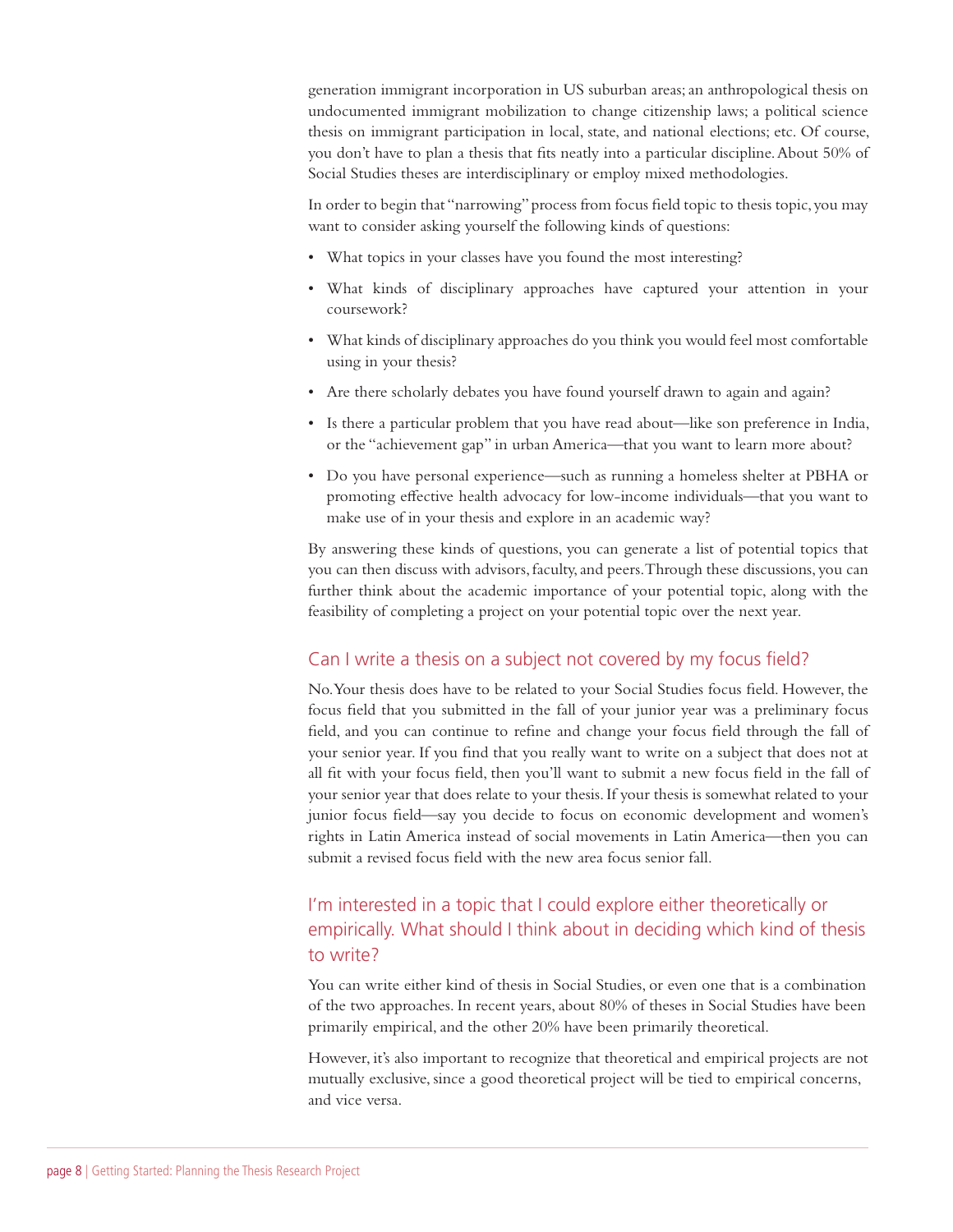If you are having trouble making this decision, you may want to think about your sophomore and junior tutorial work—along with your interest in the different theoretical and empirical approaches you were introduced to through those classes—as a general guide to which approach you may want to take. You might also want to think about what kind of question(s) you want to ask and answer in your thesis, since theoretical and empirical projects lead to different possibilities for inquiry. An empirical question might be: What role does emotion play in initiating and sustaining social activism around immigrant rights in Paris? A theoretical thesis, however, might ask what role emotion should play in initiating and sustaining social activism around undocumented immigrant rights in Paris. If you are more interested in how things are, you are probably better suited for empirical work. If you are more concerned about arguing for how things *should be*, you are probably more theoretically inclined. Empiricists explain, while theorists justify and evaluate according to abstract sets of principles.

You may also want to consider what kinds of materials interest you, since theoretical work involves deeply engaged thinking and the exploration of texts, while many empirical topics are investigated through interviews, surveys, observations, or quantitative analyses.

### Does my thesis have to be interdisciplinary?

No. Your thesis can fit firmly within an established discipline, or it can be interdisciplinary. Either way is fine. In all cases, however, keep in mind that your thesis graders will be reading from an interdisciplinary perspective, so—for whatever approach you choose you'll need to be particularly careful about providing a methodological justification in the thesis that explains why you've chosen the approach that you have, along with discussion of the implications of that approach for your findings and analysis.

### How is a thesis research question different from a thesis topic?

The topic is the subject on which you will focus your inquiry. Topics could include, for example, the role of emotion in social movements, or inequality of educational achievement in the Cambridge public school district. The *question* isolates some aspects of that topic for detailed investigation over the course of 9 months. As such, a question is narrower than the topical subject overall. So, for example, sample questions for the topics above might be: What role does emotion play in initiating and sustaining social activism around undocumented immigrant rights in Paris? How does the "controlled choice" policy of school assignment in Cambridge affect parental involvement and student achievement in that school system? (And a theoretical variation of this latter question might be: In what ways can we account for the "controlled choice" policy as morally praiseworthy?)

### How do I get from topic to question?

Once you've decided on a topic, now your real work begins. Not only do you have to come up with a question on which to focus your research, but you also need to come up with an interesting question—one that will engage others in your topic and make them feel invested in the outcome of your research. In other words, it's not just enough to have a question. You also need to be able to explain why answering this question is important.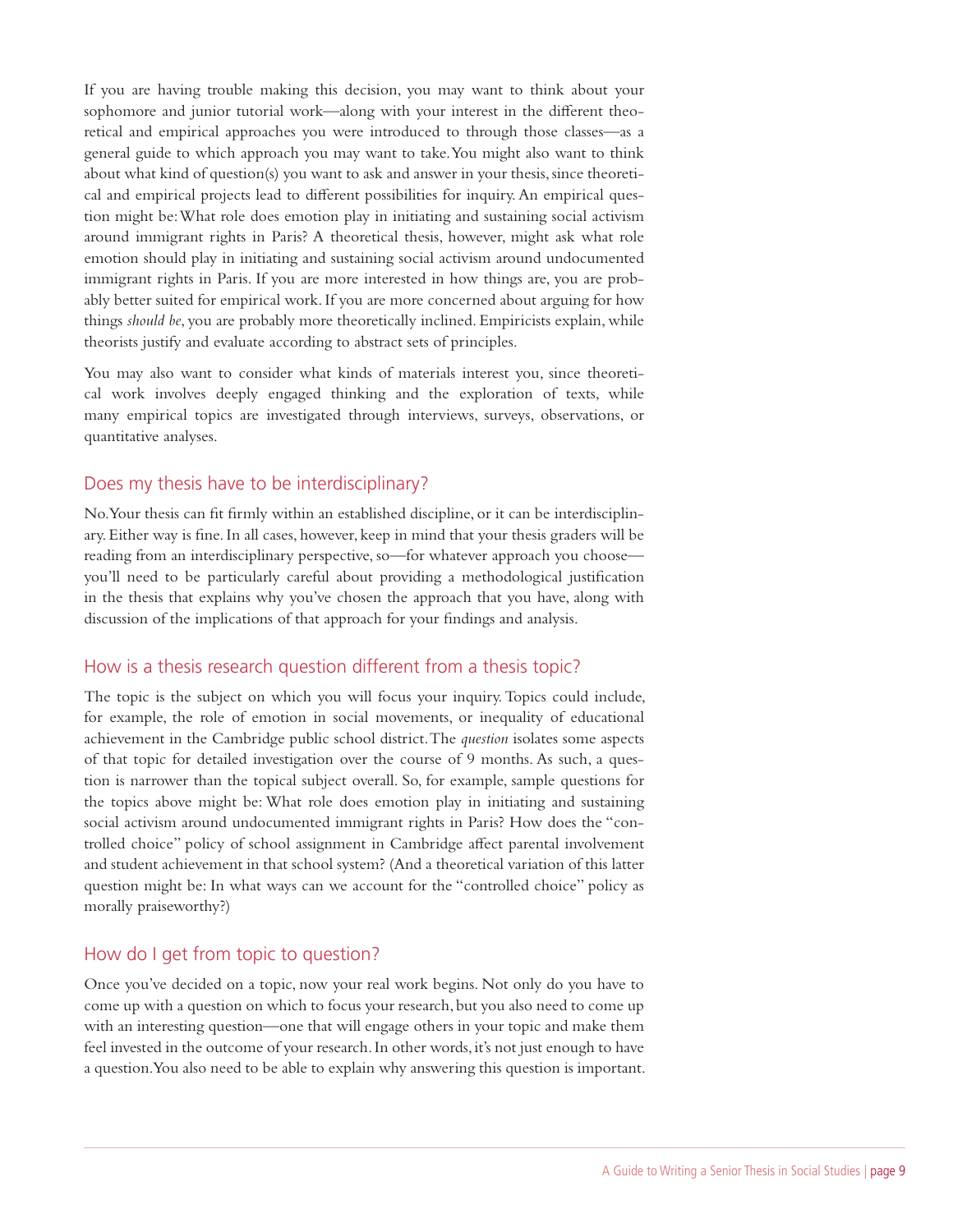For some students, coming up with a question may not be too difficult. For others, it will be. Keep in mind that you can continue to refine your question over time and that your question may also change in response to the data that is available and you are able to collect. It is, in fact, to be expected that your research question will change somewhat over the course of research. For example, as you analyze your data you may discover a more interesting research question that the one you originally formulated. Or you may realize that the data you have collected doesn't allow you to answer your original question and so you must formulate a new one. As you think about defining your question, consider the following:

- 1. Is there a puzzle or paradox (in actuality or in the scholarly literature) about your topic that you can pinpoint to explore in detail?
- 2. Can you identify a particular case study to engage with a debate and contribute new evidence related to that debate within the literature on your topic?
- 3. Can you offer a new interpretation of a theoretical idea, topic, or debate?

One aspect to crafting a question that is somewhat tricky in the Social Studies context is that different disciplines may have different standards for establishing suitable questions around which to frame your study. For example, an anthropological question might be quite open-ended, asking about experiential aspects of individuals' lives, or how meaning gets made in particular contexts. On the other hand, a political science question might require that you craft a question that will allow you to test whether a particular hypothesis that you have developed is valid. Both kinds of questions are suitable for a Social Studies thesis, but each kind of question will orient you toward a different disciplinary focus, along with a different kind of methodology. For these reasons, it is important that you craft your question while working together with your supervisor, who will be able to give you guidance about "fit" between disciplinary concerns, appropriate methodologies, and the topic that interests you.

When crafting a research question, it is also important to think about formulating a question that is actually researchable. As you work toward formulating such a question, it may be worthwhile to think about a big question—a "governing" question—that is too broad to be answered in a thesis but that is significant and really interests you. Then, you can work on narrowing this big question into a research question that you will actually be able to answer in your thesis. Viewed in this way, your research question is relevant to and sheds light on the "governing" question that you've come up with, but it is narrower in scope and can be answered with available data.

### Questions about applying for thesis research funding

### How do I apply for funding for summer research?

There are many opportunities to get funding for your summer thesis research through a number of undergraduate research funds offered through departments, Harvard-affiliated centers, and the Harvard College Research Program (HCRP).

The easiest way to find out which funds your particular research project may be eligible for is to go to the Harvard College Funding Sources website: funding.fas.harvard. edu. There, you can enter search terms relevant to your summer project to find out all the possible sources of funding for which you are eligible to apply.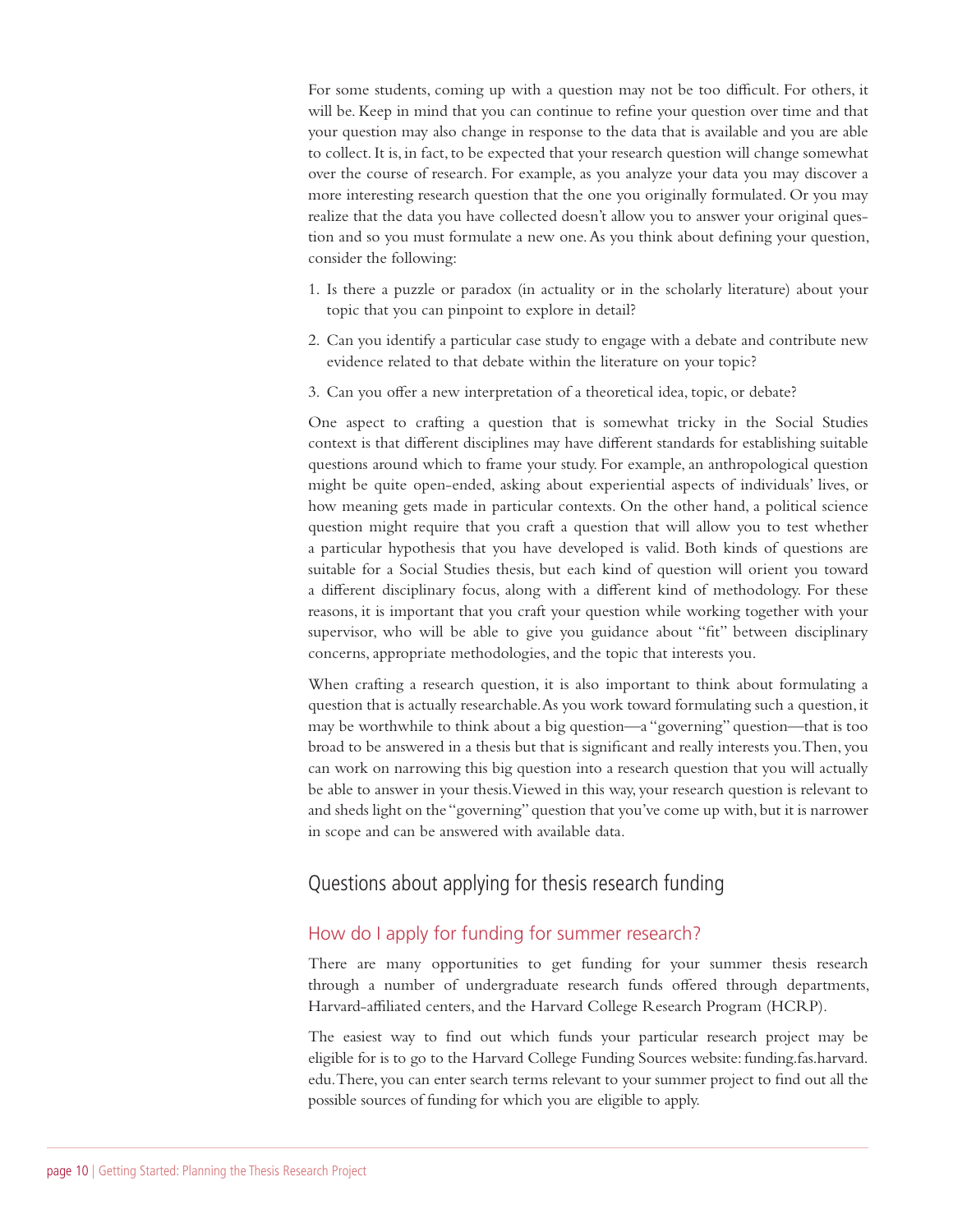The funding application process is centralized around a common application system, called CARAT. Through this system, you can submit one funding proposal to be considered by each eligible funding source that you check off. By centralizing the application process, funders can make sure that they spread funds out over as many projects as possible.

You do, however, need to pay CLOSE ATTENTION to the application deadlines, which are in MID-FEBRUARY for most summer research grants. The HCRP application is usually due a few weeks later, around the end of March. **Late applications are not accepted, and you cannot receive funding without having submitted an application to at least one of these two major funding cycles!**

Although for most funding, students will be competing against juniors from across the College, there are three funds available only for Social Studies students. Applications for these special Social Studies funds must be submitted through the HCRP grant program, so application deadlines will also be in late March. Additional information about the terms of these grants is available on the Social Studies website.

### I'm still trying to decide if I should do my research over the summer or senior fall. Are there funding options for fall research?

There are very few options available for funding fall research. So, if you are investigating a topic that you know will require substantial funding for you to complete, you may want to plan to conduct your research over the summer. There are many options for funding in the summer, including: various Harvard institutes (such as the Weatherhead Center, the Area Studies centers, the Warren Center, etc.) and the Harvard College Research Program (see previous question). Most students who apply get at least partial funding for their thesis research projects. For fall research, on the other hand, there is only one substantial funding source: Harvard College Research Program.

If you receive money for summer research but then you find you have additional expenses in the fall as you transcribe interviews or finish up your research, you can also apply to the Harvard College Research Program for some additional funds. However, you cannot apply in the fall retroactively to cover expenses that you already incurred over the summer. Also, fall funding priorities are likely to go toward students who have not previously received other research funds.

### Can I get funding to stay on campus and do library research or other Boston-based research over the summer?

Yes! While it's true that students doing theoretical theses here at Harvard do not have as many options for funding as students who are working abroad, HCRP provides substantial support every year for students who stay on Harvard campus to conduct library research.

### I've never written a grant proposal before. How do I do that?

Your grant proposal needs to explain your proposed research project in about two single-spaced pages. Most proposals will have the following components: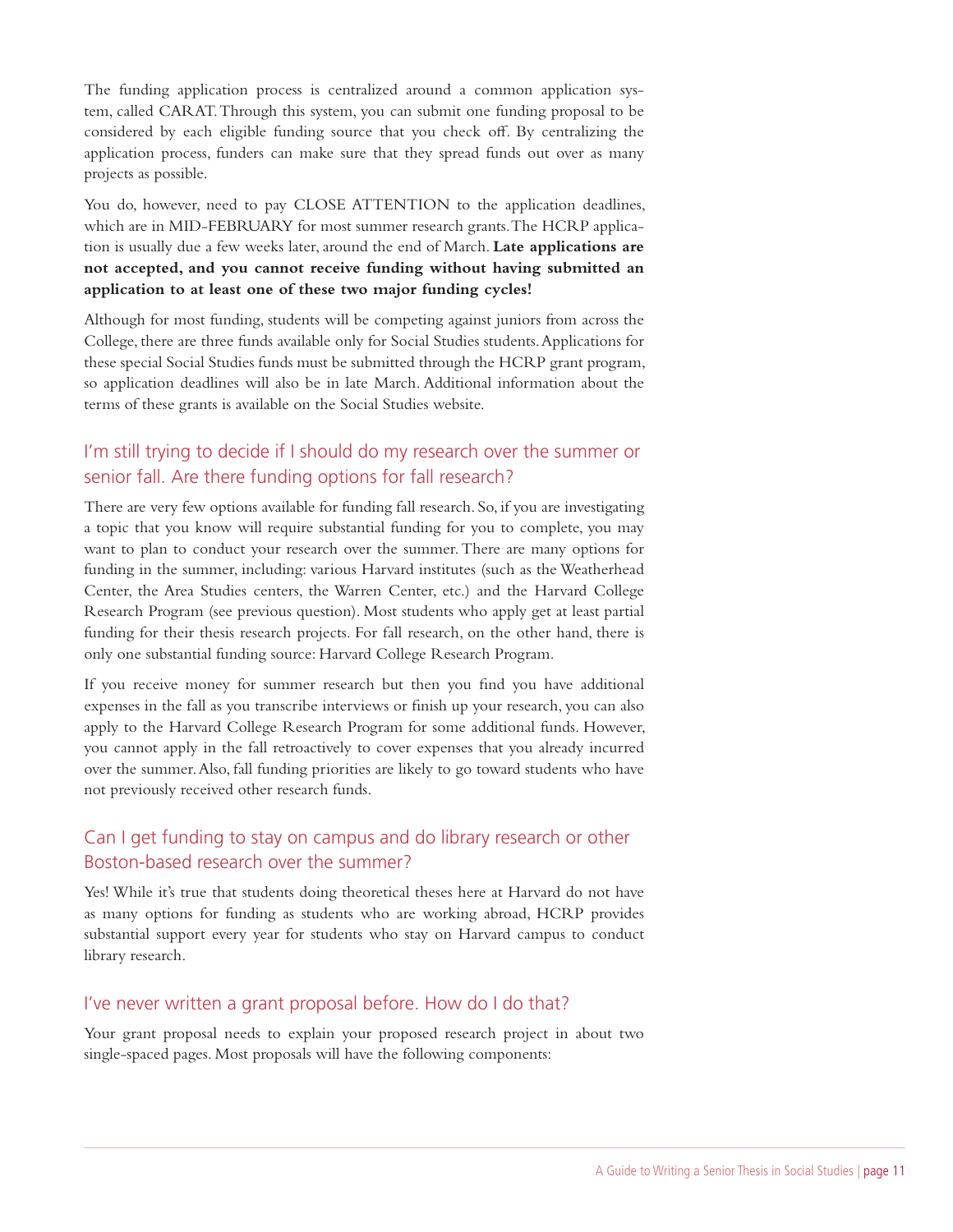- 1. An opening statement that explains why you are applying for funding. This should be short and to the point, including all relevant information, such as the topic of your research, where you'll be conducting that research, how long (that is, what dates) you'll be doing that research, and what the purpose of the research project is (that is, that you'll be writing a senior honors thesis in Social Studies).
- 2. Some background that helps to set up the research topic you'll be studying.
- 3. The question related to that topic that you plan to research.
- 4. A short literature review (or several citations) that situates your question within a body of scholarly literature and helps to explain the academic significance of your question and topic.
- 5. Details about the methodology you will use to answer your question—that is, how you will conduct your research and come up with sufficient data to answer your question. It's important to recognize that your grant proposal will only be competitive if you've proposed a project that can actually be carried out in the length of time that you have set aside for that research. So, be realistic in this section. Likewise, you should be sure to include concrete information about contacts that you've made or other steps that you've taken to work out the details of any affiliations that you'll need to carry out your research.
- 6. Details about your preparation for undertaking this study. If you'll be doing research abroad, can you speak the language? Do you have previous experience with the group of people you'll be studying, the organization you'll be using as a "home base," or working with any archival documents related to your study? You'll also want to mention any relevant coursework that you've completed.
- 7. An itemized research budget, which can include things such as local and international transportation costs, cost of living during the course of research, and any other materials needed for your research, including photocopy fees, a digital recorder, etc.

See Appendix Three for some examples of successful grants written in past years by Social Studies students.

You will learn more about writing grant proposals from the Director of Studies when you take the Thesis Workshop with her in November or February of your junior year. You may also want to attend grant-writing workshops offered at some of the area studies institutes, including the Center for European Studies and the Weatherhead Center.

### I haven't finished honing my question and research plan yet, but I know I'll need funding to complete my project. Should I still submit a grant application?

Yes! Rest assured that because the summer funding grant applications are due so early in the semester, many students are in a similar position of not having had enough time to work out all the details involved with their thesis projects. Even if you only have a broad idea about your project or think your project could change substantially, you should still submit a grant application. Even so, you will need to present as concrete a proposal as possible, with a question that you can investigate well over the time you plan to allot over the summer for data collection.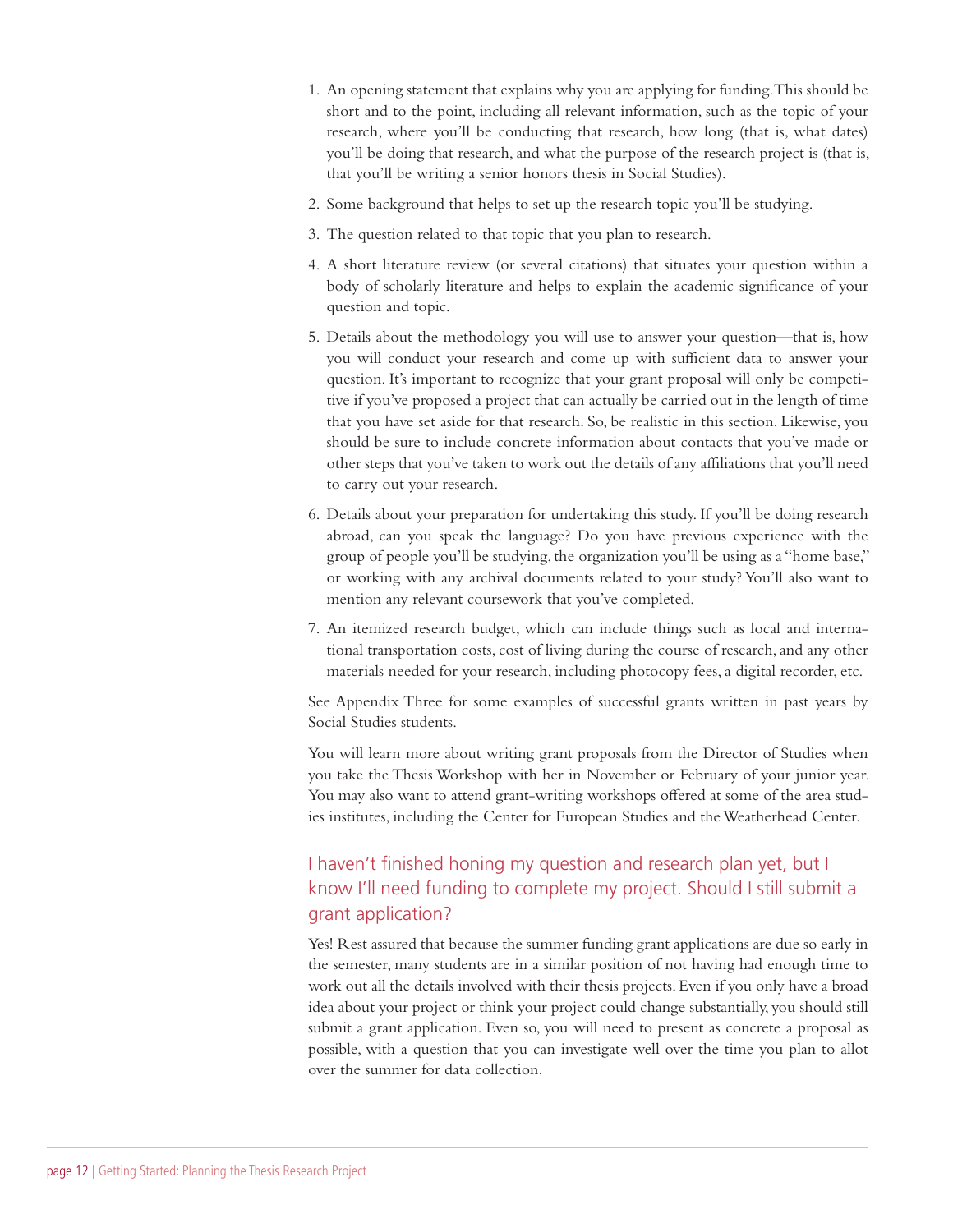Your proposal does need to be as strong as you can make it, since sloppy or ill-conceived proposals are unlikely to be approved for funding. Moreover, you should try to focus your application as closely on what you plan to investigate as possible. You should not apply for something that you know you cannot do or do not actually plan to complete. For that reason, you should spend some significant time in January and early February thinking about your potential thesis topic, so that your grant ends up being for something as close as possible to the final project you undertake.

### What if I get funding for a particular project but decide that I want to work on something else instead?

In most cases, this won't be a significant problem. If you have small changes—such as modifying your question or working with a different population within the same country—then you can assume that you shouldn't have a problem. You should, however, let your granting organization know about the changes and be prepared to explain why they are necessary.

In some cases, you may have a substantial change. Again, you should go to your granting organization and check in with them about your situation. In most cases you should be able to work things out. One year one of my students switched her project from a focus on immigration at the US/Mexico border to an investigation of sustainable development and environmental tourism in Costa Rica. The institution that awarded her the grant allowed her to keep her money.

### Questions about thesis supervisors

### I know I need to find a supervisor, but how can I do that when I am not sure about my topic?

You do need to have some general idea about your topic when you start meeting with potential supervisors, but you do not need to have worked out all the details about your topic to begin those meetings. Students often wait too long to begin meeting with potential supervisors—finding, when they do finally meet, that their "ideal" supervisor has already agreed to supervise other theses and is no longer available. Once you have a tentative—and still very general—topic worked out (for example, contemporary social media and youth culture in China), then you can use your meetings with potential supervisors to help hone that topic into something researchable as a senior thesis project. As you get feedback from potential supervisors about your topic, and as you think about the different possible ways to investigate it, you'll also be able to get a sense of which individuals you speak with might be suitable supervisors for the project that interests you.

### I can't find a specialist on my topic who is willing to be my supervisor. What other options do I have?

It is often the exception, rather than the rule, that a student's supervisor is a specialist on his or her thesis topic. So, if the "specialist" on your topic is not able to supervise you, don't despair. Here are some other options to consider.

1. Ask the "specialist" to refer you to other scholars who are working on your topic or related topics. These other scholars could include graduate students, other faculty at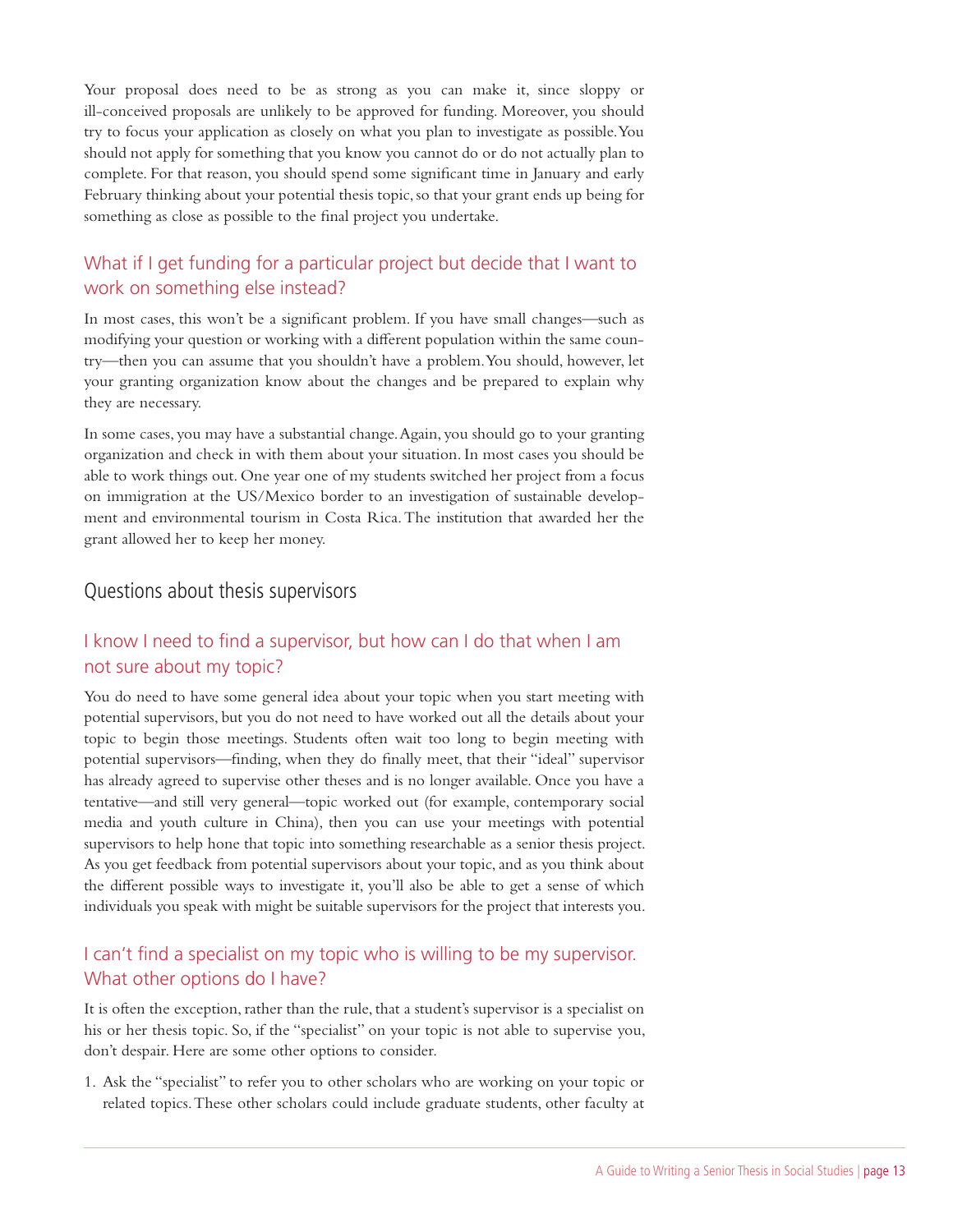Harvard, or faculty at other institutions in and around the Boston area. Many graduate students serve as thesis supervisors, and they are often very up-to-date on current research related to their topic of study, since they are in the process of writing their dissertations on the subject. Likewise, you are can work with faculty from outside Harvard, provided that you feel comfortable with arrangements to meet regularly and get feedback on your work.

- 2. Ask the "specialist" if you can still come and consult with her during office hours while you are working on the thesis about questions that you have or the direction that your project is taking. If she agrees, then you can still count her as a member of your thesis "team" and an important resource.
- 3. Think about other kinds of knowledge and/or experience that you would like to find in a potential supervisor, for example: someone who has significant experience previously advising Social Studies theses, a TF or other faculty member with whom you established a good working relationship in a class on a subject related to your thesis topic, or a scholar working with a similar methodology that you plan to use. Any of these individuals would bring skills and experience that you'll need as you work on your thesis project and could serve as potential supervisors.

### How do I know if the supervisor I am considering will be a good supervisor?

Keep in mind that being a "good" supervisor is a subjective categorization and that students' ideas on this subject will vary. However, if at all possible, you should ask around to see if you can find the contact information of other students who have worked with this supervisor in the past. By asking those students about their experiences in working with this individual, you'll be able to learn more about whether you think the supervisor you are considering will be responsive to your needs and/or concerns.

### Several people have said they are willing to be my thesis supervisor. How do I choose the right one?

In making a decision about which supervisor to choose, you'll want to think about what strengths potential supervisors will bring to your thesis project, along with what kinds of support they will offer. Supervisors can offer three different kinds of support. First, they can offer knowledge or expertise about your subject area, including knowledge of the texts you are using, regions you'll be going to, or groups you are examining. Second, they can offer methodological or practical knowledge that may be important for your project, including experience using the methods you'll be using (for example, survey research, or document analysis) or previous experience supervising a Social Studies thesis. Finally, they can offer emotional support. It is rare for a supervisor to offer all of these kinds of knowledge, experience, and support in equal measure, so you'll want to base your decision on which strengths you feel are most important for your work-style and successful completion of your project.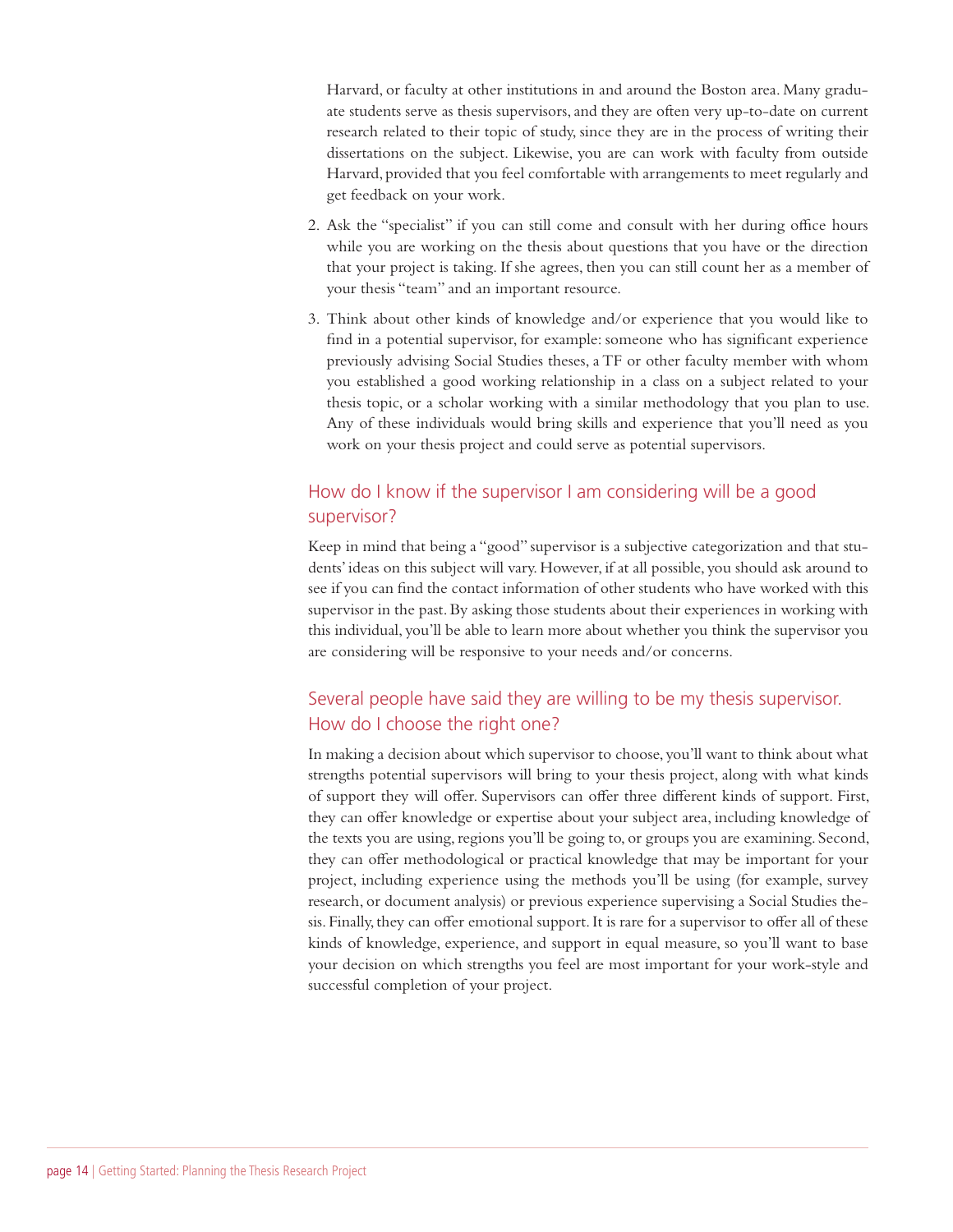### How should I approach a potential supervisor, and what questions should I ask that person?

Most commonly, you will want to e-mail a potential supervisor in advance to set up a meeting. In that e-mail, you will want to let the potential supervisor know that you are interested in talking to her about your thesis project. And, if you don't already know your potential supervisor, you should let her know how you found out about her. Did you get her name off the Social Studies Thesis Supervisor list posted on the website? Did one of your professors recommend that you speak to her? Have you read her work on the subject that interests you? When you meet, you'll want to make sure that you ask about and discuss:

- 1. What previous thesis advising experience (in Social Studies or in other departments) does this person have?
- 2. How knowledgeable is this person about your potential topic? Does this person have other kinds of strengths to bring to the thesis process (such as methodological knowledge, good mentoring background, etc.)?
- 3. What expectations does this person have for YOU in the thesis process—meeting deadlines, providing regular communication, getting drafts turned in, locating other individuals who could provide additional forms of support, participating in the thesis writers' seminar, etc.?
- 4. Do your expectations about establishing regular communication and meetings match? What time does she have available? How often would you like to be able to meet?
- 5. Is this person willing to supervise you, and is she available next academic year?

### I'm going to be studying abroad junior spring. How does that make my thesis process different from students who don't study abroad? Do I need to find a thesis supervisor before I go away?

Studying abroad junior spring can be a great addition to your thesis work, particularly if you plan to write your thesis on some question related to the country where you'll be. Spring study abroad gives you the opportunity of getting a jump start on research you normally wouldn't be able to start until the summer, and it also gives you the chance to work with local academics and researchers who may have more specialized knowledge about your topic than faculty at Harvard. However, you'll need to be focused on deadlines relevant to your project from afar—particularly the grant deadlines that can fund your summer research. It's also more challenging to find a supervisor for your topic while you are abroad.

You don't have to find a supervisor before you leave campus, particularly since many faculty may not yet be sure about their availability to supervise you the following academic year. On the other hand, it does make sense to at least try and meet with potential supervisors, so that you can get a sense of what that person is like and whether you might be a good "match." This kind of information, which you should discuss when you meet someone to ask whether they might consider supervising you, is more easily done in a personal conversation rather than by e-mail. Then, while you're abroad, it will be easier to follow up these initial personal conversations by e-mail. Alternatively, if you don't have a chance to meet with potential supervisors before you go abroad, you could try having Zoom or Skype meetings with them when you do contact them.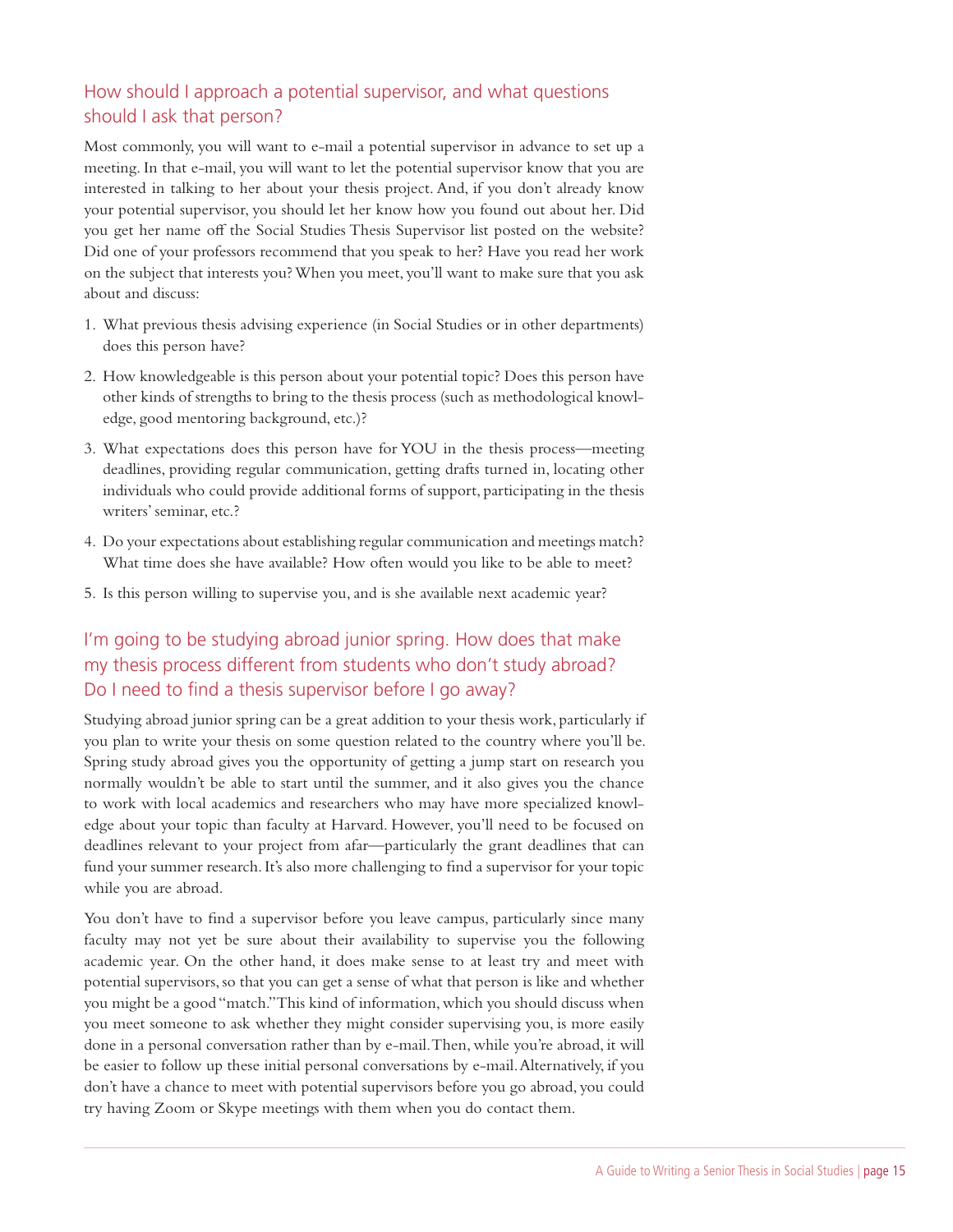If you haven't found a supervisor before you leave, you should try to find a faculty member at your abroad institution to help you focus on your project planning and data collection, so that you don't begin your project without any supervisory input. If you have found one either before you leave, or while you are away, make sure that you work out a system of regular communication so that your supervisor can help you with your project planning. Keep in mind that your supervisor might not be available for last minute advice, and so you need to establish norms acceptable to both of you around communication about your project.

### I've found a supervisor! How can I help to establish a good working relationship with them?

Keep in mind that developing a good relationship with a supervisor is a two-way street. It's not just her responsibility; it's your responsibility, too. One of the first conversations that you should have with your supervisor after she's agreed to work with you is what she expects from you—in terms of communication, setting up meeting times, preparation for meetings, turning in written chapter drafts, etc. Together, you should work out a regular system for communication about your questions and concerns, set up a scheduled meeting time every one to two weeks, and discuss clear guidelines of what work you need to complete prior to scheduled meetings.

Remember that you are not the only busy one. Your supervisor is busy, too. Make sure that you give her ample notice if you will not be able to complete an assignment on time or if you need to reschedule a meeting. In return, give her the same consideration if she needs to change a meeting time or is late offering feedback on your writing.

### Help! It's April, and I still don't have a supervisor. What should I do?

If you have waited until late in the season to get started on your supervisor search, then many of the people you approached as potential supervisors will not be available. Alternatively, you may have thought that you had found your supervisor, who then changed her mind or determined that she won't be available next year after all. Whatever the reason, there are always a handful of students who still don't have supervisors by the end of April.

While this is not an ideal situation to be in, it's not a catastrophe, either. If you haven't done so already, you may want to set up a meeting with the Director of Studies or the Associate Director of Studies to talk about possible supervisors you may not have already asked. In particular, we will know about new Social Studies tutors who may have expertise in your area of study. We may also have additional suggestions that you had not previously considered. At the same time, you should go back to people you spoke with earlier in the semester, let them know you are still looking for a supervisor, and ask if they have any additional recommendations of faculty or graduate students working in your area of research.

 If you are planning on doing your research over the summer, you should try your hardest to find a supervisor before you leave to conduct your research. You'll need that advice and input as you plan your methodology and data collection. You also won't be able to get IRB (research on human subjects) approval without a supervisor.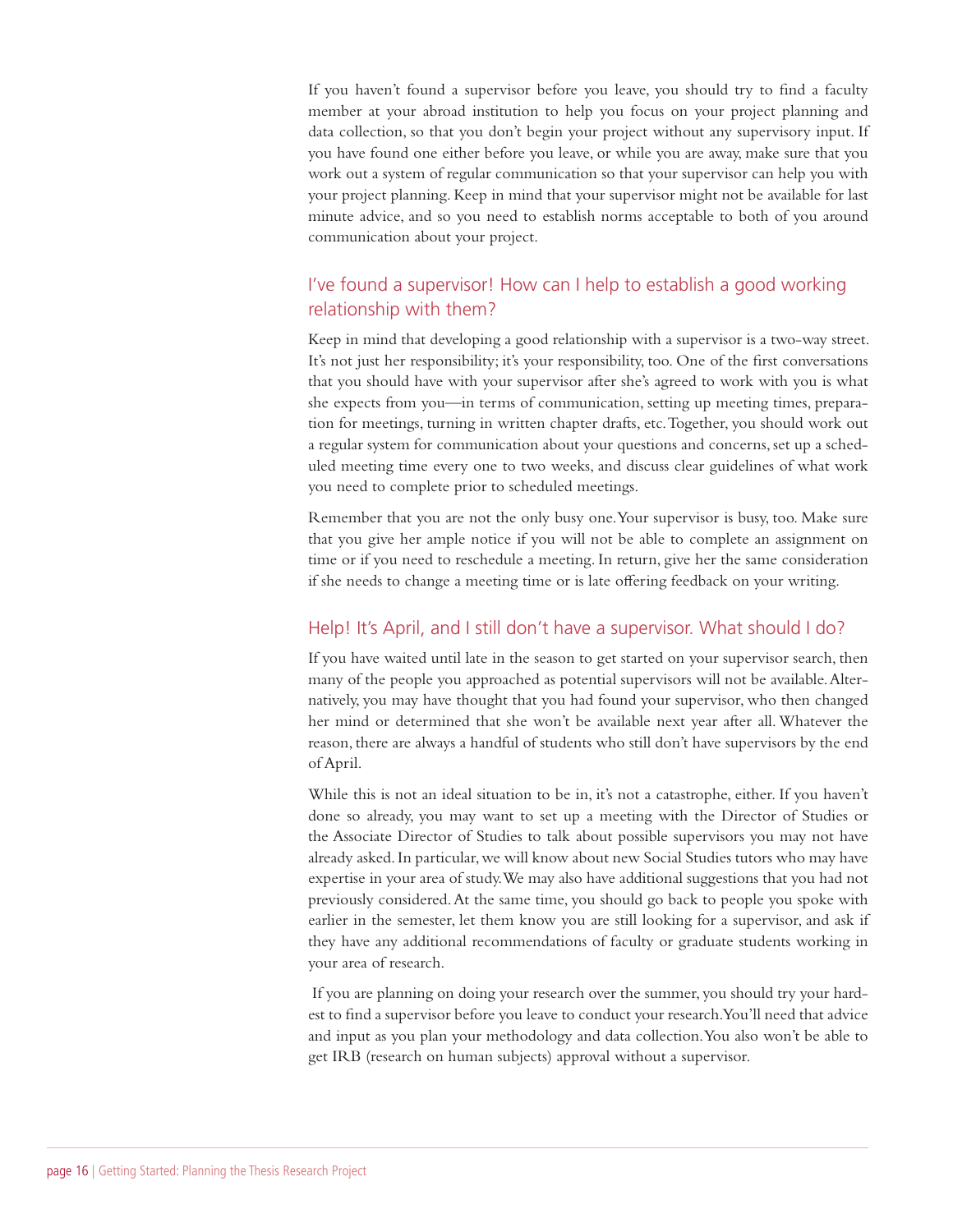### What should I expect from my supervisor over the summer?

Many faculty and graduate students will be away over the summer months—attending conferences, doing research, or writing articles for publication. Before the semester ends, make sure that you sit down with your supervisor and talk about your individual summer schedules, so that you know when your supervisor will be available and when she won't be. If you will both be away all summer long, it is a good idea to set up a few times during the summer when you will "check in" with her about your project and how it's going. You should also find out what the best form for your communication to take will be: E-mail? Phone? Zoom? Sometimes students and faculty find that their research and travels take them to neighboring areas of the US (or world) and can even meet in person.

It is especially important for you to set up these expectations around communication if you will be doing data collection over the summer. You'll want to make sure that you can get feedback quickly when you need it most if you encounter problems during your research. Your supervisor may also want to receive regular updates and reports on how your research is developing, so that she can provide help and guidance while you are still in the field collecting your data.

### Questions about preparing for the summer

### I'll be doing interview research over the summer. Do I need to apply for human subjects (IRB) approval?

If you are conducting research involving human subjects (that might be by conducting interviews, administering surveys, or doing ethnographic research), then you need to submit a decision form through the **Undergraduate Research Training Portal (URTP)** so that a determination can be made about whether you will also need to submit an IRB application. Most undergraduate research does not need to be reviewed by the IRB (known at Harvard as the Committee on the Use of Human Subjects, or CUHS) as most undergraduate projects, even theses, are done for course credit rather than with the intent of publication.

Submitting the decision form is not difficult, and you get an immediate response which lets you know as soon as the form has been submitted whether your project will require additional review. However, before you fill out the form, you need to have planned much of your thesis research methodology, including developing a well-formed study procedure and identifying who you'll be interviewing, how you'll recruit interview subjects, what questions you'll be asking them, and how you plan to protect their confidentiality. You will also have to complete ethics training before you submit your decision form. You can do this by attending one of the many CUHS-led undergraduate trainings offered throughout the school year or by completing an online human subjects training course (either CITI or NIH; both are available on the CUHS website).

If there's any chance that you think your project could still require additional IRB review, then you should make sure to submit your URTP form at least a full month (and preferably earlier) before you plan to begin your research. That way, you will have time to complete your IRB application and get IRB committee approval before the time period you were planning to begin your research. If your project does require you to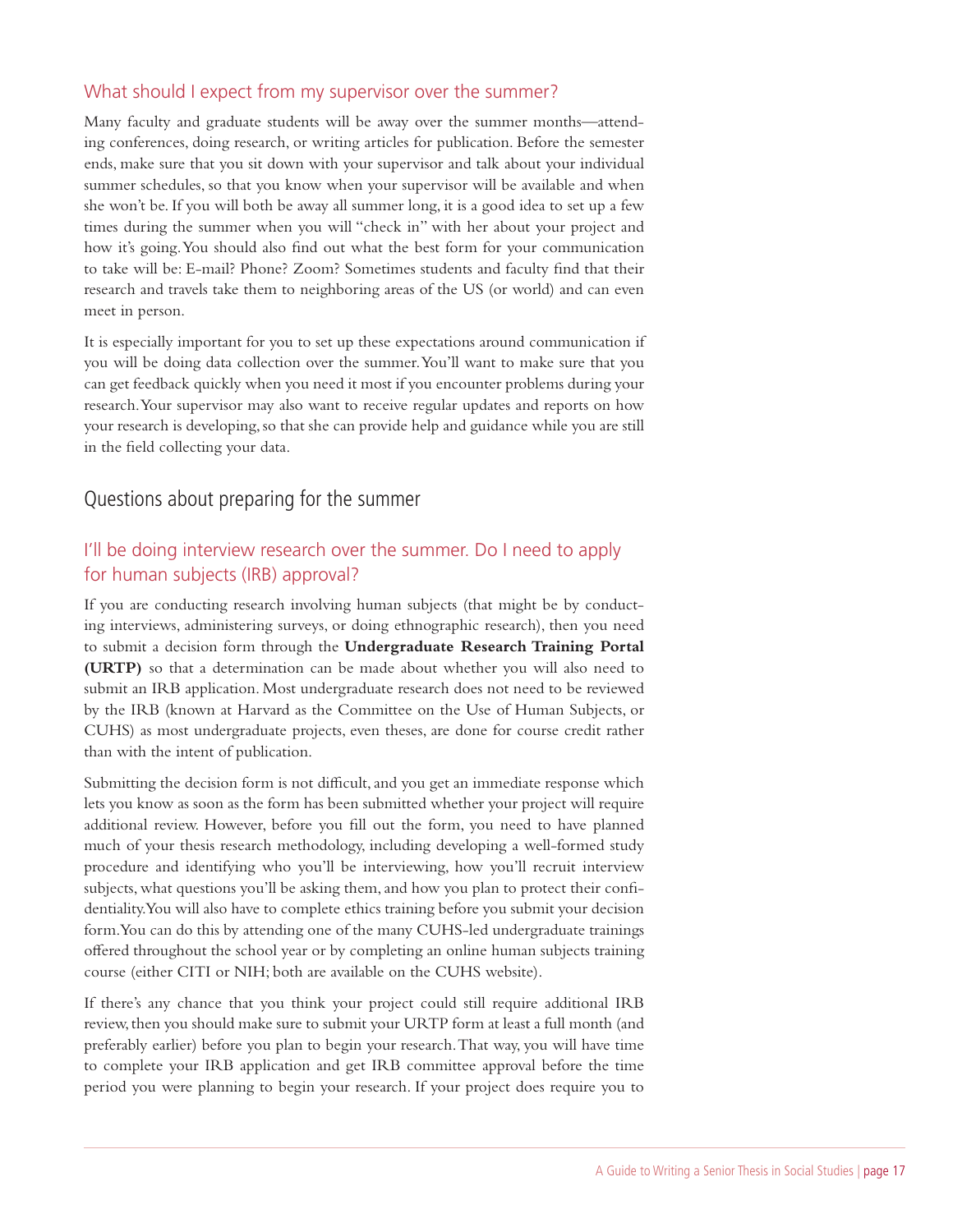submit an IRB application, you cannot begin any data collection until you have received that approval, which takes a minimum of four weeks.

There are also other reasons why your project could be flagged for additional attention when you fill out the URTP decision form. The most common reason for this is if your project has the potential to put you or your research subjects at risk, since Harvard has an institutional obligation to take reasonable steps to reduce risks for both students and their research subjects. If your project is in this category, you will need to meet with a representative from the Office of Undergraduate Research and Fellowships (URAF) to discuss your research. You should also remember that undergraduates are not allowed to conduct research in regions deemed "high risk" by Harvard's Global Support Services office. Undergraduates conducting research in locations deemed "elevated risk" by GSS must consult with the GSS Travel Safety and Security team.

### What preparations should I make before leaving for summer research?

In addition to submitting your application for IRB approval (if necessary) and arranging for communication with your supervisor over the summer (see questions and answers on these topics above), there are other kinds of preparation that you will need to do.

If you are going abroad, make sure that you check out the Office of International Education (OIE) website (oie.fas.harvard.edu), where a comprehensive pretravel checklist notes all the practical details that you need to consider before going abroad. Make sure you consult this list well in advance of your departure, since some requirements for travel—such as obtaining a passport and other travel documents or visas—may take weeks to months to obtain.

Whether you are going abroad or staying in the US (or wherever your home is located), you'll want to make sure that you've taken care of the following before leaving campus:

- 1. Make sure that you've met in person with your thesis supervisor to talk about your research plans and timetable over the summer and to hone your research question.
- 2. You'll want to have initiated contact with any organizations or individuals who will be helping you with your research—for example, an NGO where you will intern or that will provide introduction to your interviewees, or libraries where you will consult archives. These kinds of contacts can also be useful in cases where there is not much known about the area where you will be traveling. (For example, a couple of years ago one of my advisees traveled to Tuvalu, a tiny island nation in the South Pacific, for her thesis research. Initially, she could find almost no information about the specifics of the country. She ended up contacting every English-speaking academic who had published on Tuvalu—and there weren't many—before she left. Through them, she also gained access to the former Tuvaluan ambassador to the UN, with whom she ended up staying during her visit.)
- 3. Depending on where you will be going, you may also want to think about connections you can make with any family you have in that area, or other students or Harvard affiliates near where you'll be staying. These individuals, like the specialists mentioned above, can also provide valuable information about local logistics and onthe-ground happenings that may be helpful or relevant for your research.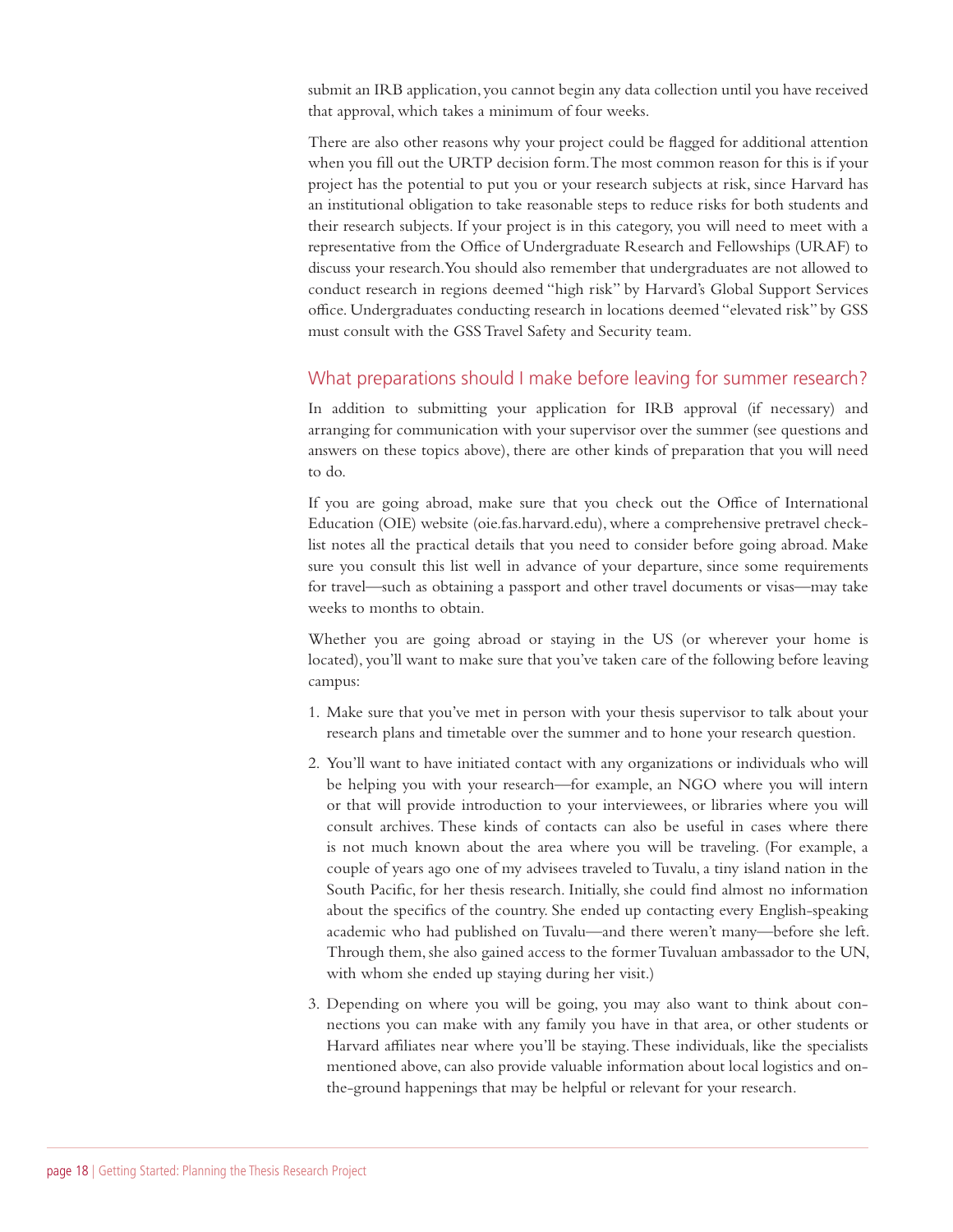### I'm worried that I won't find the data I need to answer my question during my summer research. How will I know if I've done enough?

There is always a healthy dose of uncertainty that goes along with all research projects—particularly those in which you'll be conducting fieldwork in an area in which you may not be very familiar. Things "in the field" may not work in nearly the same ways that you envisioned before you left campus. In some cases, problems may have to do with not being able to gain access to people or places that you had planned to interview (or where you thought you might gain access to key sources of information); in other cases, documents believed to be in an archive might not actually be there, or you might find that the topic you thought would be novel and fresh is not interesting or relevant any longer.

Of course, any time that you encounter a serious setback, you should think about contacting your supervisor and asking for advice about what to do. Here are a few other tips to keep in mind as well.

1. Be Flexible! There is no one set way to do your thesis research or examine a particular research question. If and when you hit roadblocks during the research project, evaluate the kinds of roadblocks you are encountering to decide what, if anything, you should change about your topic, question, or methodology. For example, it is not uncommon for students to find out that the study that seemed fascinating and timely when planned while they were still on campus is not, in fact, the key concern in the area where they've decided to examine this question. If that's the case, then maybe you should think about recasting your topic and question to collect data on what people locally tell you IS actually their key concern.

You may also encounter other problems that may require you to make changes to your research question, hypothesis, or methodology. For example, you may find that you can't get access to the people or group you had planned to interview. Or you might find that you can get access to people, but that you don't seem to be getting the information that you had hoped from them. If you encounter these rather common fieldwork-related problems, you should consult your supervisor and other local "experts" about appropriate steps to take. If you end up changing either the group you plan to interview or the interview guide/survey instrument that you planned to use to collect data, you'll need to submit a "modification request" with the new information to the human subjects committee for further review.

- 2. Allot sufficient time for your data collection. In most cases, data collection takes significantly longer than you may anticipate. The longer time you devote to the focused collection of your data, the better chance you will have of returning to campus with enough material to complete your thesis.
- 3. Consult "experts" before you leave or once you are in your research location. These "experts" might be academics at Harvard, local academics or researchers in the area where you're pursuing your project, or other individuals (such as librarians, longterm NGO employees, etc.) who are knowledgeable about the place and people where you are carrying out your research.
- 4. Develop a "Plan B" before you leave. If you and your supervisor have real doubts that you'll be able to carry out the research that you've planned, then you should talk about contingency plans even before you leave. These plans should include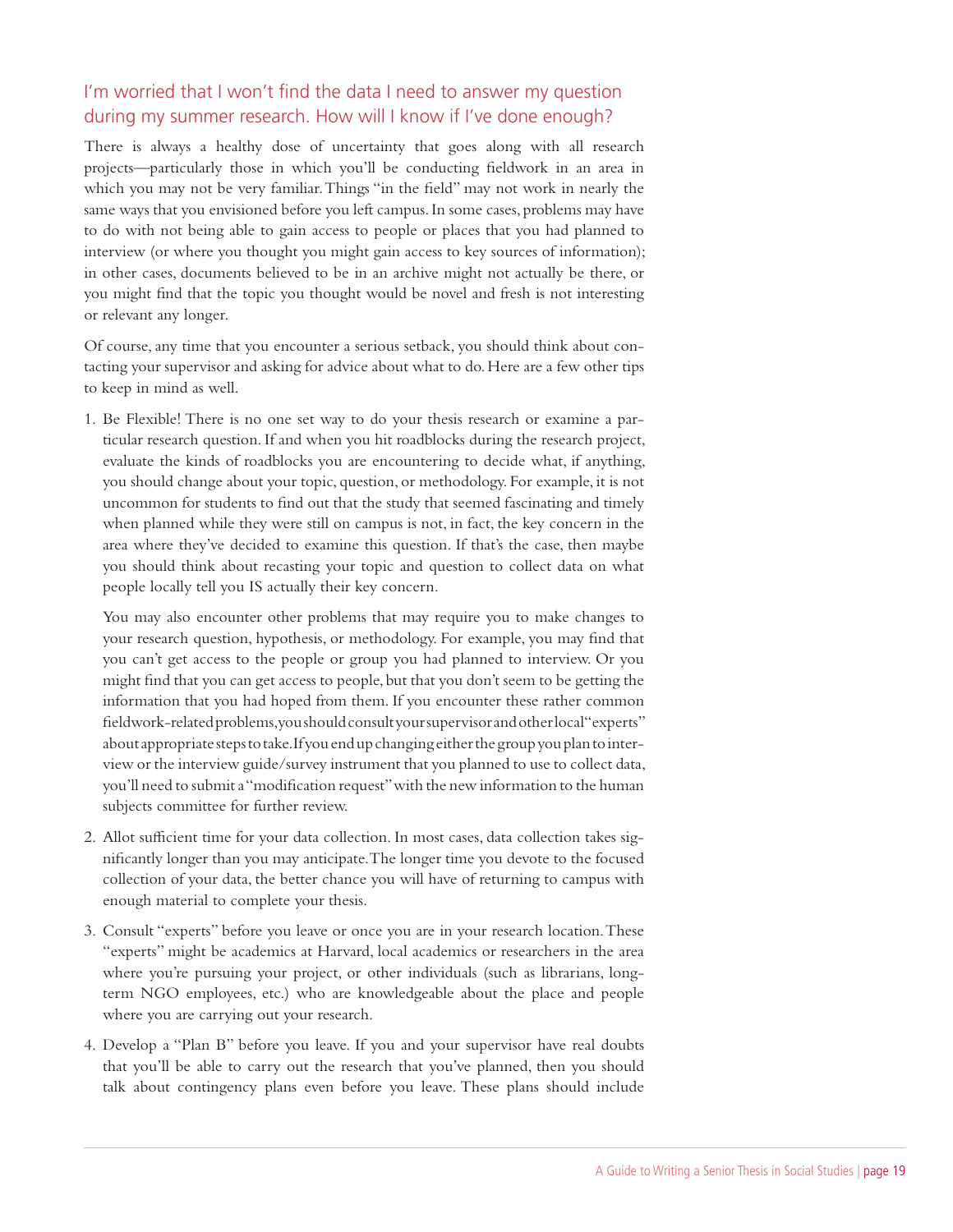brainstorming about different questions to explore or ways to take your thesis on the basis of what you find at your research destination.

5. Collect additional kinds of data that can supplement the material that you have been able to collect. For example, can you collect government surveys or national media that provide a different perspective on the problem you've been examining? Can you do some short-term participant observation that will allow you to sketch a fuller portrait of the social organization where you collected interview data? Can you do spatial analyses of a neighborhood to map out additional demographics or networks that may be relevant to your analysis? Sometimes, this additional data can become the bulk of your primary source data if your original plans somehow become unworkable. In other cases, these kinds of supplementary materials can provide valuable data that bolsters your argument or allows you to extend your argument in ways that would not have been possible otherwise.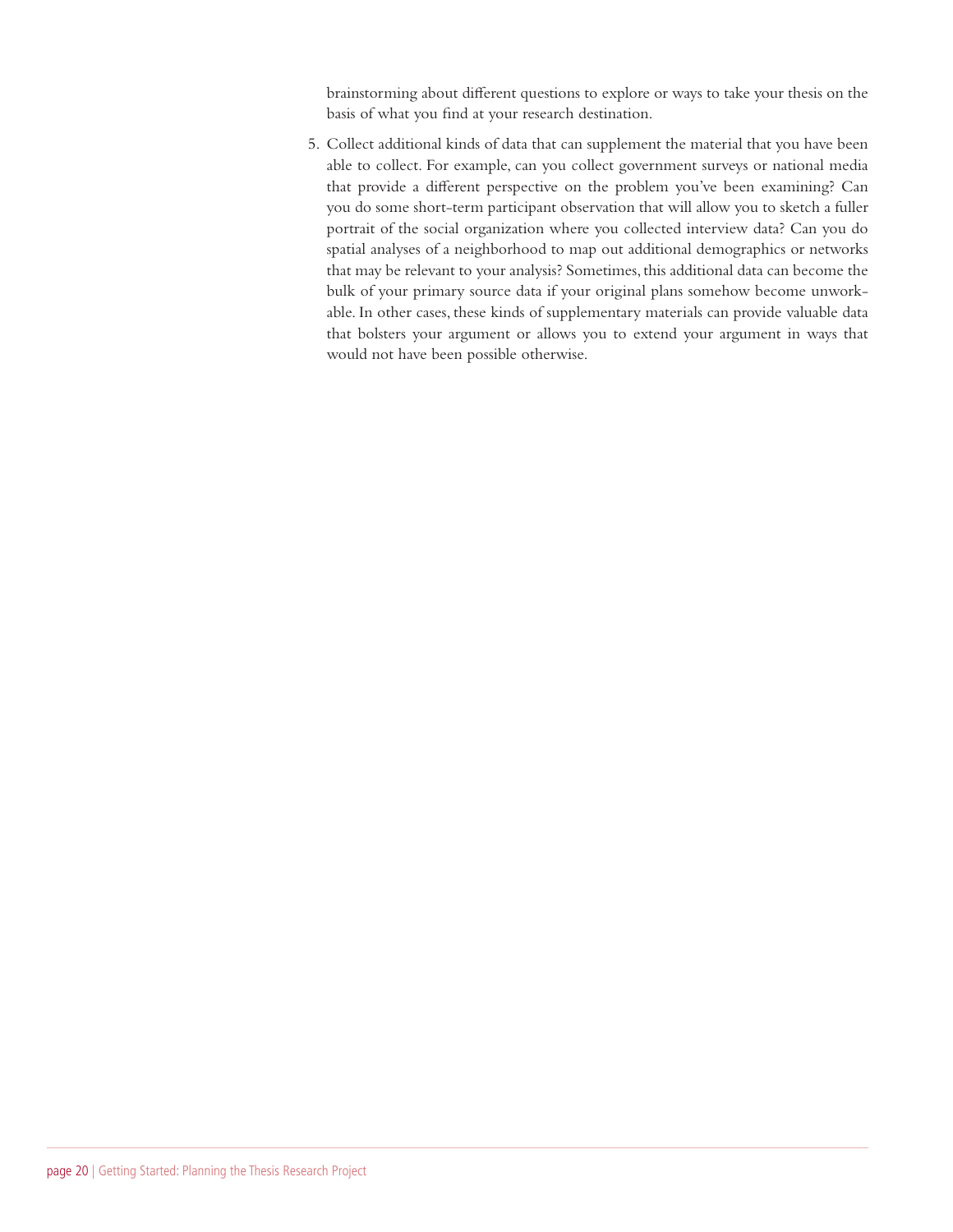# Writing the Thesis: From Draft to Final Product

Questions about next steps after data has been collected

### I've collected my data, now what do I do?

Whether you conduct your primary data collection over the summer or throughout the fall, you have to figure out what to do with your data as you transform the background reading that you've done and the data that you've collected into a finished product that you can hand in on thesis day. There is no one set way that every student takes to get from those early steps to that end goal. The key is remembering that getting to the end is a process, and, like all processes, takes time as well as different forms. Perhaps the easiest way to think about beginning is to outline the various steps that you will have to go through over the course of the thesis writing process.

These steps include: completing your background (secondary source) research, analyzing your data, making connections between your primary and secondary source data, developing an argument, organizing the presentation of your argument and its supporting evidence in a way that is clear and makes sense, writing chapter drafts, writing an introduction and conclusion, and revising your full draft. These steps don't necessarily take place in a completely linear progression. Instead, you may work on some of them simultaneously. For example, you might complete much of your background secondary source research while you are transcribing your interviews and developing notes related to themes that have emerged from that research. It is also likely that you'll need to revisit your secondary source information after you've begun analyzing your data, since it's only by moving back and forth between secondary sources and data analysis that you'll be able to work out which patterns in your data are important and which secondary sources are relevant to your analysis. However, it does make sense that some steps have to come before others: most importantly, you can't figure out your paper's argument or organization without first analyzing your data.

The key in managing your thesis-writing process is dividing the work that you have to complete into manageable tasks, or "chunks." So, in addition to outlining the stages of your process, you should also break those stages into smaller tasks and map both stages and smaller tasks on to your calendar, so that you have a sense of how long you have to complete each task and stage. I offer some guidelines for organizing the stages of your writing process below, but you will also want to consult with your supervisor as you plan a manageable thesis calendar for senior year.

### What should I be doing each month to complete these steps from data collection to finished product?

To answer this question, I've outlined a rough timeline to follow as you plan out your fall and spring stages of writing. You should keep in mind that this is not a set plan, and

Notice the digital speed of the end<br>to be easi-<br>to get a section of the end<br>the easi-<br>analyz-<br>ce data,<br>analyz-<br>ce data,<br>analyz-<br>ce data,<br>the end analyz-<br>of them<br>ondary<br>of them<br>or condary<br>ps have to a rewist<br>time it's troug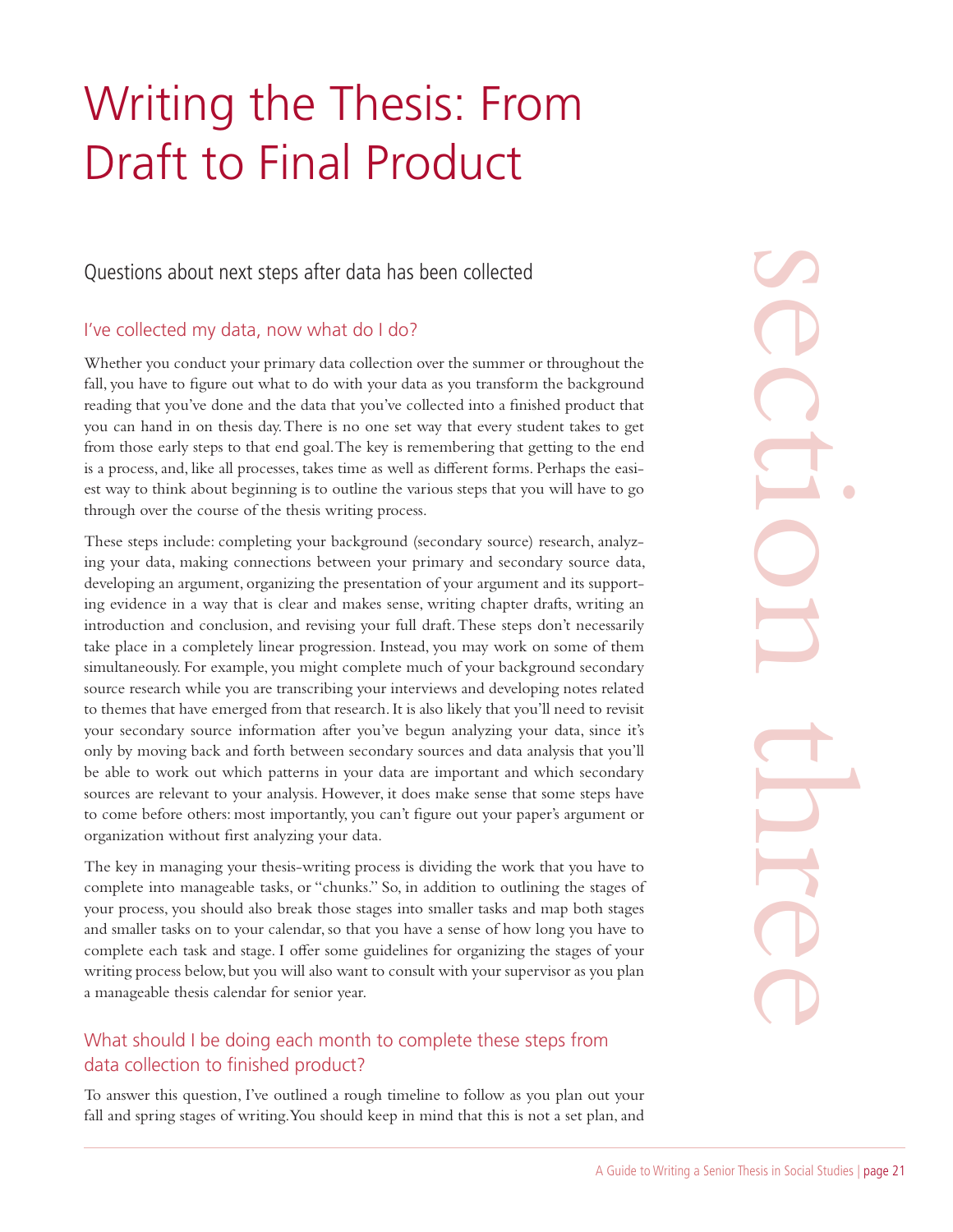your own individual needs and work-style will influence the calendar that you make for your project. For example, a theory writer who does not have significant primary source research to collect should begin writing very early in the fall—even by the end of September. Likewise, students who collect data throughout the fall will also have to pace themselves somewhat differently from those who collect data over the summer. Moreover, obligations stemming from extracurricular activities, other academic work, and job searches may also influence the timeline that you and your supervisor map out.

*September*: As soon as possible after you return to campus, you should meet with your supervisor to talk about your summer data collection and what steps you need to take to analyze that data. (Or, if you'll be completing your data collection throughout the fall, you should talk about that planning process with your supervisor and check to make sure that you've got your background reading completed.) If you completed interviews over the summer, you'll need to work out a timeline for transcribing your interviews. You'll also want to map out a "thesis calendar," through which you divide the work you need to do in the coming months into manageable chunks and schedule work time to complete this tasks, keeping in mind any other major commitments you've made for the fall and winter.

*October:* Your thesis prospectus will be due at the beginning of October (see below for more information on the prospectus). Theory writers should already have begun writing. Students who collected data over the summer will to continue to analyze that data, while students who still need to collect data should have already begun that process. All students should complete secondary source reading. You may also want to read a sample Hoopes winning thesis from those that we have posted on the Social Studies 99 course website. By the end of the month, you should be ready to begin writing.

*November:* This is your first major writing month. By the end of the month, you should be able to map out a preliminary argument and organization for the thesis. But even before you are able to articulate an initial argument, you can begin writing, so that you have a draft of your first chapter ready by the end of the month.

*December:* Your first chapter is due at the beginning of reading period. By the time you've finished writing your first chapter, you should definitely have a well-articulated argument and proposed organization for your thesis, even if they are still provisional and subject to change.

January: January should be spent writing additional body chapters. By the time spring term begins, you should have completed at least one more chapter (in addition to the chapter you turned in to your supervisor in December), and, if your thesis will have 4 or more body chapters, then you should have completed two more chapters. Some students will have had to do additional secondary source reading, as they develop new themes, ideas, and possible points of analysis for their projects. If you have any last data to collect, then J-term is your last chance to collect it. However, do not plan on using this period to collect the majority of your primary source data. You simply will not have enough time following J-term to analyze your data and write it up in a coherent way if you leave your primary data collection until this late date.

*February:* By mid-February, you should have completed a full first draft. This means that in addition to drafting all of your body chapters, you'll also need to write an introduction and a conclusion. The earlier you get the draft finished, the longer you'll have for revision. Leaving time for revision is key! By mid-month, you should be revising your thesis.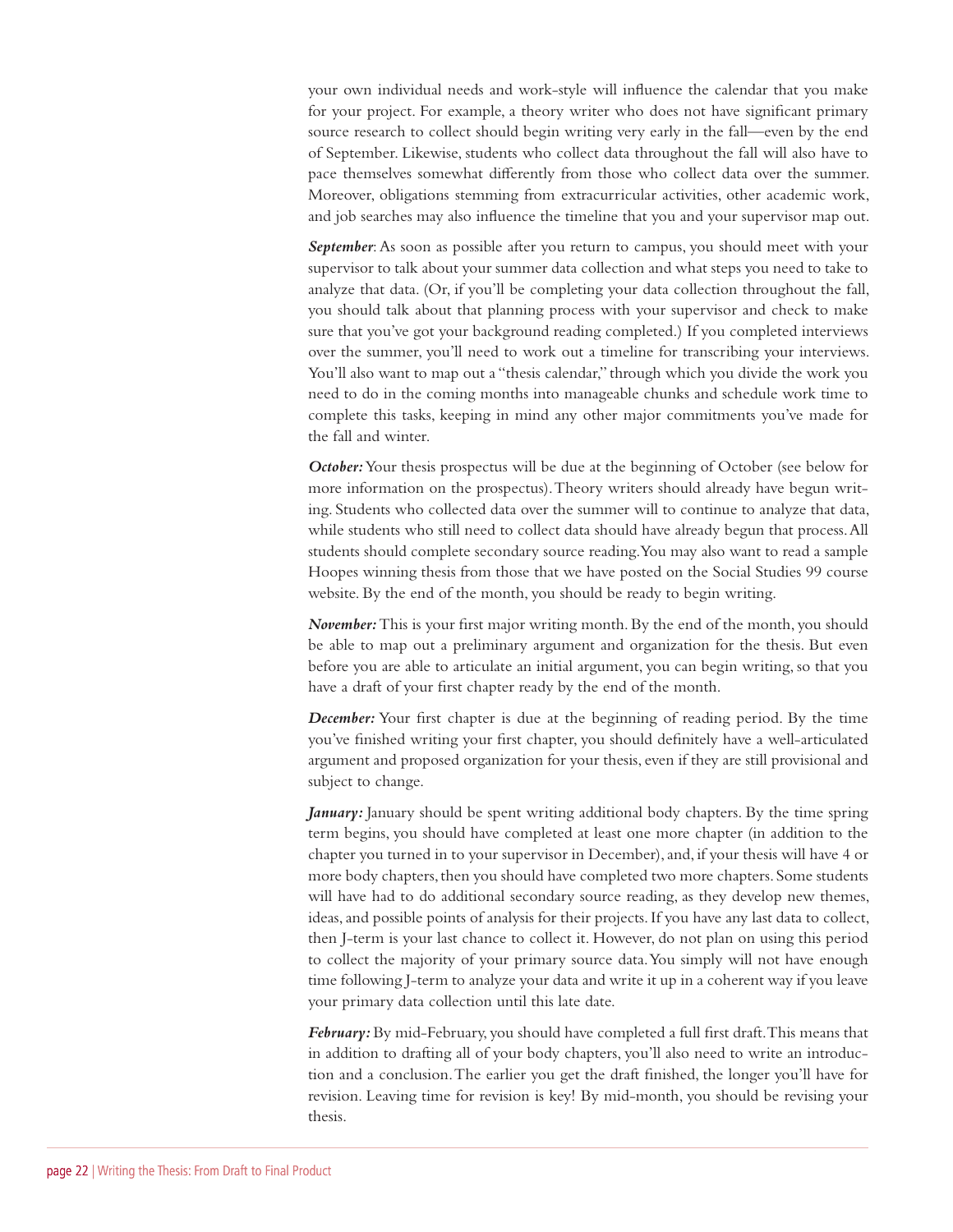*March:* The first week in March you will continue to revise your thesis and complete the bibliography, appendices, and formatting. The thesis is due early in the month, on the Wednesday before spring vacation.

*April:* You'll get your thesis grades back this month and take your oral exam. Then you'll be ready to graduate!

### What is a thesis prospectus and what information should I include in it?

The prospectus is a 3–4 page proposal that you write at the beginning of senior year in which you answer 4 key questions about your thesis project. These questions are: What is your research question? Why is it significant? What is your methodology for investigating this question? What do you plan to argue?

Writing the prospectus at the beginning of your senior fall is a useful exercise—it allows you to take stock of where you are in your research process and identify what areas you've accomplished already as well as what things you still have left to do. It also allows faculty in the department to review your project to make sure that you are on track and respond when they identify potential areas of concern. You should keep in mind that we know (and expect!) that your project will continue to evolve over the course of the year after you've submitted your prospectus. It is the first in a series of goals that you'll need to set for yourself as you work through the different forms that your project will take as you continue to collect and analyze your data and do more reading, thinking, and writing over the months ahead.

### What's an annotated bibliography? Why should I compile one?

Creating a bibliography can be a very useful exercise for keeping track of the readings (background, theoretical, etc.) that you need to do before you begin writing. There are different ways that you can tailor this exercise to your research and writing needs. Often, I begin by working together with students to identify the different kinds of literatures (or reading topics) that they'll need to focus on and include in the thesis—thinking that some sources will provide background information for the topic being studied, some will contribute toward explaining the significance of the project, and other might help with analysis. For example, a student writing on Iranian youths' experiences with cultural globalization in Iran would want to think about developing a bibliography that includes at least three reading topics, including: theoretical literature on cultural globalization, background literature on the history and politics of contemporary Iran, and anthropological or sociological works on youth cultures in the Middle East (and Iran in particular) to help support analytical discussions of the study's research findings.

Once you've identified the different literatures (or subject areas) that you need to read up on for the thesis, then you can either develop one bibliography that includes all these different works or specific bibliographies for each literature. You can also create what's called an *annotated bibliography*, in which you write a short summary of each work that you include in your bibliography, explaining both the main argument of the work you list along with a short paragraph about how that work is relevant to your project. The more detailed you make the annotated bibliography, the closer you will be to writing a draft of your literature review for the thesis. And, of course, you can add and subtract relevant works from your bibliographies throughout the thesis process—as you discover new topics you'll need to read about and also make choices about what information is relevant (and what information is not relevant) for the final product. Endnote, Zotero,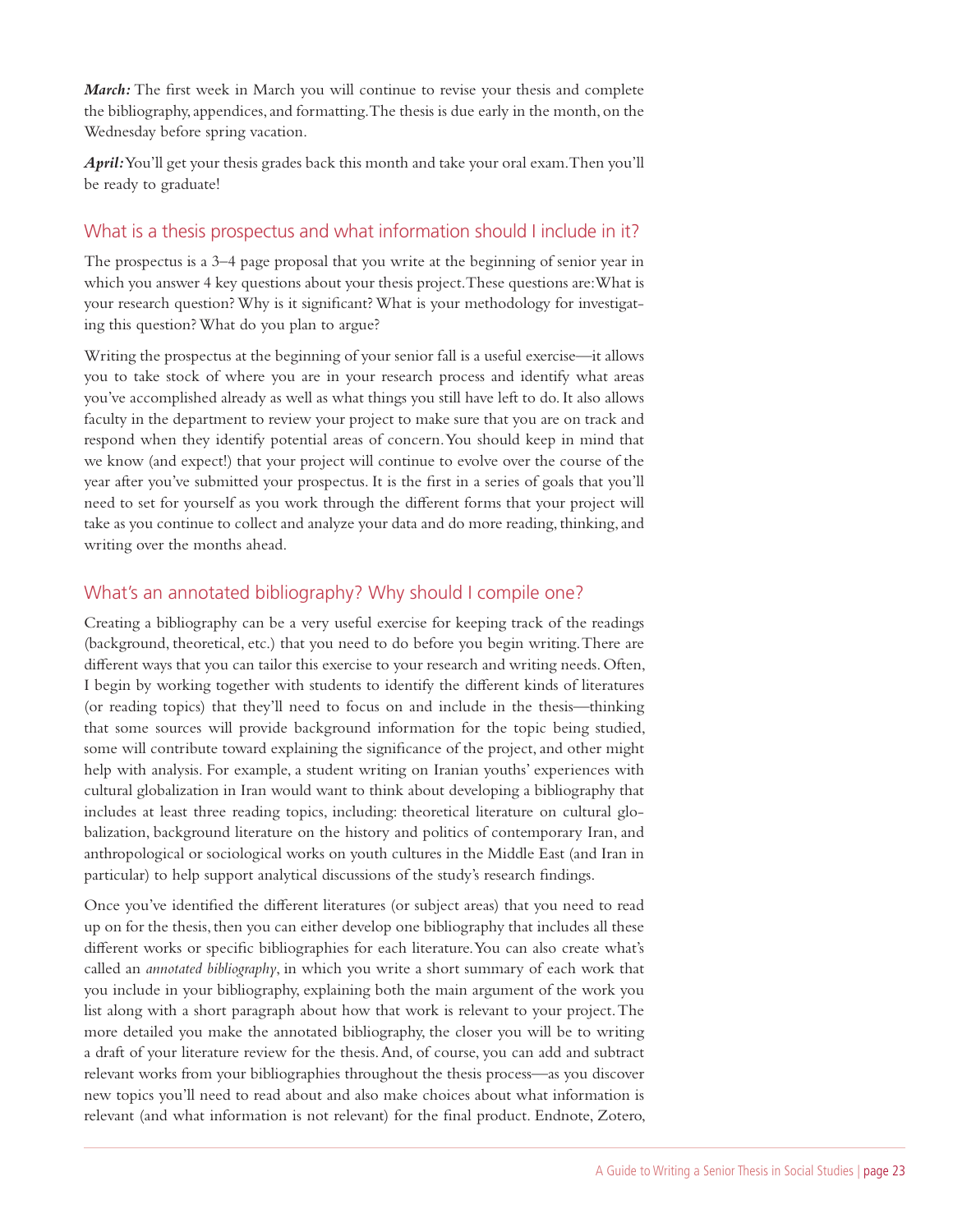and RefWorks (**guides.library.harvard.edu/cite/refworks)** are useful tools to help you make, keep track of, and format your bibliographic references.

### What should I know about transcription?

For anyone who conducts interviews, you'll need to spend a significant amount of time in the fall transcribing the interviews you've collected. If you collect interviews over the summer, then you should plan on finishing your transcription by mid-October. If you collect your interviews throughout the fall, then you should plan on finishing your transcription as soon as possible, no later than mid-December, since you'll need to leave time to analyze your data before you can begin writing full chapters that incorporate that data.

If you've ever transcribed interviews before, you know that it takes a tremendous amount of time—up to four hours of work for each hour of recorded data. Many students use voice recognition software programs to help aid their transcription. Commonly used programs include otter.ai and descript. You'll also want to talk with your supervisor about any transcription "shortcuts" that he or she might advocate, such as partially transcribing interviews or transcribing directly into English if you've conducted your interviews in a different language.

### Questions about writing

### What should I write first?

The most important lesson you should take away from this section about writing is that writing is a process that takes place in stages and drafts over time. Any writing that you do is good writing; the important thing is to begin writing and keep writing. Likewise, there's no one "right" place to begin writing your thesis. There is, however, a WRONG place to begin—and that's with the introduction—or what you imagine to be the first sentence of the first paragraph of the introduction. Instead, one way to begin writing is to pinpoint themes or information that you know will have to be in your thesis and begin working on producing "chunks" of writing grouped around those themes (see below). This focus on writing as a process—in which there are many potential points to begin getting your ideas down on paper—is often a new one to students who have been able to write most of their college papers in one draft, from beginning to end. The reason why you'll need to adapt the approach of "writing as a process" for the senior thesis is because this project is fundamentally different from all other writing projects you have completed until now. The size of the project, and the sheer number of sources of information that go into it, require a different technique from past assignments.

There are a number of excellent books about the process of writing, and you should consider reading at least one of these in the fall as you are planning out your thesis timeline and so forth. Two books that I recommend highly to students are Joan Bolker's *Writing Your Dissertation in Fifteen Minutes a Day: A Guide to Starting, Revising, and Finishing Your Doctoral Thesis* (Henry Holt and Co. 1998) and Eviatar Zerubavel's *Clockwork Muse: A Practical Guide to Writing Theses, Dissertations, and Books* (Harvard University Press, 1999). Both of these books provide in-depth advice and strategies about how to get started writing and how to continue to move forward with your writing project in a timely and productive way.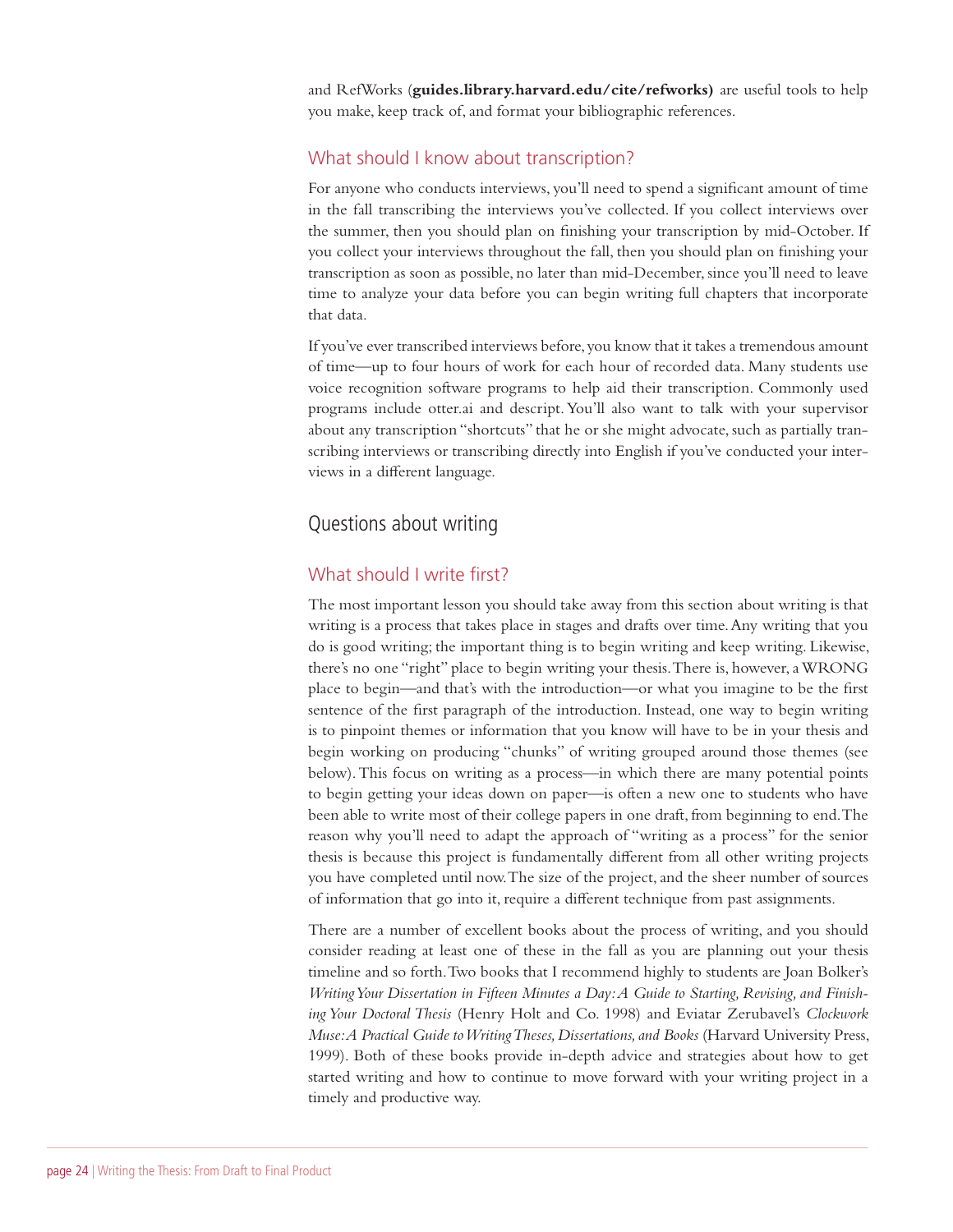### How can I begin writing?

One way that you can begin writing is through focusing on producing drafts, or "chunks" of writing, around particular themes that you have identified in the secondary source literature and primary source data as key information that will have to be included somewhere in your thesis. If you are having trouble identifying those themes yourself, then ask your supervisor for help or take a step back and begin with taking notes on readings and data collection that you have completed to see what kinds of information comes up again and again.

Note-taking is also a precursor to writing in that it allows you to get your thoughts down on paper in an organized way that you can often edit to include in chapter drafts. It is also ultimately a time-saving mechanism to help you keep track of valuable information and ideas over time as you conduct primary and secondary source research. There are a number of exercises that involve note-taking that you should consider incorporating into your thesis project, the most obvious of which is to take notes on secondary source readings that you do, such as for an annotated bibliography (see above). Likewise, you can use note-taking to identify and keep track of themes that you have discovered in your primary data collection, including: 1) key research findings and themes that have emerged from your data collection; 2) your interpretation (and analysis) of those themes; and 3) connections between those findings and your analysis of them and the secondary source readings that you have done. As with your secondary source note-taking that you can develop from annotated bibliography to literature review to background chapter, these notes on your primary source data collection can serve as the baseline for drafting readable text that you will eventually revise into coherent chapters focusing on the analysis of your primary source data and support of your thesis argument.

### When should I write my thesis outline?

You should treat any outline that you write for your thesis as a "draft" in the same way that you will write your chapters through a series of drafts, the content and organization of which are likely to change substantially over the course of the academic year. That is, while you may at any early stage—even before you begin writing—want to draft an outline as a way to help you think through the organization of all the different materials that you'll be including in your thesis, you should not plan to stick to that outline over time and may even find that it helps for you to revise your outline once, twice, or frequently over the course of your writing project.

### How do I figure out what my thesis argument is?

Developing a thesis argument is not always straightforward. In fact, many of my students over the years have struggled with the problem of developing a clear argument that is interesting, significant, and well-supported by their research. Keep in mind that your thesis argument will develop and change over time. Here are a few points to consider:

1. The single most important aspect of your argument is that you should be able to support the argument that you make with the data that you have collected. Year after year, I see students aim too high with their arguments; that is, in wanting to make sure their argument is significant, they argue a point that their data does not support. It is better to scale down your argument so that you can provide definitive evidence in support of that argument than for you to reach for a seemingly more significant argument that you cannot support with the data you've collected.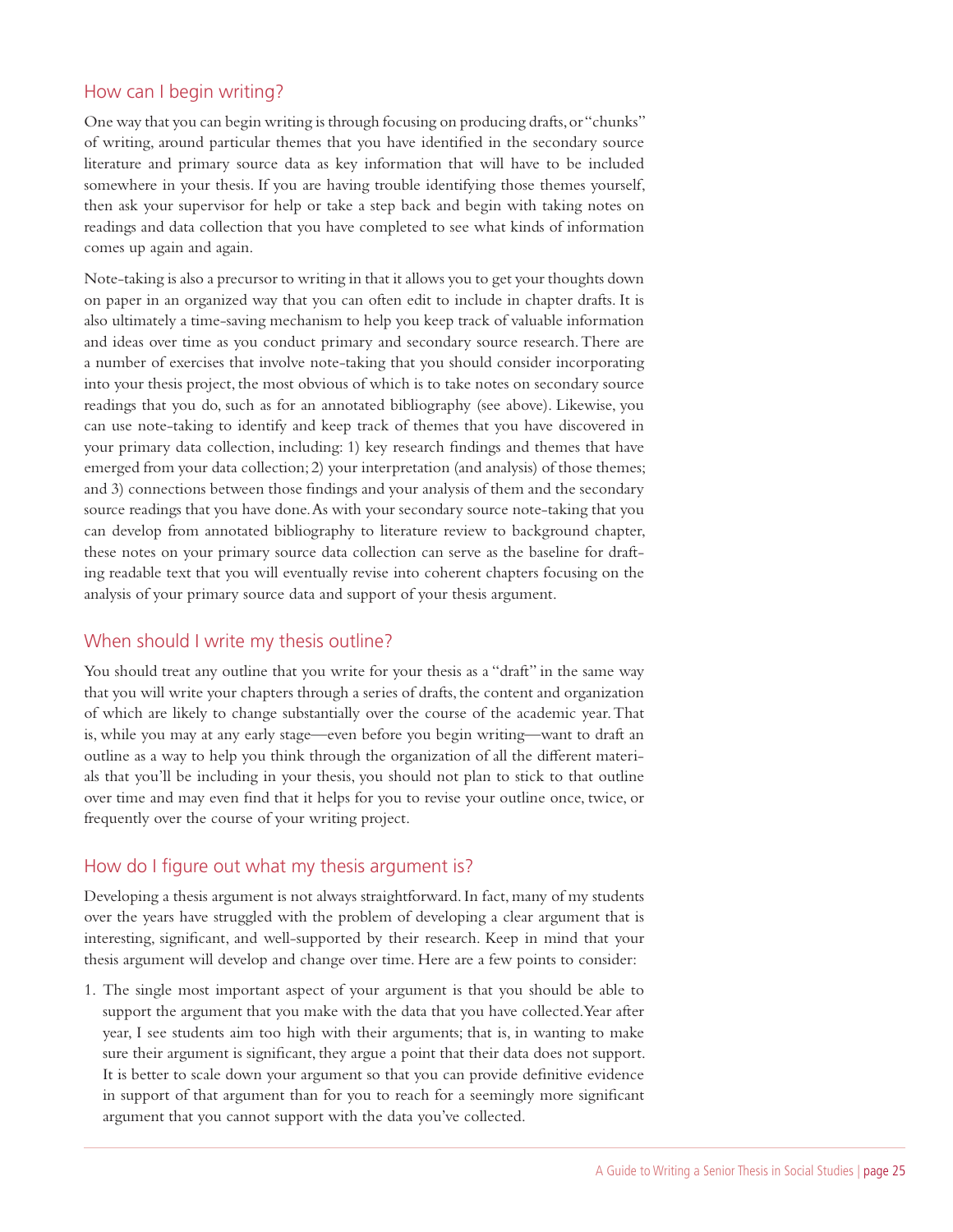- 2. Arguments can be multifaceted. That is, your argument may be sufficiently complex that you cannot describe it in a single sentence. In many cases, students' arguments unfold over several chapters, with each chapter providing support for one aspect of the overall thesis argument. Reviewing how students have articulated their arguments in past theses may be helpful as you work to craft a meaningful argument for your own thesis. By reading the introductions and conclusions of model theses posted on the SS99 website, you'll also be able to get a better sense of the kinds of arguments that have been successful for past thesis writers.
- 3. Try out your argument on others—as often as possible. Ask your friends, your roommates, your supervisor: does this make sense? Does it seem interesting? As you respond to others' questions about your argument, then you can also talk through any concerns you have about why this argument is important (the "so what" question) and how well your evidence supports it.
- 4. Some supervisors have their students write out their argument for each meeting. In this way, students have the opportunity to practice articulating what they see as their argument at each stage of the thesis writing process while also keeping track of how their argument changes and develops over time as students analyze new data, incorporate new ideas into writing, and work out what kinds of statements they can and cannot support with the data they've collected. Sheila Reindl of the Bureau of Study Counsel also advises students to print out a copy of their thesis question and thesis argument-in-the-making and keep these next to their computer while they work. Constant engagement with your argument also allows you to "test" it through your written work, so that you can adapt it as necessary as your thoughts develop over time.

### I know my first chapter is due at the beginning of December. Does it matter which chapter I write first?

It doesn't matter which chapter you write first, but the chapter you turn in to your supervisor in early December should be one of your body chapters (not your introduction). Many students write their background chapter first. That is, they write the chapter that provides important background information in theory or history that your readers will need to know before they read the chapters focused on your original research and findings from that research. Some students, who have already collected and analyzed their data over the fall term, may also choose to write one of their own original findings chapters first instead. You should discuss with your supervisor which kind of chapter makes sense for you.

### When should I complete my full thesis draft, and what should be in it?

You'll want to have your full draft completed by mid-February, to give your supervisor time to read through the draft and get you comments, so that you can work on revising the draft before you turn it in on thesis day. You'll work on drafting your thesis in stages, over the course of your senior fall and spring. Ideally, you will have at least one chapter drafted in early December, another two chapters drafted by the end of January, and the introduction and conclusion drafted in early February. Your full draft will include all of these sections, but in revised form. That is, your full draft should include revisions of all the previous body chapters that you have already submitted to your thesis supervisor, along with the introduction and conclusion, too.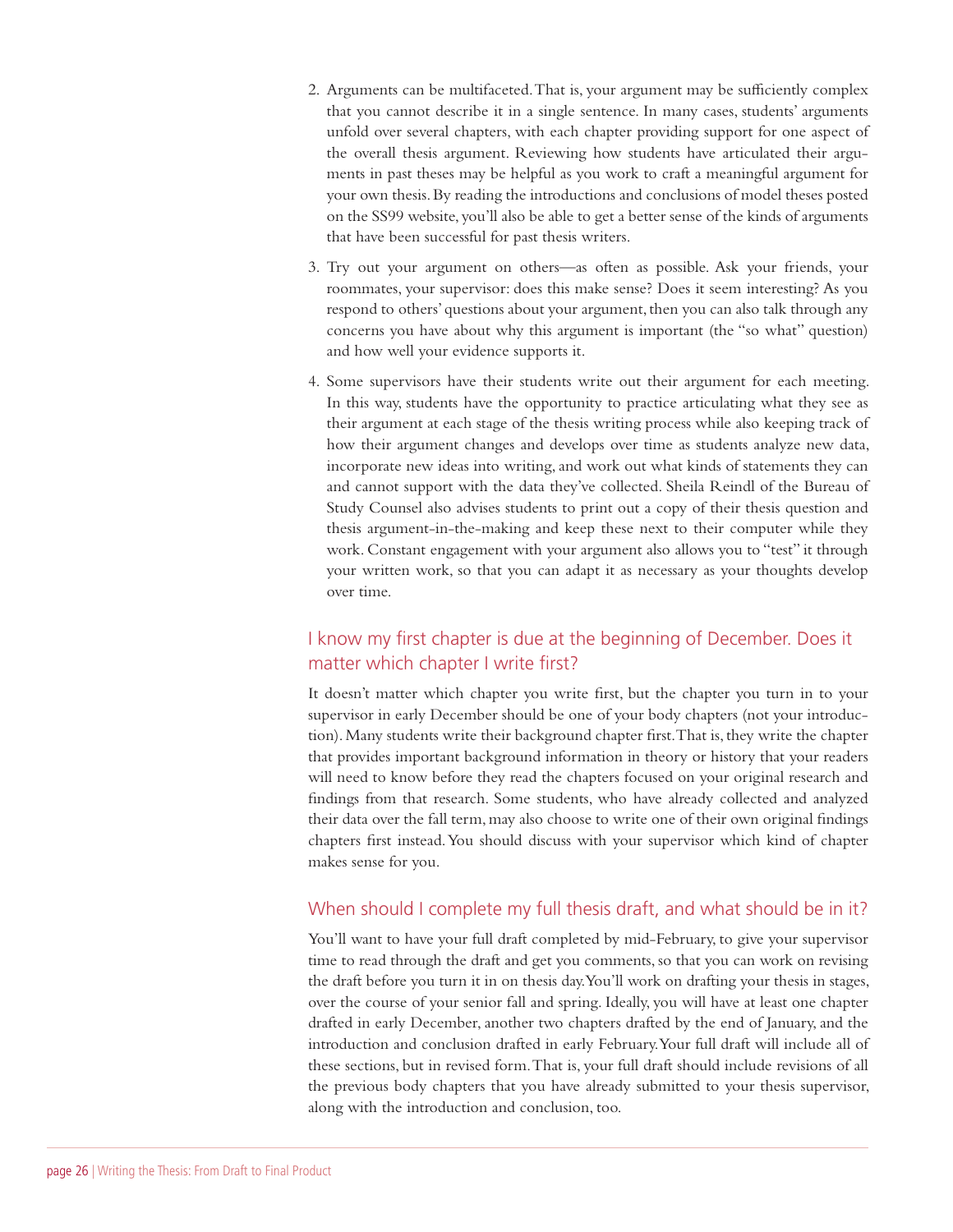### What should I be working on while I am waiting for my supervisor to finish reading my draft?

There are a number of ways that you can use your time productively while you are waiting for your supervisor to return your draft. Suggestions that I usually make for students include using this time to: 1) make sure that your bibliographic references and footnotes are all in order; 2) prepare any supplementary material that you may want to include in your thesis, such as appendices or photos; 3) solicit additional readers' opinions about your work (if you have friends who are reading your thesis, or other specialists who have agreed to read a chapter or two, now is the time to have them read these sections of your thesis and provide you feedback); 4) double-check your thesis formatting; and 5) catch up on your other coursework.

### I usually write my papers in one draft. Why should I leave time for revising my thesis after I finish a full first draft?

Revision is crucial to the successful outcome of your thesis project. It is almost always very clear to thesis graders which students have had time to revise their theses, and which students have not. In some cases, if you have already substantially revised individual chapter drafts before handing in the full draft to your supervisor, the revision that you do toward the end of your writing process may not seem too onerous—allowing you to finely tune your argument or your other points of analysis. In other cases, revision may be substantial and may result in full-scale reorganization of chapters, scaling back your argument, or adding in additional information your supervisor (or another reader) deems necessary information for fully making your case. It is to your advantage to turn in the best written thesis that you can, since clear argumentation and organization will impress your readers, just as a poorly argued or organized thesis, or one with a host of grammar mistakes, will be penalized.

### Even though I am writing, my working relationship with my supervisor is not going as smoothly as I would like. What should I do?

There are a variety of reasons why students encounter difficulties with their supervisors during the writing process. Sometimes these reasons have to do with the supervisor (who is too busy to meet, who is not handing back drafts in a timely manner, etc.), but sometimes these reasons may also begin with the student (who has not completed work required by her supervisor in a timely manner, who got busy or nervous and stopped replying to her supervisor's email messages, etc.). In most cases, temporary difficulties can be remedied by good communication about specific expectations and goals related to work assignments, frequency of meetings, setting writing deadlines, and so on.

If you think you have made every effort to communicate well with your supervisor and you are still experiencing problems, you should set up a meeting with the Director of Studies or the Assistant Director of Studies—both of whom are experienced at providing advice to help you work through any issues you are facing. If you are having problems, please ask for help earlier rather than later in the process. The closer you are to the thesis due date, the fewer options may be left to help resolve concerns or difficulties you are facing.

If at any point in the thesis writing process you find that you are having substantial difficulties—with your supervisor, with obstacles to data collection, with writing progress,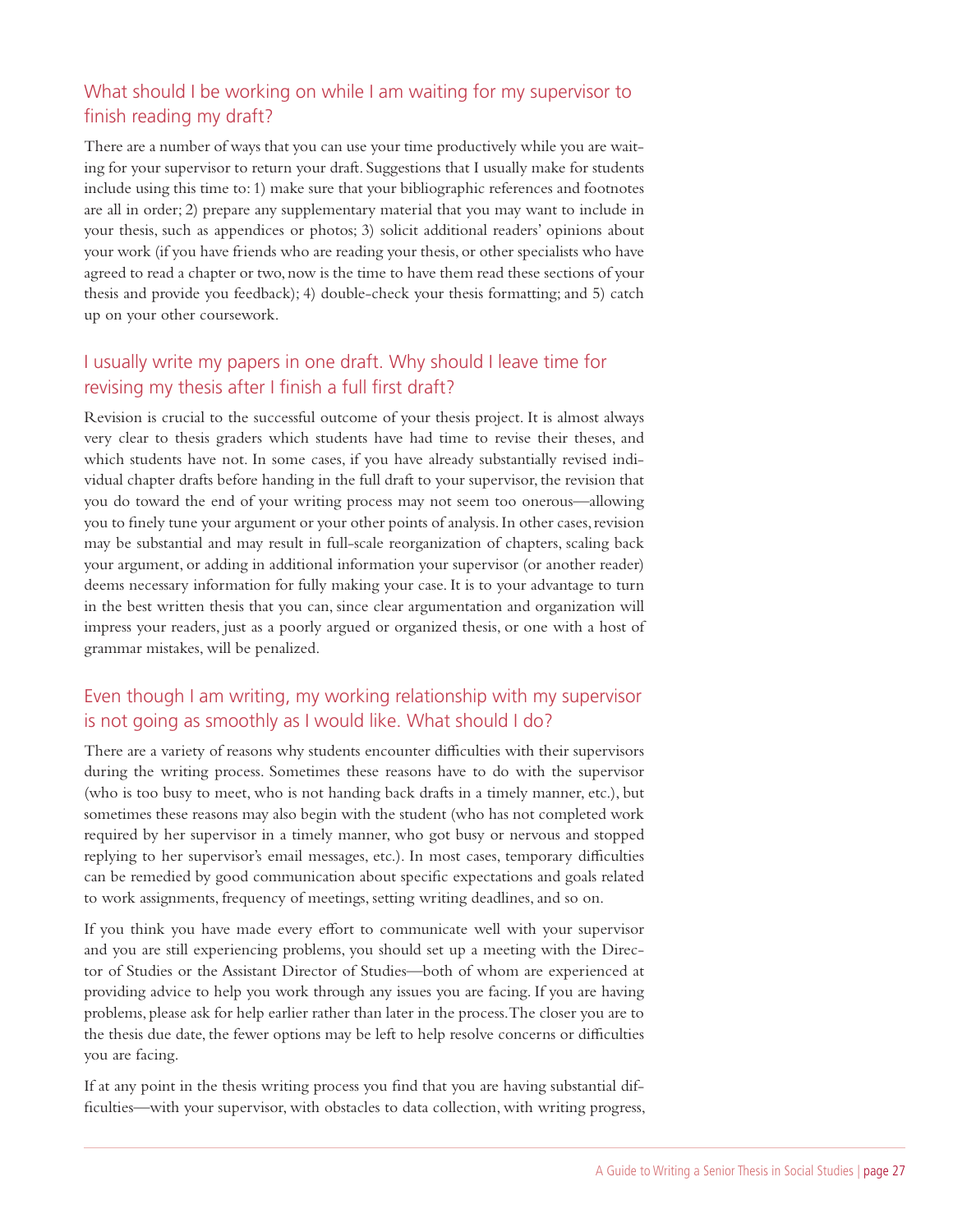or with personal health or family problems, you should always seek help. Besides the resources listed above, there are a number of places at Harvard where you can seek additional support, including the Academic Resource Center, the Writing Center, UHS, etc. (see full list in Appendix Two).

### Help! The thesis is due in a few weeks (or less), and I haven't gotten nearly as much written as my peers. What should I do?

If at any time that your worry about your thesis feels overwhelming, make sure that you seek help (see above question). That said, you should also remember that any thesis is a good thesis. That is, as long as you can turn in a thesis you will graduate, even if the quality of your final thesis product is not as strong as you had hoped or planned at the beginning of that project.

Many students do hole up the last few weeks before their theses are due and spend intense periods of time writing. If you have had trouble writing and have not already done so, it's time for you to go through a checklist of reasons why you may not be writing effectively. Do you have writer's block? Have you been procrastinating? Are you too busy with other commitments? Whatever the reason you are not writing, you need to try to find the cause and address the problem without delay. Sometimes students are able to help motivate themselves to write by getting a writing "buddy"—a friend, who may also be writing a thesis, who will sit with them in the library and make sure that they are working at a predetermined amount. In other cases, students have identified work locations that are less distracting or times of the day when they prefer writing, and have had success writing after making adjustments to work at these locations or times. If you need help figuring out why you are not writing, or need to talk about how to get started writing, then you may want to consider setting up a meeting with one of the professional writing coaches and counselors at the Academic Resource Center. You may also want to consider requesting a senior thesis writing tutor from the Writing Center (check out their website for more information). If you are far behind you should also contact the Social Studies Director of Studies or Associate Director of Studies for advice.

If you are writing, but just writing slowly, then there are some strategies that you might try to ensure that you get the thesis finished in time. For example, you should focus on writing the parts of the thesis that are the most crucial to your argument, skipping any parts that contain subsidiary or less crucial information—and only returning to those sections once you have finished the most important sections. Likewise, if you had planned on writing a thesis with four body chapters, now might be the time to re-evaluate (in conjunction with your supervisor) to see if you can get away with one fewer chapter than you had planned, or if you can incorporate outstanding data into the chapters you have already finished. If you are really running down to the wire, then you should also consider enlisting friends and/or family to help you proofread sections already written or finish any bibliographic references, formatting, or reference checking—tasks that do not require your particular expertise. Finally, you may also want to consider approaching your professors and/or TFs for your other courses to ask whether they would be willing to grant you extensions on any assignments due in those classes, so that you can concentrate full time on your thesis writing.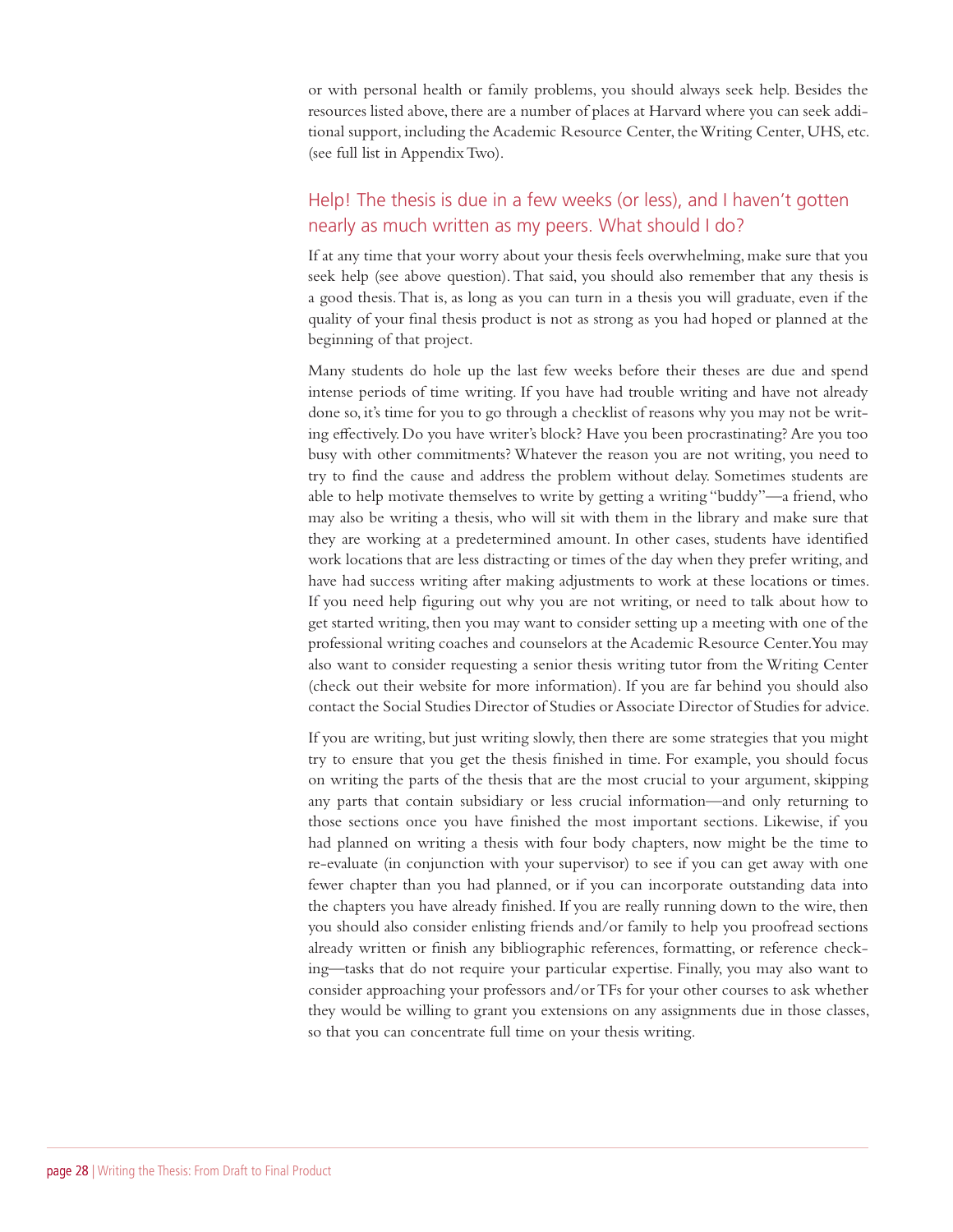### Last-minute questions

### Do I need to print my thesis on special paper?

No. Your thesis must be printed on acid-free paper, but all regular copy paper is acid free.

### Do I have to buy thesis binders?

No! All theses need to be submitted in the black thesis binders that are available for free in the Social Studies office. These binders bind the thesis through pressure, so you don't need to punch holes in the paper. Binders will be available beginning a few weeks before theses are due, and one of the staff assistants can show you how they work when you pick your binders up.

### I'm doing a joint concentration. Do I still submit both copies of my thesis to Social Studies?

No! If you are joint concentrating with another department, then you will only turn in ONE copy of your bound thesis to Social Studies on thesis day. You will turn in the second copy of your thesis to the other department in which you are concentrating. Both copies of the thesis must be the same, and even if the other department has a later due date, you need to follow the Social Studies deadline.

### What if I go over the word count limit?

Many students find—particularly right at the end of the thesis writing process—that their thesis exceeds 30,000 words. Unless you are hugely over this word count limit, you probably shouldn't worry. You should be aware that your readers do have the option of penalizing you by one honors-level grade (for example, reducing your grade from a magna to a magna minus). However, your reader may choose not to penalize you. As a general rule of thumb, if your reader feels that you could have made your point within the word limit, then you are more likely to be penalized. If your reader agrees that the additional words were necessary (or are not substantially over the limit), then you may not be penalized. You should, however, keep in mind that graders are reading multiple theses, and so they may be annoyed at having to read an unnecessarily long thesis—and you don't want to annoy your graders!

If you do want to cut down your text, you can try strategies such as the following: reread your thesis and look for easy ways to cut out words—such as eliminating repetition or any content that is not directly related to support or analysis of your argument. Also, by using footnoted references (rather than the parenthetical citations embedded in the text), you may be able to cut down on your word count, since footnotes don't count toward your word count.

### What kind of citation format should I use?

Any approved citation format is fine, as long as you remain consistent in your formatting throughout your thesis. Generally, students choose to follow the citation format that most closely fits with the conventions for the discipline in which the student's thesis falls. If you need help with these conventions, or have other questions about proper citation formats, check out the *Chicago Manual of Style* online: chicagomanualofstyle.org.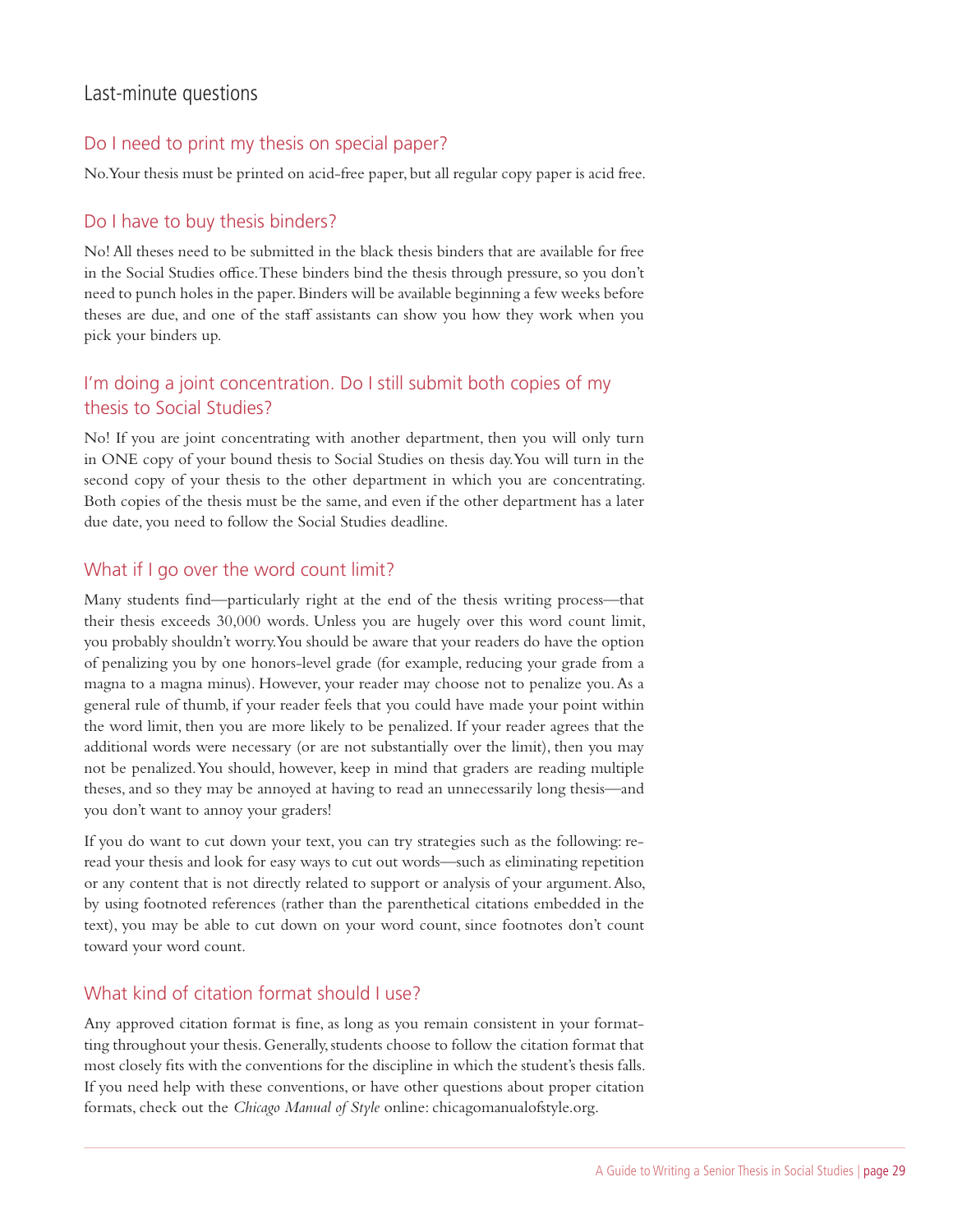### I used footnoted references throughout the thesis. Do I still need to include a bibliography?

Yes! Whether you have used footnoted citations or in-text parenthetical citations, you will need to include a bibliography or works cited or references section at the end of the thesis that includes the full and proper citation for any books, articles, chapters, newspaper content, or online sources that you have cited in the thesis text.

### Should I include appendices?

You can certainly include appendices if you want to, but this is not necessary. I often find that students start thinking much earlier than they should about planning appendices, so don't focus on these supplemental materials at the expense of the actual thesis content that will form the basis for your readers' decisions on grading. Some common forms of appendices that I have seen include: a chart of interviewees contacted, along with their significant demographic characteristics, such as age, gender, etc.; a sample interview schedule; a glossary of foreign terminology or words used throughout the thesis; data tables; maps; and so on.

### Do I have to include footnotes and appendices in my word count?

Footnotes do not count toward your word count. Appendices do not count, unless they are textual appendices. For example, if you include a detailed account of your methodology as an appendix (rather than in the body of the text), then you will need to count that text as part of your word count.

### Can I have pictures in my thesis?

Yes, some (but not many) students choose to have pictures in their theses. Some theses investigate a visual topic or rely on analysis of images to support the argument. Obviously, it makes sense to include pictures in these theses. In other cases, students want to include some visual orientation for the reader and may feel that pictures can help supplement the written text. Pictures can either be included in the appendix or in the text.

### What are the formatting requirements for the thesis?

Theses need to be double spaced with 12-point font. Left-hand margins need to be two inches wide, because extra space is needed to make sure all words are clearly visible once the thesis is in its binder. Top, bottom, and right-hand margins should be standard oneinch margins. All pages need to be printed single sided.

Theses should include a cover sheet (see sample in Appendix Four) and a table of contents before the Introduction and body chapters. Any appendices and a full references section should be clearly marked following the Conclusion. The final page of the thesis should list the word count (as in: Word Count: 26,578).

### What happens if I don't turn my thesis in on time?

You must turn your thesis in on time! Theses that are turned in later than 2 p.m. on thesis day are subject to a substantial penalty. Up to 5 p.m. on thesis day, theses are docked 1 point out of 100 for each hour they are late. After 5 p.m. on thesis day, theses are docked an additional three points out of 100 for every 24 hours the thesis is late. These point reductions add up quickly and can result in downgrading by partial honors levels within a short period of time.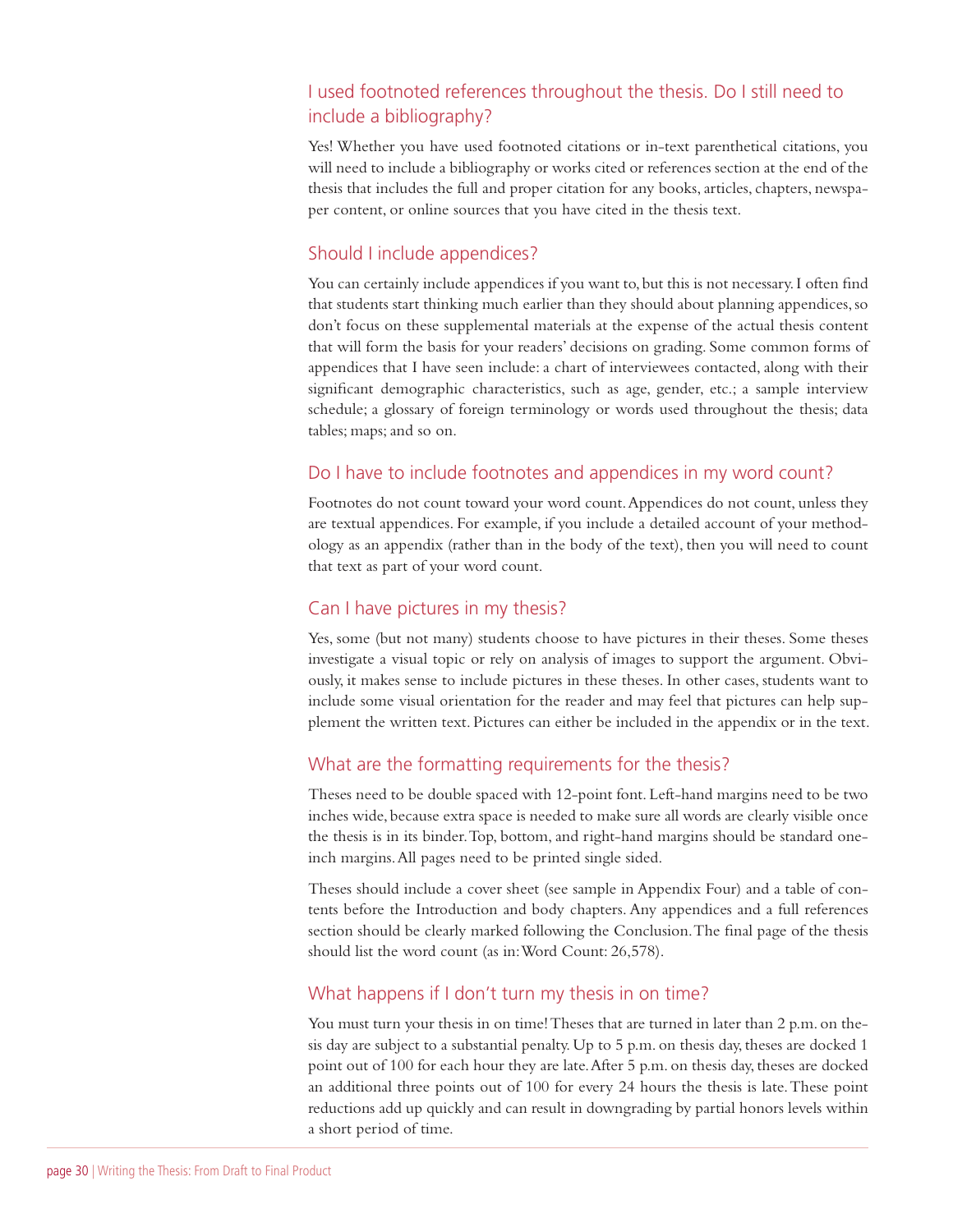# Calendar of Thesis Due Dates for Seniors Graduating Spring 2023

### **May 2023 Degree Candidates**

| September 2022   | Meeting with Anya and Nicole                  |
|------------------|-----------------------------------------------|
| October 4, 2022  | Thesis Prospectus Due                         |
| December 1, 2022 | First Chapter Due to Supervisor               |
| January 23, 2023 | Thesis Title and Descriptive<br>Paragraph Due |
| March 8, 2023    | Senior Thesis Due!                            |
| April 2023       | Oral Exams                                    |

# appendix one

### **March 2023 Degree Candidates**

| January 25, 2022              | Meeting with Anya and Nicole                  |
|-------------------------------|-----------------------------------------------|
| March 1, 2022                 | Thesis Prospectus Due                         |
| April 27, 2022                | First Chapter Due to Supervisor               |
| October 4, 2022               | Thesis Title and Descriptive<br>Paragraph Due |
| November 2, 2022              | Senior Thesis Due!                            |
| November 28–December 16, 2022 | Oral Exams                                    |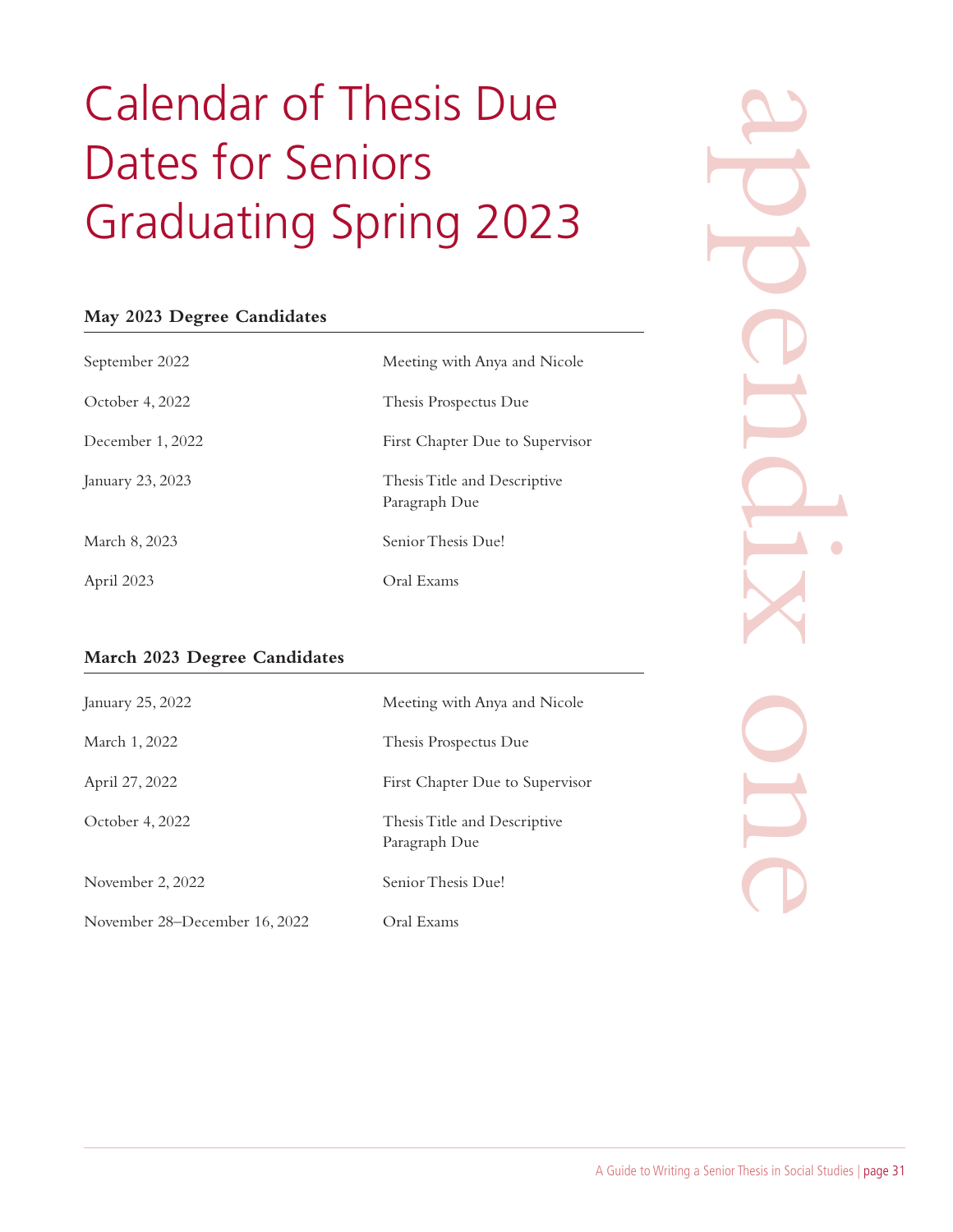# Contacts and Resources

### *Library Resources:*

Sue Gilroy, reference librarian at Lamont Library: sgilroy@fas.harvard.edu RefWorks Information: guides.library.harvard.edu/cite/refworksU

### *Emotional Resources:*

Academic Resource Center: academicresourcecenter.harvard.edu

University Health Services Counseling and Mental Health Services:

huhs.harvard.edu/services/counseling-and-mental-health

### *Research-related Resources:*

Harvard College Funding Sources: funding.fas.harvard.edu

Office of International Education: oie.fas.harvard.edu

General information on human subjects research at Harvard College: cuhs.harvard.edu

Human Subjects Committee e-mail address for questions related to human subjects research at Harvard College: cuhs@fas.harvard.edu

### *Writing-related Resources:*

Harvard College Writing Center: writingcenter.fas.harvard.edu

Academic Resource Center: academicresourcecenter.harvard.edu

Joan Bolker's *Writing Your Dissertation in Fifteen Minutes a Day: A Guide to Starting, Revising, and Finishing Your Doctoral Thesis* (Henry Holt and Co. 1998)

Eviatar Zerubavel's *Clockwork Muse: A Practical Guide to Writing Theses, Dissertations, and Books* (Harvard University Press, 1999)

Chicago Manual of Style online guide to citation formatting: chicagomanualofstyle.org

appendix two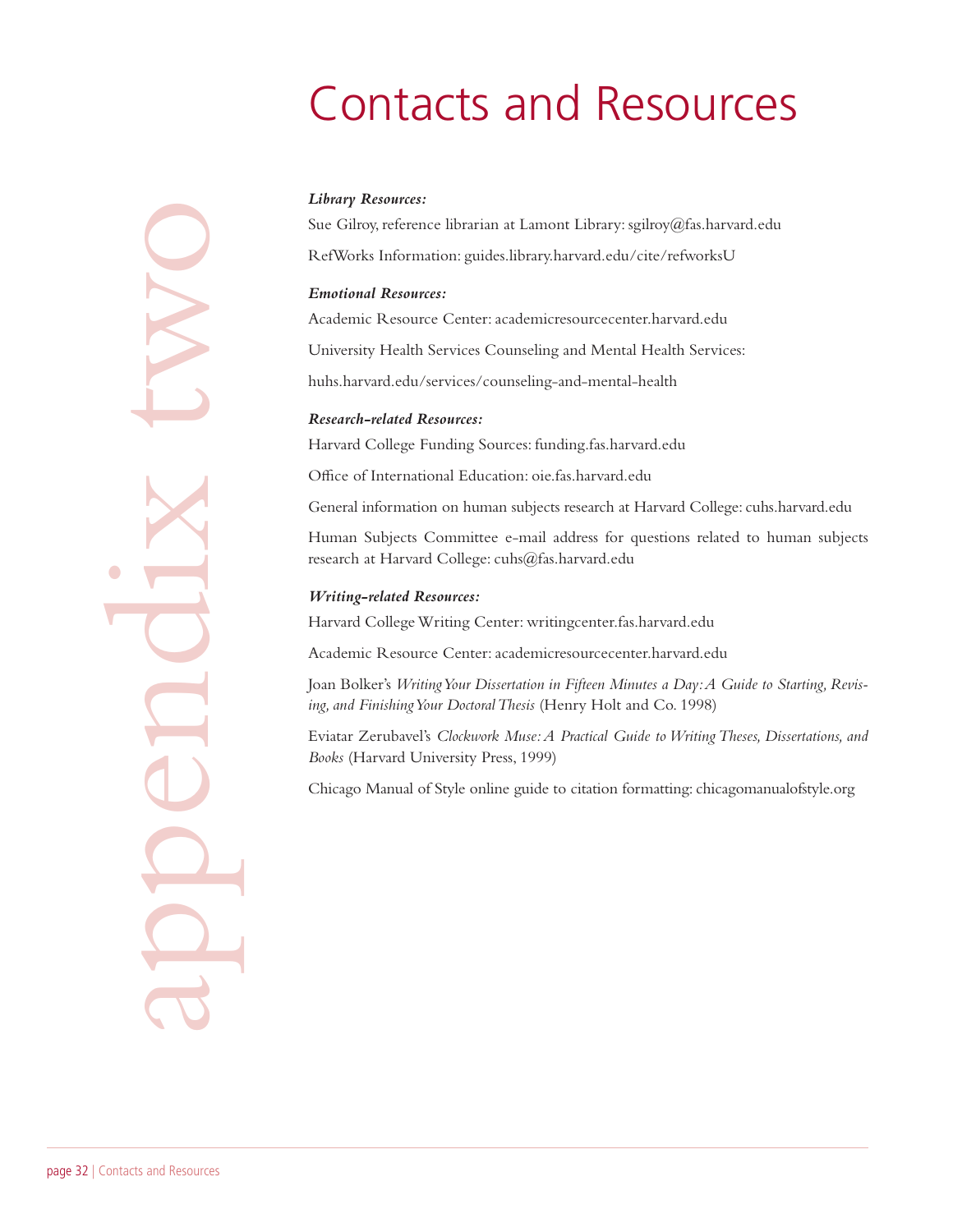# Sample Grant Proposals

### *Proposal One: Submitted to HCRP*

I am applying to the Harvard College Research Program in order to help support summer research I will conduct in advance of my senior thesis in Social Studies. My project examines restorative justice theory—a view crime of crime and punishment that takes crime "as a source of harm that must be repaired" by the "restoration of trust" between the victim, the offender, and society at large, often accomplished through face-to-face encounters between victims and offenders<sup>1</sup>—and its prospective role in American criminal justice reform, including theoretical and historical research in the Harvard libraries as well as some sociological research in Vermont. Specifically, I will aim to address three distinct yet interlocking questions: 1) What social, political, and intellectual forces led to the development and contribute to the perpetuation of our current system of retributive punishment? 2) What distinguishes restorative justice from this status quo and what is the moral significance of that distinction? 3) What place should restorative justice take in the American criminal justice system moving forward?

This project is of both abstract and practical interest. It locates itself within both timeless questions about the nature of justice and the ethics of interpersonal life and in timely debates regarding the crisis of American criminal justice and the need for solutions. Restorative justice carries profound implications for the character and role of the state, relationships between individuals and wider society, and the source and content of categories of right and wrong—as Daniel Van Ness remarks, it is "a way of seeing life."2 My thesis will consider the profound ethical stakes of restorative justice and explore their implications. In doing so, it will consider theoretical and normative perspectives from outside the standard canon of political philosophy as it is commonly practiced in the American setting, drawing on selected works from critical theory, existentialism and phenomenology, post-structuralism, and others. The introduction of these intellectual trends to restorative justice theory will contribute to the widening and deepening of its conceptual vocabulary.

My research also occurs at a critical point in the history of American criminal justice, with academics and policymakers finally beginning to concern themselves in earnest with our epidemic of massive racialized incarceration. While the will for reform is widespread, its proposed content has been limited and without imagination,<sup>3</sup> focusing on reducing prison populations, or, more rarely, humanizing conditions. There is very little if any conversation about the propriety of a justice system anchored in retributive incarceration in general. I am hopeful that extended consideration of restorative justice as a true, practical alternative, not merely an adjustment, to current paradigms of crime and punishment can add some new thinking to a vexed policy issue.

appendix three

<sup>1.</sup> London, Ross. 2011, *Crime, Punishment, and Restorative Justice*, Boulder: First Forum Press. Print. 1x, 16.

<sup>2.</sup> Van Ness, Daniel W., "Restorative Justice as World View." Prison Fellowship International. 3.

<sup>3.</sup> Marguiles, Joseph. "The Limits of Criminal Justice Reform." The Limits of Criminal Justice Reform. Boston Review, 17 Nov. 2015. Web. 28 Mar. 2016.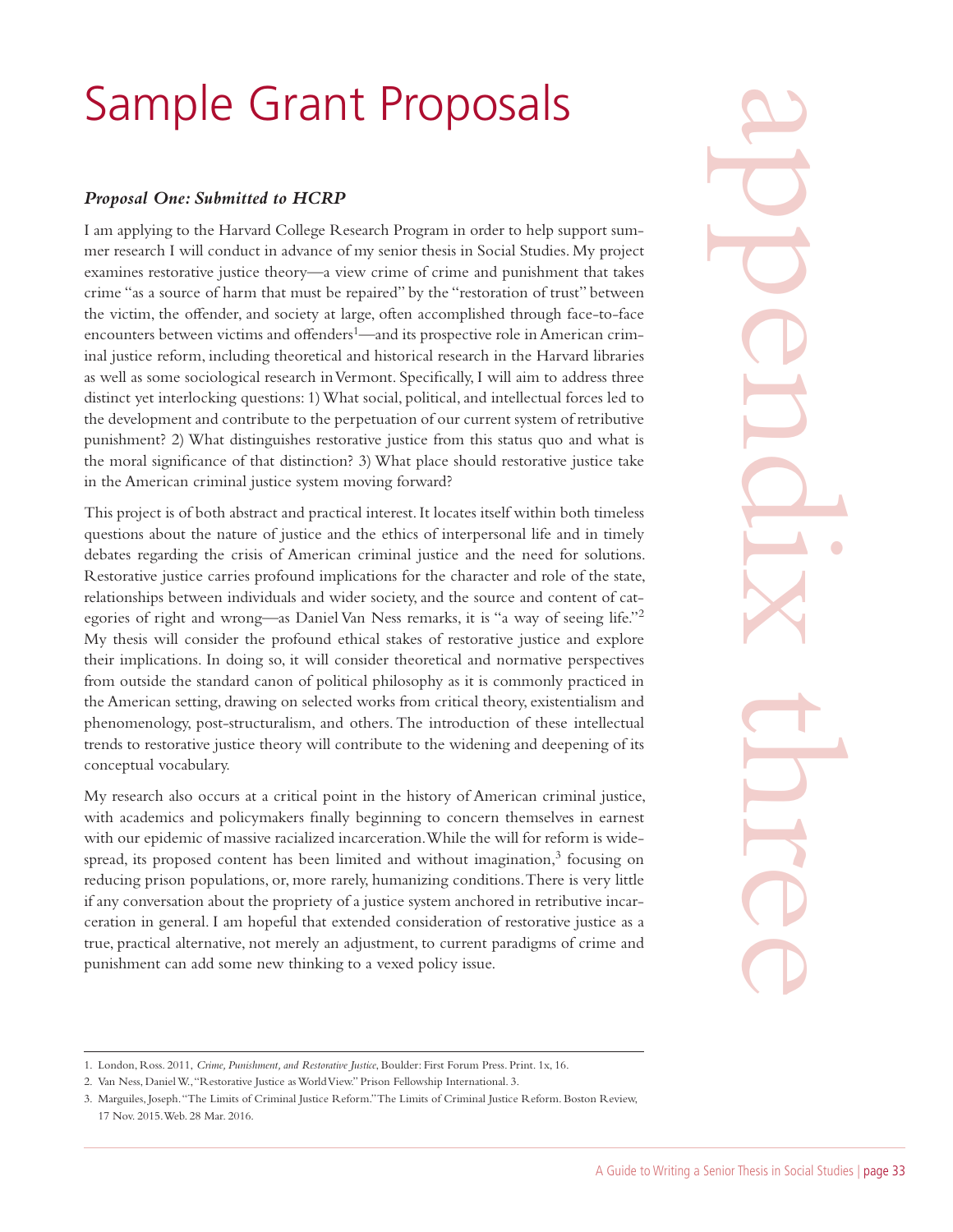I plan to spend eight weeks of my summer in Cambridge using the resources available through the Harvard library system to answer the above questions. The bulk of my research expenses will be incurred here, including housing (\$2000), food (\$2000), and miscellaneous living expenses (\$150). This portion of my research can be broken up into three major parts: close study of the theory and history of the restorative justice movement and its analogues; a genealogy of American criminal justice practices; and an inquiry into selected works of political theory and philosophy, particularly those from within the continental tradition, in order to buttress the first two endeavors. Throughout the process, I will be in regular consultation with Professor Terry Aladjem, my supervisor on the project, in order to refine and direct my research and, eventually, my writing.

The first section, on restorative justice and its analogues, will involve extended study of works by the leading theorists of the modern restorative justice movement, including Howard Zehr, John Braithwaite, Gerry Johnstone, and the aforementioned Van Ness. This portion of my research will also consider more recent scholarship produced on the issue, including quantitative and qualitative research on restorative justice in practice. I will also examine the literature surrounding South Africa's Truth and Reconciliation Commission and others like it, whose methods are often compared with those of restorative justice, including works by Desmond Tutu and others. The purpose of this segment of my research is to produce a more rigorous understanding of the character of restorative justice, and articulate a sturdy conception thereof for further consideration.

The next section of my research will use primary and secondary sources available in the Harvard library system to construct a genealogy of current practices of criminal justice and punishment in American society. This genealogy will be a tripartite one. First, I will examine the evolution of philosophical ideas surrounding the practice of punishment within the liberal tradition that has so influenced the American experience, engaging with thinkers such as Locke, Rousseau, Kant, Mill, Rawls, and others. Next, I will trace changes in the institutions and practices of punishment throughout historical time. Finally, I will investigate trends in the history of repressed minority groups—particularly African Americans—with respect to their connection with the criminal justice system, to see how criminal justice has intersected with the perpetuation of difference. Together, these three lines of research will produce a thorough genealogy of the current state of our criminal justice system. This portion of my research will provide an in depth account of the status quo with regard to criminal justice, such that its component parts can be evaluated and its future considered.

Finally, I will devote substantial time to the study of various thinkers from the continental tradition in order to illuminate the two courses described above. For example, to complement my genealogy of punishment, I will examine the work of scholars like Giorgio Agamben and Carl Schmitt on the link between western sovereignty and the persecution of undesirables, Michel Foucault on the power/knowledge economies at play during juridical processes, and several theorists of the Frankfurt School as well as Polish sociologist Zygmunt Bauman in order to better understand the relationship between reason, modernity, and state violence. Likewise, to diversify and deepen my treatment of restorative justice theory, I will also engage with the work of Hannah Arendt on narrativity and politics, Emmanuel Levinas and Martin Buber on the ethical and spiritual phenomenology of face-to-face encounter, and ethicists from the existential tradition, particularly Simone Beauvoir and Albert Camus, on the situational character of right and wrong. This will allow for me to contribute to the expansion and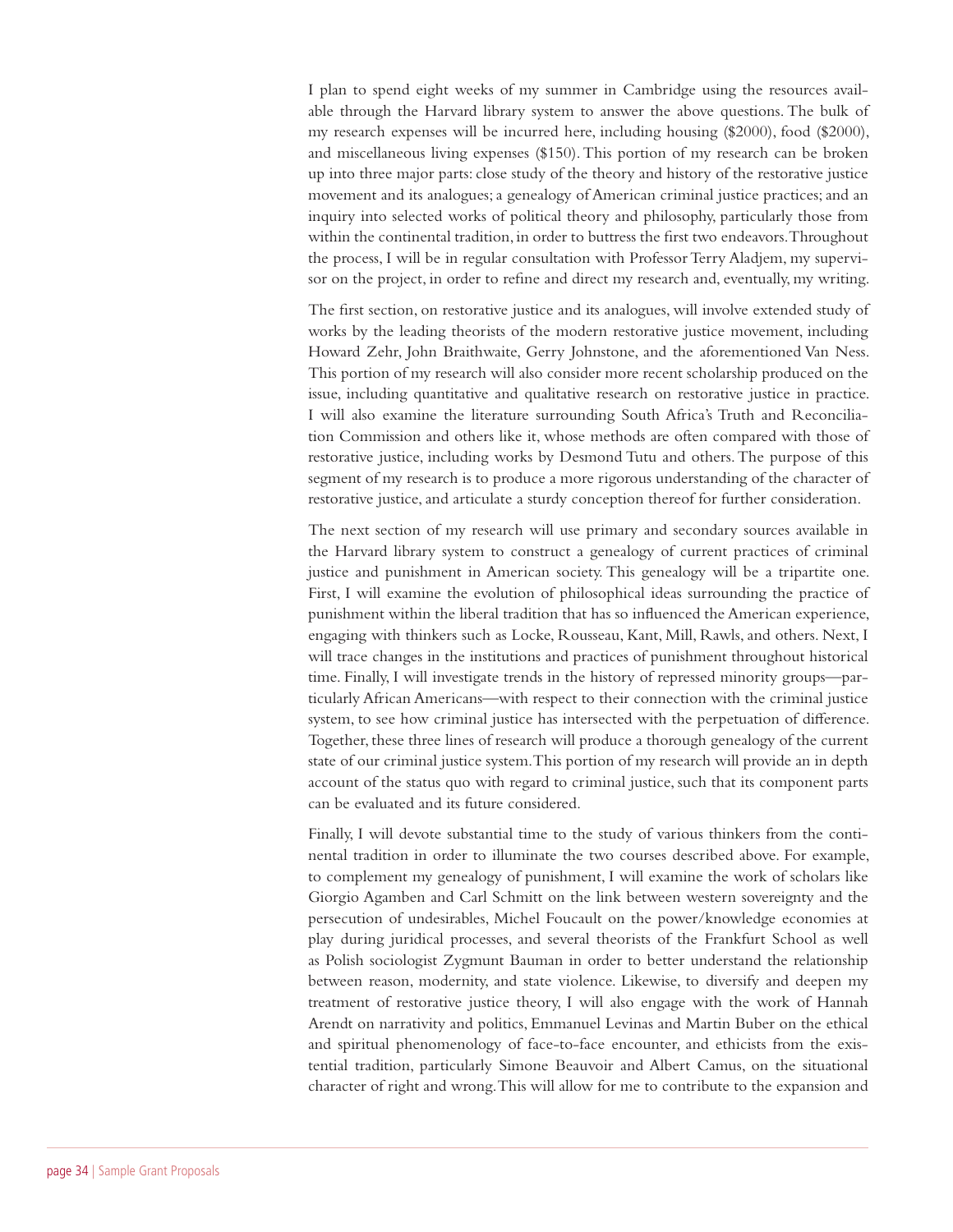diversification of the scholarly debate surrounding punishment and restorative justice by incorporating intellectual perspectives that are less often referenced.

Though the immediate focus of my research requires time in the library, I plan to incorporate an empirical component as the summer advances. Since 1998, the state of Vermont has employed restorative justice practices as part of its formal criminal justice system.<sup>4</sup> As my library research begins to yield analytical and theoretical frameworks through which to consider restorative justice, I will begin to make short trips to Vermont to engage in interviews with both facilitators of restorative conferences and participants, as well as observe conferences if possible. A portion of the funding I receive would go to bus transportation (\$250) to and from Vermont, lodging in state (\$500), as well as a recording device for interviews (\$100). Interview questioning will address personal experiences with restorative justice, as well as broader questions about conceptions of the just and community ethics. This ethnographic portion of my research, which may continue into the fall, will serve to anchor my theoretical claims in social reality, and provide an instructive test case through which to press the practical side of my research questions.

This research is a natural extension of my academic pursuits. Four themes that have arisen consistently in my coursework here have been state violence, social constructions of the enemy, intersubjective encounters with the unfamiliar, and the reconsideration of practices of punishment, all of which have inspired a portion of my interest in this topic. I have written a theoretical paper on restorative justice in the past, for a political theory course on authority and disobedience, and plan to do so again in my junior tutorial this semester on Law and American Society, taught by Aladjem, my thesis supervisor. I have been introduced seriously to many of the intellectual currents I hope to engage with through Social Studies 10, coursework in existentialism and phenomenology, and through my own independent reading. Additionally, I have had experience conducting interviews on intense personal encounters and incorporating them into a cohesive project, having done so for my fall junior tutorial, in which I studied the transformative impact of volunteer tourism in Guatemala City on returning volunteers.

As I hope I have demonstrated, this thesis project is at once of wider social concern, and of personal interest—both a contribution to scholarly conversation as well as a fitting capstone to my undergraduate studies. I am excited to begin this work, and hope the Harvard College Research Program will support me as I carry it out.

### *Proposal Two: Submitted to the Center for European Studies (CES)*

### *Spaces of Conflict: Roma Migration and the French Urban Experience*

I am seeking a thesis research grant to carry out eight weeks of research this upcoming summer. The goal of this research project is to better understand the relationship between migrant communities, ethnic identities, and spatial boundaries in the context of the Roma population in France. I will analyze France as a space of conflict in which this particular ethnic minority population attempts to understand the boundaries of the country while undergoing a negotiation process that defines their ethnic identity. Through interviews with Roma youth, I will address the following related questions: How do the boundaries of France (both physical and imaginary) and the urban experience influence the process of ethnic identity negotiation? What role do these boundaries play in the lives of Roma youth as they formulate and perceive the distinction between "us" (Roma youth) and "them" (French youth)?

<sup>4.</sup> "About CJNVT." Community Justice Network of Vermont, 13 May 2015. Web. 28 Mar. 2016.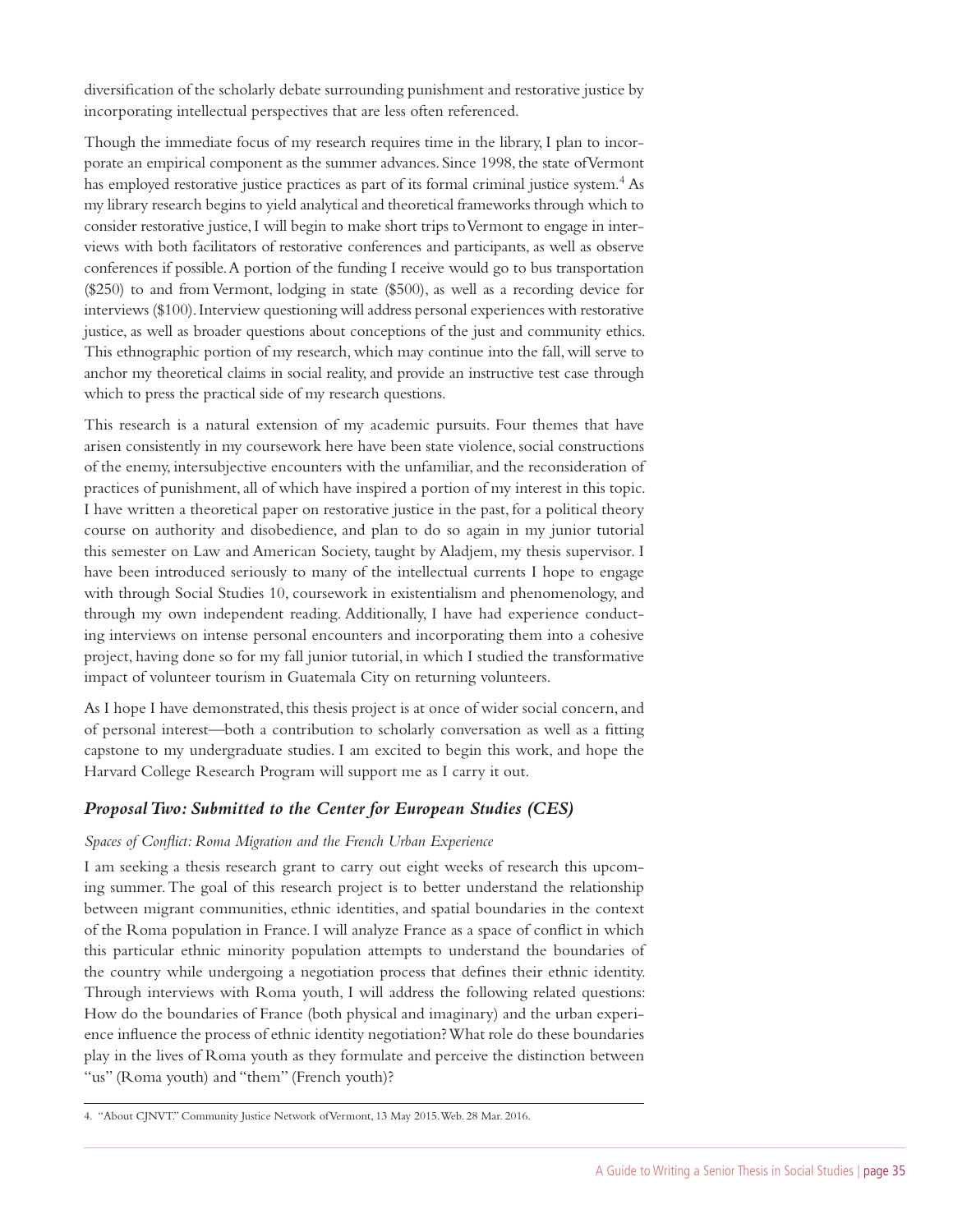The space of today's citizen, according to French philosopher Michel Foucault, is heterogeneous for it establishes a set of unique relations that demarcate sites as being irreducible to one another (Foucault 2011, 1). An inherent aspect of this space is the recognition that conceptual distinctions and cultural traditions create, maintain and dissolve social differences (Lamont 2002, 168). The central French ideological model of "Republicanism,' however, strongly resists any notion of differentiation by the state concerning ethnic differences between citizens. As a result, much of the current literature on migration produced under this model has presented ethnic minorities as either perpetual outsiders or as subordinate insiders (Schiff et al. 2008, 30). A notable exception is the work of Abdelmalek Sayad, which explores Algerian immigrants as displaced persons who have no appropriate place in the social space and no set place in social classifications (Sayad 2004, xiii). His work restores the immigrant's origin and all the particularities that are associated with it. Following Sayad's approach, I hope to better understand how the Roma's urban experience interacts with the process of racial subordination to generate a unique form of ethnicity, which may or may not be specific to the French context.

The question of the Roma has become an increasingly important one in Europe although the Roma have not been studied as extensively as other immigrant populations. While they are currently subject to social tension, political discussion and media attention (especially given their recent expulsion by the French government), they remain a people whose culture and customs are beset with misunderstanding. As they attempt to retain their distinct identity in the face of persistent rejection, I hope this research project will bring certain aspects of this group into the wider discussions about representation and ethnic identity formation.

To answer my research questions, I will primarily conduct ethnographic research. For ethnographic observations, I will make repeated visits to some of the Roma camps located on the outskirts of Paris in addition to several social service organisations that provide resources to Roma youth. I am hoping to interview between thirty and forty Roma youth from these camps. The questions will relate to their migratory past, the nature of their membership in a unique minority population and their perception of the French urban experience. I am currently in the process of reaching out to these social service organisations and exploring the feasibility of visiting the camps. I am also in touch with researchers at l'Observatoire Sociologique du Changement (OSC), a research centre affiliated with Sciences Po and the Centre National de la Recherche Scientifique. OSC studies the relationship between spatial configurations, group social relations and collective practices of representation. In addition to these ethnographic interviews, I will contextualize my research questions with archival research at French libraries and France's immigration museums, including the Cité nationale de l'histoire de l'immigration (Paris).

This research proposal represents a natural continuation of my academic interests and experiences. My junior research paper for Professor Nicole Newendorp's tutorial Migration in Theory and Practice, provided me with a unique opportunity to conduct interview-based primary research on ethnic identity formation of Chinese American youth in Boston's Chinatown. Coursework in Harvard's French Department has exposed me to societal transformations in the French context while enhancing my facility in all of the French language skills. I am currently studying abroad at L'Institut d'études politique (IEP) de Paris (Sciences Po). My coursework is done entirely in French and focuses on contemporary European politics and notions of multiculturalism and diversity in the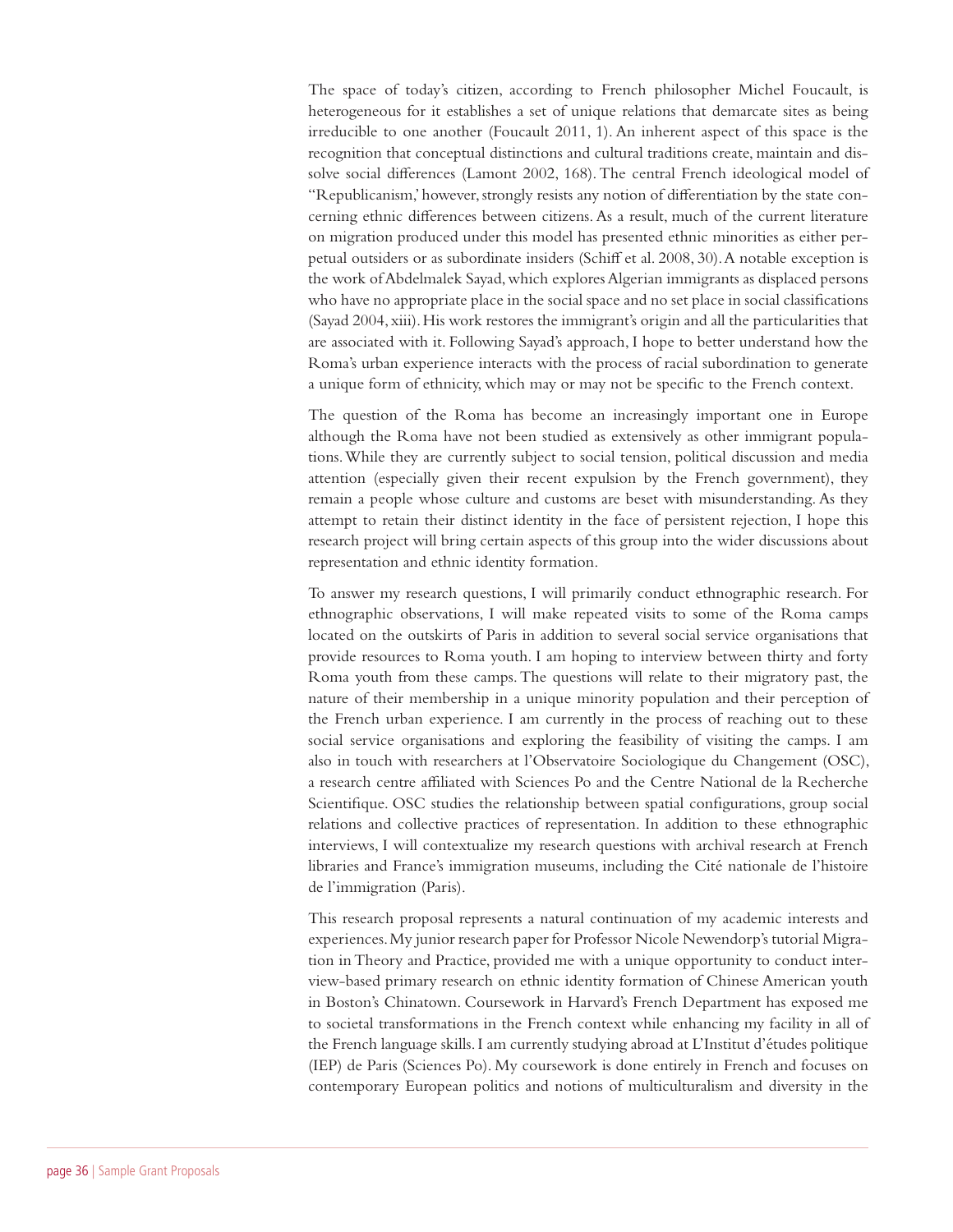French context. Familiar with Paris and the surrounding area, I also possess the necessary French language skills to be able to conduct interviews and read historical documents.

### **Works Cited**

Foucault, Michel. 1967. Of Other Spaces: Utopias and Heterotopias. *Architecture/Mouvement/Continuité.* http://foucault.info/documents/heteroTopia/foucault.heteroTopia. en.html (accessed February 10, 2011).

Lamont, Michèle, and Virág Molnár. 2002. "The Study of Boundaries in the Social Sciences." *Annual Review of Sociology* 28:167–95.

Sayad, Abdelmalek, David Macey, and Pierre Bourdieu. 2004. *The Suffering of the Immigrant*. Cambridge: Polity Press.

Schiff, Claire, Joelle Perroton, Barbara Fouquet, and Maitena Armagnague. 2008. *Country Report on Ethnic Relations: France*. Budapest, Hungary: EDUMIGROM: Central European University. http://www.romaeducationfund.hu/sites/default/files/documents/ edumigrom\_background\_paper\_france\_educ.pdf.

### *Proposal Three: Submitted to the Asia Center Grants and also HCRP*

*Moving Beyond Cantonese: Language Use, Identity, and the State in Guangzhou, China* 

I am applying to the Harvard College Research Fund to support research for my Social Studies senior honors thesis. I plan to conduct research in Guangzhou, China for 12 weeks during the summer to investigate forms of resistance to the Chinese government's push for increasing use of Mandarin Chinese in Guangzhou, where Cantonese has historically been the dominant language. Guangzhou is also a recent site of open resistance against national language policies.

Last summer, peaceful protests erupted in the city in response to a proposal made by a top advisory board in Beijing for prime time programming in Mandarin, the national language, instead of Cantonese in anticipation of the Asian Games. This comes at the heel of a number of Mandarin promotion policies and directives—starting with an explicit clause in the 1982 constitution encouraging the popular use of Mandarin, the prohibition of other languages in the nation's schools, and more recently, campaigns for more Mandarin use beyond the school. Using the protests and China's national language policy as a staging ground, I hope to parse out the nuances of the relationship between the Cantonese people and the state—a site of tension that has not, until the 2010 protests, been brought to the forefront of Cantonese or national consciousness.

Discussion of language in China in existing literature has highlighted the ways that language, group identity, and the state are and have always been intertwined—but only as it relates to the 55 officially recognized "nationalities" (i.e., minority groups) in China. Like some ethnic minority groups, the Cantonese are distinguished by more than just their language. They are united also by a shared culture and a sense of pride in their distinctiveness. The Chinese definition of a minority, however, includes the idea of nationalism, weighing self-identity more heavily than any ethnic or cultural difference. The Cantonese, though distinct, still identify as members of the majority nationality, the Han. The Cantonese self-identification with the Han nationality protected them from the persecution and suppression of minority cultures and languages during the Cultural Revolution (1966–1976). Reforms in policies toward minority nationalities starting in 1979 have been far more accommodating—allowing for bilingual schools, local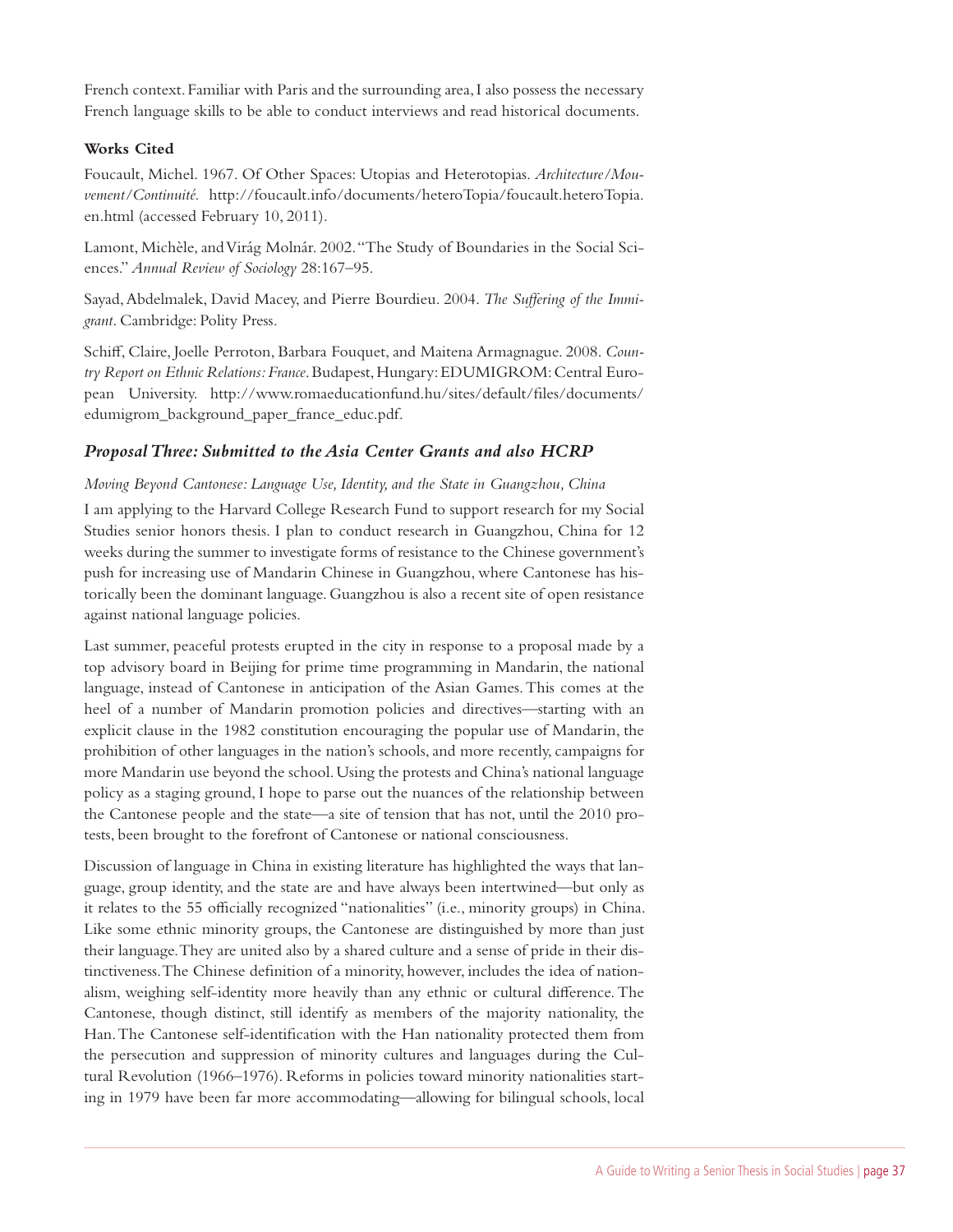language use in government, among other things. In an interesting reversal, the Han identity now precludes the Cantonese from the ethnic language policies that would help to preserve their language and instead subjects them to the inflexible Han policies that promote only the national language.

The 2010 protests involved thousands of people in Guangzhou who gathered to show their support of the Cantonese language, their displeasure at the further push for Mandarin use, and their concern about the future of Cantonese language and culture. The protestors attracted attention from foreign correspondents and news of the protests reached Hong Kong quickly through social media, inciting a solidarity demonstration there. Later statements from authorities affirmed that the state is in fact not interested in suppressing Cantonese culture. It is unclear what effects these statements had on allaying fears of cultural suppression or whether the state and the people have come to some common understanding. The protests are significant because they speak to a complex relationship between the Cantonese people and the state—in protesting, the Cantonese may be expressing disappointment with a government that they align with but feel has failed to meet their expectations to the people or may be more of a celebration of difference, signaling a move away from their ties to the state.

This ethnographic study will attempt to piece together the sentiments of individuals, families, and communities in Guangzhou toward language policies that ultimately resulted in open protest. I will start by positioning myself at a primary or secondary school near the original site of protest for four weeks and build a network of sources to interview for the remaining eight weeks. I will conduct both formal and informal interviews, starting with students and teachers at the school and then moving outward to their families and the community. With thousands involved in the protest, I am certain that I will be able to reach individuals who participated in or witnessed the protests. My interviews will pull together how language use has changed over time, the efficacy of state policies in shaping public and private language use decisions, the prospects of the Cantonese language survival in the future, and reactions to the protests themselves. I hope to be able to construct a sense of how a balance is struck between Cantonese and national pride and determine whether the protests reflect an existing conflict with the state, or mark a distinct shift in the focus of identity from Han to Cantonese.

The Harvard College Research Program funds will be used toward research essentials —specifically, a recorder for interviews, gifts for informants, transcription services, and supplies (including photocopying or mailings) for which I do not currently have funding. I will be working under the guidance of my thesis advisor, Dr. Nicole Newendorp, a China specialist who conducts fieldwork in Cantonese, who has worked with me over the course of the semester to develop my topic, refine my methodology, and identify resources in existing literature as well as potential connections in Guangzhou. This advising relationship will continue through the summer through weekly email updates and extend to the academic year as I write my senior honors thesis for Social Studies.

This topic is of interest and deeply personal to me as somebody who has witnessed the social and linguistic changes that have swept across Southeast China. My interests, combined with my past experiences, make me equipped to successfully carry out this research project. I have a solid working knowledge of both Mandarin and Cantonese and have made many extended visits to the region. This study will also be a natural extension of the research papers that I am working on this semester for a seminar on family change in East Asia and for my junior tutorial on social change in East Asia (led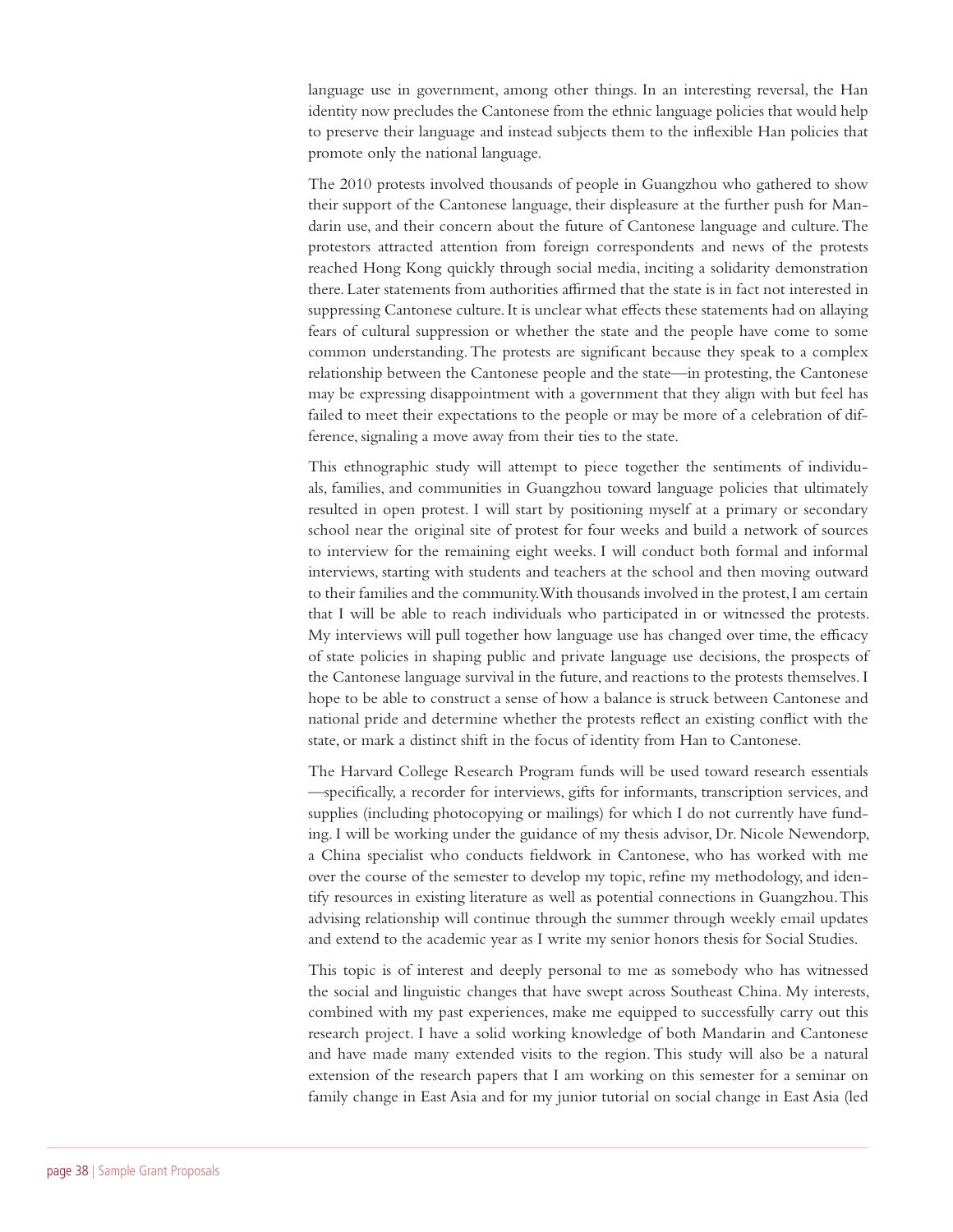by Dr. Newendorp). The thesis I will write upon my return will be the capstone to my academic career at Harvard, a meaningful contribution to the field of Chinese studies, and will be one more way of involving myself with a country that I am inextricably tied to by my ancestry and which I will certainly continue to engage with in the future.

### **Notes**

<sup>1</sup> Mackerras, Colin, *China's Minorities: Integration and Modernization in the Twentieth Century* (Hong Kong: Oxford University Press, 1994) 65.

2 Dwyer, Arienne M., "The Texture of Tongues: Languages and Power in China" in Safran, William. Ed., *Nationalism and Ethnoregional Identities in China* (London: Frank Cass & Co., 1998) 68–69.

<sup>3</sup> Jamestown Foundation, "Will Linguistic Centralization Work? Protestors Demonstrate Against Restrictions on Cantonese" *China Brief*. 10 (2010).

### *Proposal Four: Submitted to HCRP*

If awarded an HCRP grant, I will pursue a project related to social capital and social mobility in low-income neighborhoods in Detroit. Specifically, I hope to examine the way in which social capital manifests itself in low-income settings through informal mechanisms such as community crime watch systems, neighbor-to-neighbor contact and other such means. This research will form the basis for my senior thesis in Social Studies.

For the purpose of this research, I will define social capital as the Civic Practices Network does, specifically as "stocks of social trust, norms and networks that people draw upon to solve common problems."1 In addition to exploring the "stock" of social capital present in low-income Detroit neighborhoods, I also hope to understand its various manifestations—namely, I hope to research whether social capital is concentrated in the "bonding" or "bridging" realm. I use the terms "bonding" and "bridging" social capital (sometimes referred to as "strong ties" and "weak ties" respectively) in a similar fashion to most social capital literature, $2$  as references to social capital within certain groups (bonding) and cross-group social capital (bridging).

There are numerous reasons for my interest in the study of social capital in low-income neighborhoods. To begin, much of my coursework at Harvard has focused on social mobility in America and the ways in which it can be improved. During the fall semester of my junior year, I focused intensively on this question of social capital through a Government seminar with Professor Robert Putnam, whose new book Our Kids focuses specifically on questions of the correlation between social capital and social mobility. Through this seminar, which aligned well with my previous coursework on social mobility, I gained an understanding of the way in which social capital could provide a potential mechanism for increasing social mobility in low-income American neighborhoods. Specifically, the formation of social capital and the way in which it allows for advocacy efforts at a local, state and national level provides a strong basis for believing that it might be a powerful lever for increasing social mobility.

I am particularly interested in looking at social capital in low-income neighborhoods, as they are major locations of stagnant social mobility in America. Moreover, while

2. Robert D. Putnam, "Bowling Alone: America's Declining Social Capital" in *Culture and Politics*, ed. Lane Crothers and Charles Lockhart, (New York: Palgrave Macmillan,1995), 223–234.

<sup>1.</sup> See Carmen Sirianni and Lewis Friedland,cpn.org/toolsdictionary/capital.html.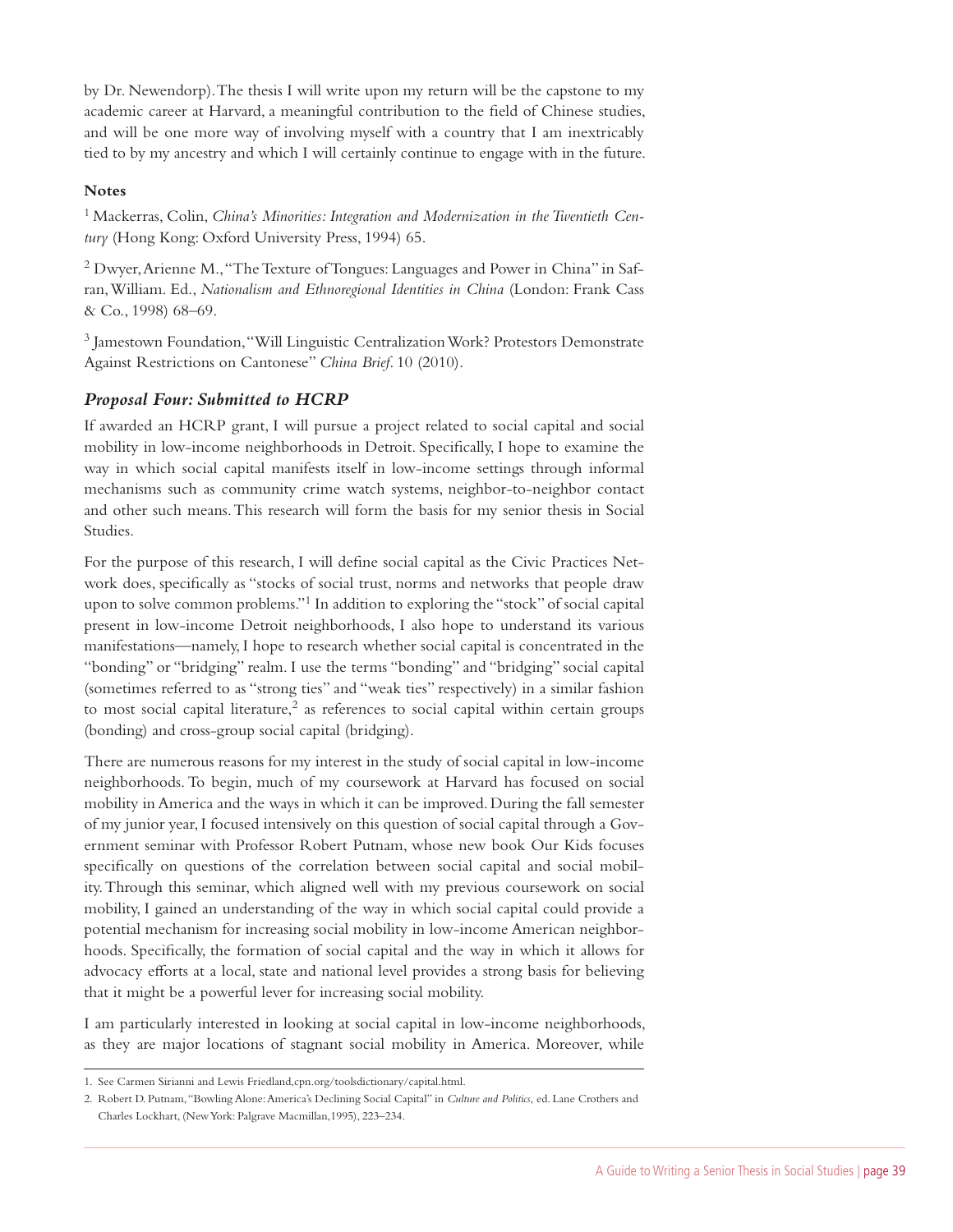most of the literature focuses primarily on institutional mechanisms for development of social capital (i.e., through church or neighborhood groups, local chapters of national organizations, etc.), very little of the literature focuses on non-institutional forms of social capital, particularly in low-income neighborhoods. In my research, I hope to study informal social capital mechanisms on Detroit's East Side and in Southwest Detroit (Mexicantown). These two areas comprise some of the lowest-income parts of the city (both have median incomes in the  $$20,000–$30,000 range<sup>3</sup>]$  and both contain considerable neighborhood diversity within them, making them interesting and unique. I have already conducted research on Detroit's East Side and expect to continue conducting a survey as well as follow-up interviews there, which will make it easier to study informal forms of social capital in a way that existing quantitative research might not capture. I am interested in studying Southwest Detroit as well because of its racial characteristics, which diverge greatly from the rest of the city. While Detroit's East Side is approximately 90% African-American,<sup>4</sup> Southwest Detroit has experienced an influx of Latino immigrants, and is now about 57% Hispanic.<sup>5</sup> In addition to looking at social capital in low-income neighborhoods, I am interested to know if and how informal social capital systems differ by race/culture. I think that looking at two racially different but socioeconomically similar neighborhoods would be an ideal way to study this.

While some previous research has been done on the topic of informal capital institutions in low-income neighborhoods by authors such as Robert Sampson and Subhir Alladi Venkatesh, much of it has focused on the idea of "negative" social capital forms such as gang involvement. While one might conjecture that the reason for this is the nonexistence of these non-institutional forms of social capital, my research in Detroit during my class with Professor Putnam showed me that there are indeed informal mechanisms of community organizing that often result in fairly high levels of social capital. Though traditional social capital theory would posit a connection between social capital levels and levels of civic participation, mitigating factors such as free time and institutional trust could potentially explain the disconnect between high social capital and low civic participation in low-income communities.

Through a mix of survey data collection and interviews, I hope to have the opportunity to dig deeper into this realm and truly understand what mechanisms for social capital exist that have previously been missed by both qualitative and quantitative assessments of low-income communities. Through my prior qualitative research in Detroit with Professor Putnam and my quantitative education research with Dr. Anya Bassett, I believe I have gained research skills to conduct this unique analysis.

One of the reasons for which I plan to examine Detroit is that I have a great deal of connections there through my previous work in the city, which is located approximately 30 minutes from my home. I am hoping these contacts will allow me to gain access to individuals and communities with whom I might not otherwise be able to speak. The volunteer work I have done and research that I have conducted in the city of Detroit have both been instrumental in creating these connections. In addition, examining poverty and its effects in the city of Detroit is academically interesting as a result of the financial, economic and political situation the city finds itself in today. Finally, I am personally interested in the case of Detroit and deeply invested in the success of the city, in large part because of the work I have done there.

<sup>3.</sup> See city-data.com/neighborhood/Mexicantown-Detroit-MI.html and city-dtat.com/zops/48207.html.

<sup>4.</sup> See factfinder2.census.gov/faces/tableservices/jsf/pages/productview.xhtml?src=CF.

<sup>5.</sup> See datadrivedetroit.org/wp-content/uploads/2010/04/SW-Detroit-Neighborhoods.pdf.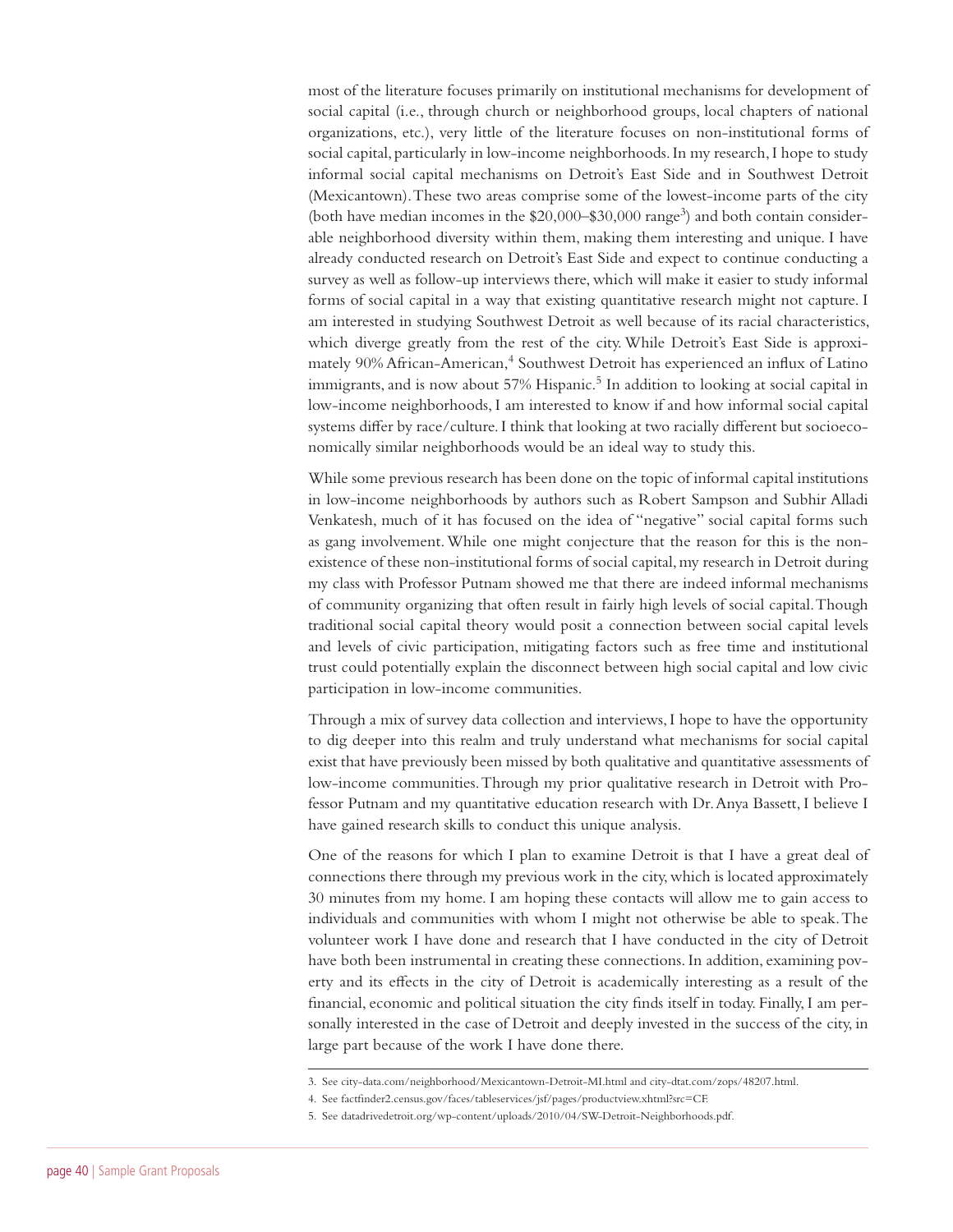For my research, I plan to spend the months of May through July hiring surveyors and putting my survey into the field. I hope this will allow more than enough time to gain an "n" of 100 in each community (200 survey participants overall). I then plan to spend the month of August commuting from my home into Detroit to conduct formal follow-up interviews (hopefully upwards of 50–60) with survey participants, and to engage daily in ethnographic and observational research. I believe that this amount of time will be sufficient to gain an understanding of the informal mechanisms that drive social capital in these areas. Through this research, I hope to begin to understand the steps that organizers and policy makers might take to both utilize existing social capital and encourage its formation through formal and informal mechanisms. I believe this survey is critical to the success of my thesis, as it will allow me to quantify the way in which social capital is conducted in these neighborhoods. To date, no survey that I have found has documented social capital, much less informal social capital, in low-income Detroit neighborhoods. Even Professor Putnam's Community Benchmark Survey in 2000 surveyed only the "metro Detroit" area and did not look at specific neighborhoods within the city.<sup>6</sup>

This HCRP grant would help to cover my survey data collection costs. I have already applied for a CAPS grant for my travel expenses and for participant payment related to follow-up interviews. However, I am still in need of funds to conduct the survey, which will require a substantial number of person-hours (approximately 100, including travel, at a wage of \$15/hour). While I have itemized my budget more specifically on the CARAT application, I expect that most of this money will go into wages for people conducting the survey and into participant payment (\$5/person) for responding to the survey (something I believe to be necessary in order to gain a sufficient number of responses).

### *Proposal Five: Submitted to HCRP for Fall Funding*

In my senior thesis I am studying the gender division of labor among dual-earner upper middle class couples. The question that I am exploring is the following: how have the ways that working spouses divide their time changed over the past several decades since the late 1970s and early 1980s, and how do current highly educated, dual-earner couples' decisions regarding work and care fit with their conceptualization of gender and marriage?

This topic is derived from the research that was originally conducted following the third wave of feminism. As professional women began to enter the workforce in significant numbers, academics began to study how this shift was affecting family dynamics. One major work, Arlie Hochschild's The Second Shift, is based on a series of interviews that she led with fifty couples during the late 70s and early 80s. Hochschild uncovers some interesting findings and revealing insights regarding overall trends in how dual-earner couples handle this area of marriage.

My project uses Hochschild's study as a launching point. I am interested in learning about how the coping strategies and dynamics detailed in The Second Shift and the works produced following the women's revolution may have evolved since Hochschild and others conducted their studies. Research (Jacobs 2004; Lareau 2003; Bianchi 2006) suggests that three significant cultural and structural changes have taken place over the

<sup>6.</sup> The executive summary of this survey can be found here: www.hks.harvard.edu/saguaro/communitysurvey/docs /exec\_summ.pdf.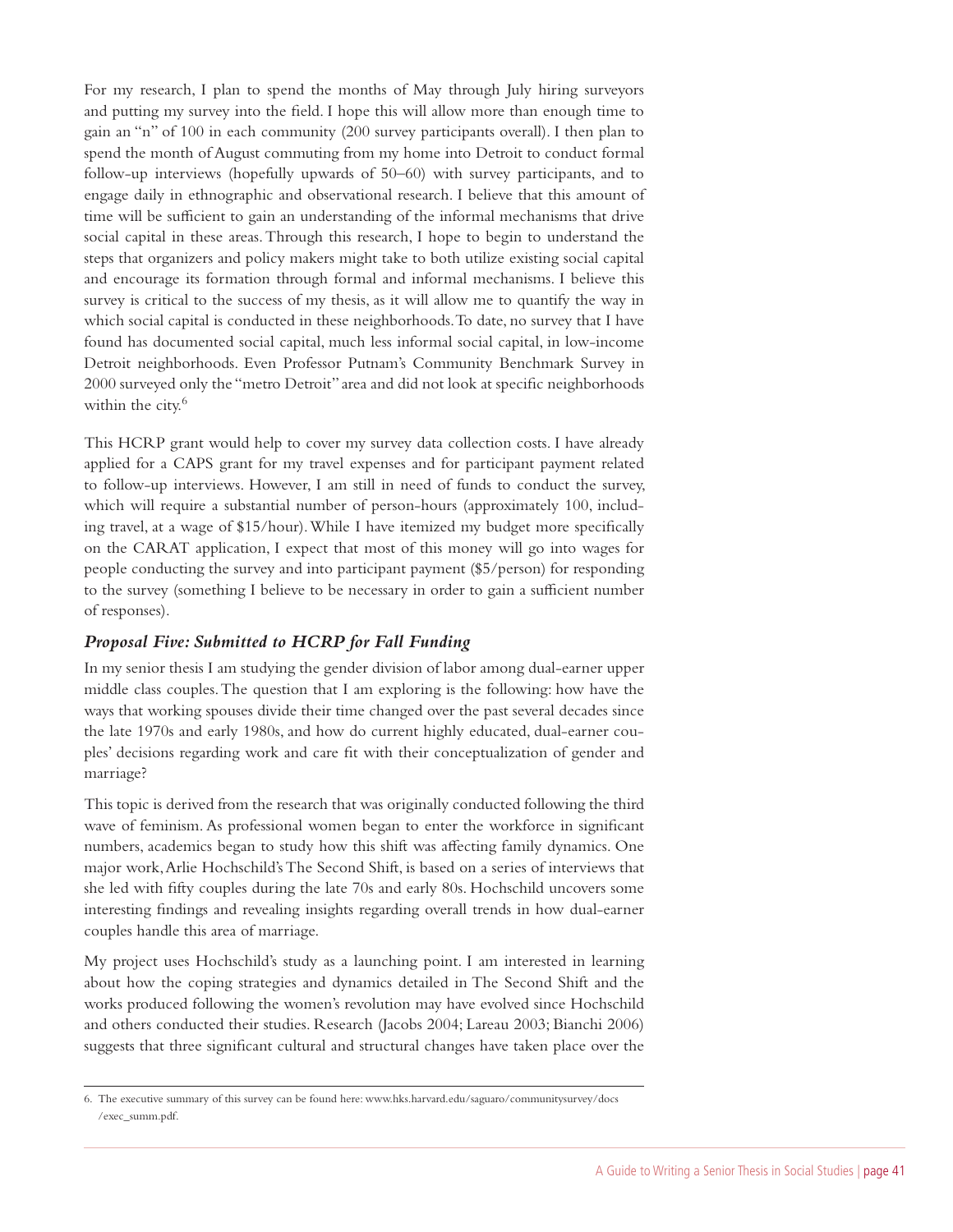past thirty years; these changes may have altered the ways that contemporary high-earning couples form strategies for dividing household and childcare duties. For example, new technologies have emerged. These technologies can take the form of both "timesaving" household appliances and devices like smart phones, portable tablets, and laptops that allow for 24/7 communication between work and home-life (Jacobs 2005). For highly educated, upper-middle class working adults, hours worked per week has significantly increased over the past several decades. In *The Time Divide* (2005), Jacobs explains how technology has allowed for this spillover from work to family life to occur. Even as individuals in the upper income bracket work ever-longer hours, technology allows for an increasing encroachment in one's personal life.

Furthermore, parenting styles have also dramatically changed (Lareau 2003). As the age and education level of childbearing couples increases and fertility rates decrease, couples invest more time and energy in developing each child. In *Unequal Childhoods* (2003) Annette Lareau notes the rise of a parenting style she calls "concerned cultivation" among middle class parents. She explains that parents, most notably mothers, devote significantly more time, money, and effort in order to develop every aspect of their child than they did previously. More recently, this phenomenon has been termed "intensive parenting" and has become a parenting style that is increasingly popular among couples (Lyn, Powell, and Smyth 2015).

One apparent impact of the cultural shift toward intensive parenting is that despite the fact that more women have increasingly busy schedules as working mothers, parentchild interaction time has not decreased. In *Changing Rhythms of American Family Life* (2006), Suzanne Bianchi et al. argue that parents, especially mothers, are now more than ever likely to multitask as a way to cope with time constraints. As these changing norms take hold, what is happening to household maintenance? Are more families outsourcing labor to help with these chores? I'm interested in answering these questions and others as I try to uncover how gender strategies have evolved over the past thirty to forty years.

Finally, cultural transformations have also taken place; men are more involved and invested in household duties than they were previously. Suzanne Bianchi (Bianchi et al. 2006) investigates this trend. She notes how men now work more hours in the house than they did before, whereas women's hourly contribution as decreased. However, a gender divide in household labor still persists—men predominantly contribute to childcare in more masculine ways (i.e., time spent doing interactive rather than routine activities with children, etc.) (Bianchi et al. 2006). This is true for household responsibilities as well. I am interested in learning more about why this change has taken place. For instance, research suggests that in previous decades, men predominantly viewed their parenting role from a financial perspective; being a good father meant providing for their child (Bianchi et al. 2006). Has this male perspective shifted—how does the upper-class father define "good fatherhood" and how, if at all, has this affected his contribution to the domestic sphere? Furthermore, if the overall perspective has shifted, which some research indicates (Pederson 2015), what prompted this shift in gender ideology?

In order to answer these questions, I will be interviewing fifteen couples (thirty individuals) who have a fourth or fifth grade child in one of several local Boston private elementary schools (Cambridge Friends, Shady Hill School, Cambridge Montessori, Buckingham Browne and Nichols School, Fayerweather Street School, etc.). I will first reach out to the principals of these various elementary schools through email to ask their permission to recruit at their schools. I will also ask that these principals forward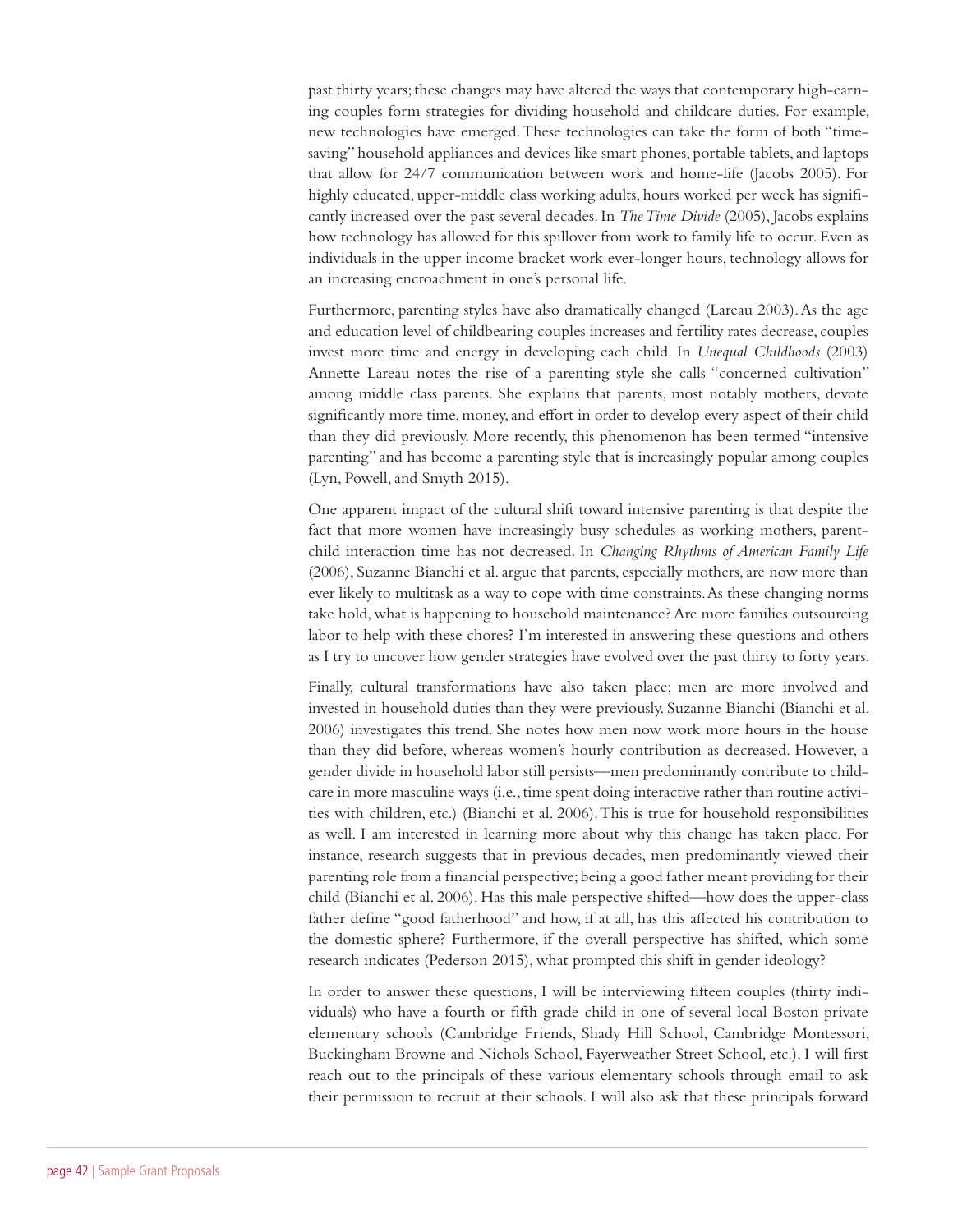an email on my behalf to parents of the 4th and 5th graders at their schools—this email will include my contact information so that interested couples may reach out to me.

Once I get in contact with fifteen couples, I will conduct interviews with each spouse, for a total of thirty interviews. Interviews with each of the thirty candidates will last an hour to an hour and a half and will be held in private. I will use a Zipcar to travel to each participant's preferred destination, whether that is his or her home, office, or a local coffee shop. I estimate that each interview will be roughly a thirty-minute drive away from Harvard's campus. As a result, I expect that the total zipcar rental time per interview will be roughly three hours, for a total of \$27/interview.

I will record the interviews on an application on my iPhone. I will be asking subjects a number of questions that fall under five categories: their background, their expectations prior to marriage and prior to raising a family with their spouse, the reality of the individual's current situation, their family history, and their gender ideology. The questions are structured this way to get a sense of what the participant envisioned prior to his or her marriage and then to compare this with what happened in actuality. The final two sections of the interview, family history and gender ideology, are included to better understand each individual and to provide a personalized contextualization.

Following the interviews, I will transcribe the audio clips onto work documents. I hope to transcribe half of the thirty interviews and pay to have the second half transcribed. Assuming that each of the fifteen interviews will take three hours to transcribe, and the per hour transcription service rate is \$15/hour, this will come to a total of \$675. I will use these transcriptions to draw insights from my interviews and form conclusions to inform my thesis. This grant will provide me with the funds I need to make my research possible.

### **Works Cited**

Bianchi, Suzanne M., John P. Robinson, and Melissa A. Milkie. 2006. *Changing Rhythms of American Family Life*. New York: Russell Sage Foundation.

Ely, Robin et al. 2014. "Rethink What you 'Know.'" *New York Times*, December.

Hochschild, Arlie Russell and Anne Machung. 1989. *The Second Shift: Working Parents and the Revolution at Home*. New York, NY: Viking.

Lareau, Annette. 2003. *Unequal Childhoods: Class, Race, and Family Life*. Berkeley: U of California Press.

Lythcott-Haims, Julie. 2015. *How to Raise an Adult: Break Free of the Overparenting Trap and Prepare Your Kid for Success*. New York: St. Martin's Press.

Jacobs, Jerry A. and Kathleen Gerson. 2004. *The Time Divide: Work, Family, and Gender Inequality*. Cambridge, MA: Harvard U Press.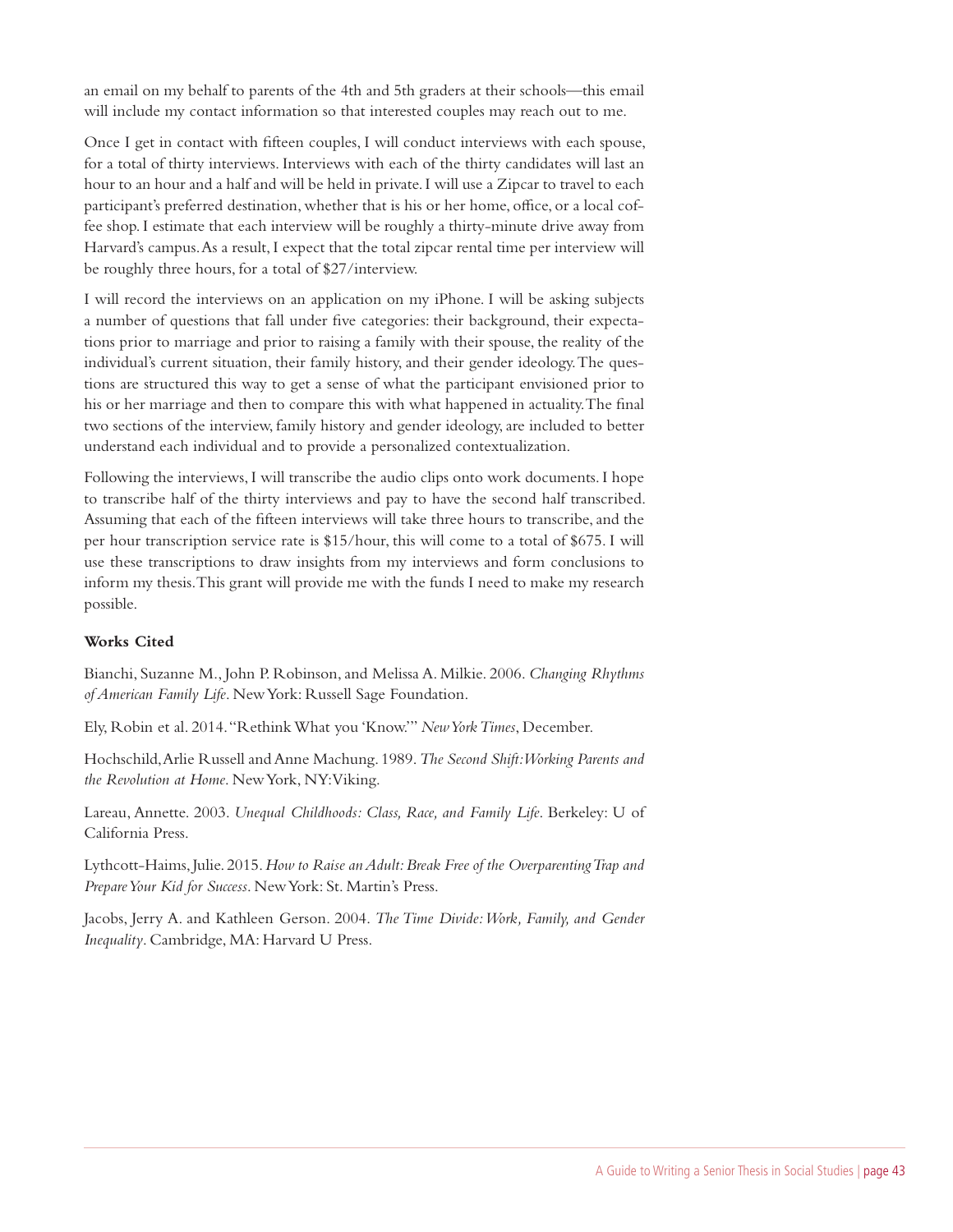# Sample Thesis Title Page

(Title of essay—should be located toward the middle of the page) An Essay Presented by (first name, middle name, and last name of author) to The Committee on Degrees in Social Studies in partial fulfillment of the requirements for a degree with honors of Bachelor of Arts Harvard College (month and year)

appendix four $\bullet$